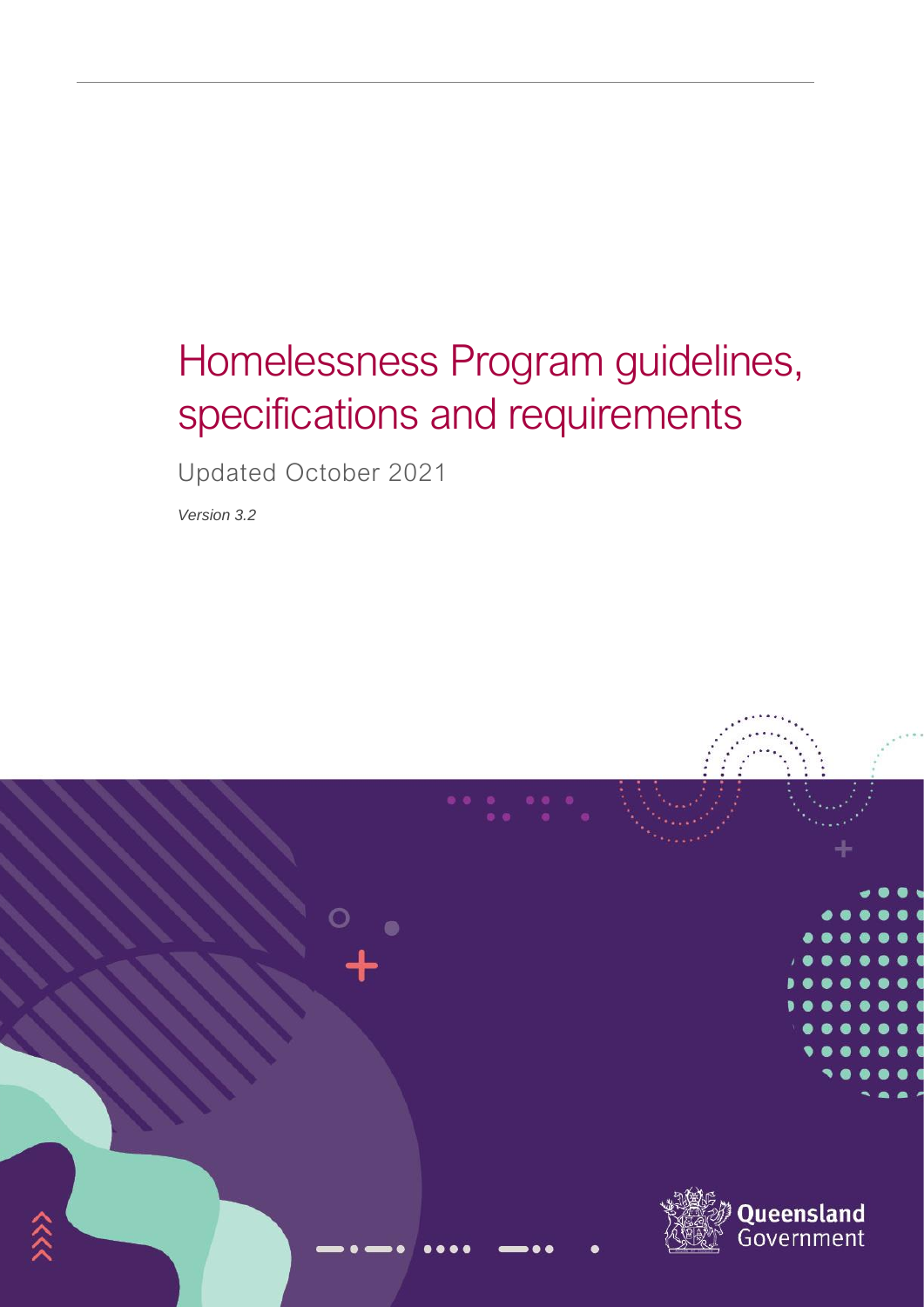# Table of Contents

| 1 |       |                                                                                  |  |  |  |
|---|-------|----------------------------------------------------------------------------------|--|--|--|
| 2 |       |                                                                                  |  |  |  |
| 3 |       |                                                                                  |  |  |  |
|   | 3.1   |                                                                                  |  |  |  |
|   | 3.2   |                                                                                  |  |  |  |
|   | 3.2.1 |                                                                                  |  |  |  |
|   | 3.2.2 |                                                                                  |  |  |  |
|   | 3.3   |                                                                                  |  |  |  |
|   | 3.4   |                                                                                  |  |  |  |
|   | 3.4.1 |                                                                                  |  |  |  |
|   | 3.5   |                                                                                  |  |  |  |
|   | 3.5.1 |                                                                                  |  |  |  |
|   | 3.5.2 |                                                                                  |  |  |  |
|   | 3.5.3 |                                                                                  |  |  |  |
|   | 3.6   |                                                                                  |  |  |  |
|   | 3.7   |                                                                                  |  |  |  |
|   | 3.7.1 |                                                                                  |  |  |  |
|   | 3.7.2 |                                                                                  |  |  |  |
| 4 |       |                                                                                  |  |  |  |
|   | 4.1   | Requirements for all Access, Support, and Supported Accommodation and Housing22  |  |  |  |
|   | 4.1.1 |                                                                                  |  |  |  |
|   | 4.1.2 |                                                                                  |  |  |  |
|   | 4.1.3 |                                                                                  |  |  |  |
|   | 4.2   |                                                                                  |  |  |  |
|   | 4.2.1 |                                                                                  |  |  |  |
|   | 4.3   |                                                                                  |  |  |  |
|   | 4.3.1 |                                                                                  |  |  |  |
|   | 4.3.2 |                                                                                  |  |  |  |
|   | 4.3.3 |                                                                                  |  |  |  |
|   | 4.4   |                                                                                  |  |  |  |
|   | 4.4.1 |                                                                                  |  |  |  |
|   | 4.4.2 |                                                                                  |  |  |  |
|   | 4.5   |                                                                                  |  |  |  |
|   | 4.5.1 |                                                                                  |  |  |  |
|   | 4.5.2 |                                                                                  |  |  |  |
|   | 4.5.3 | Aboriginal and Torres Strait Islander women and children in remote communities27 |  |  |  |
|   | 4.6   |                                                                                  |  |  |  |
|   | 4.6.1 |                                                                                  |  |  |  |
|   | 4.6.2 |                                                                                  |  |  |  |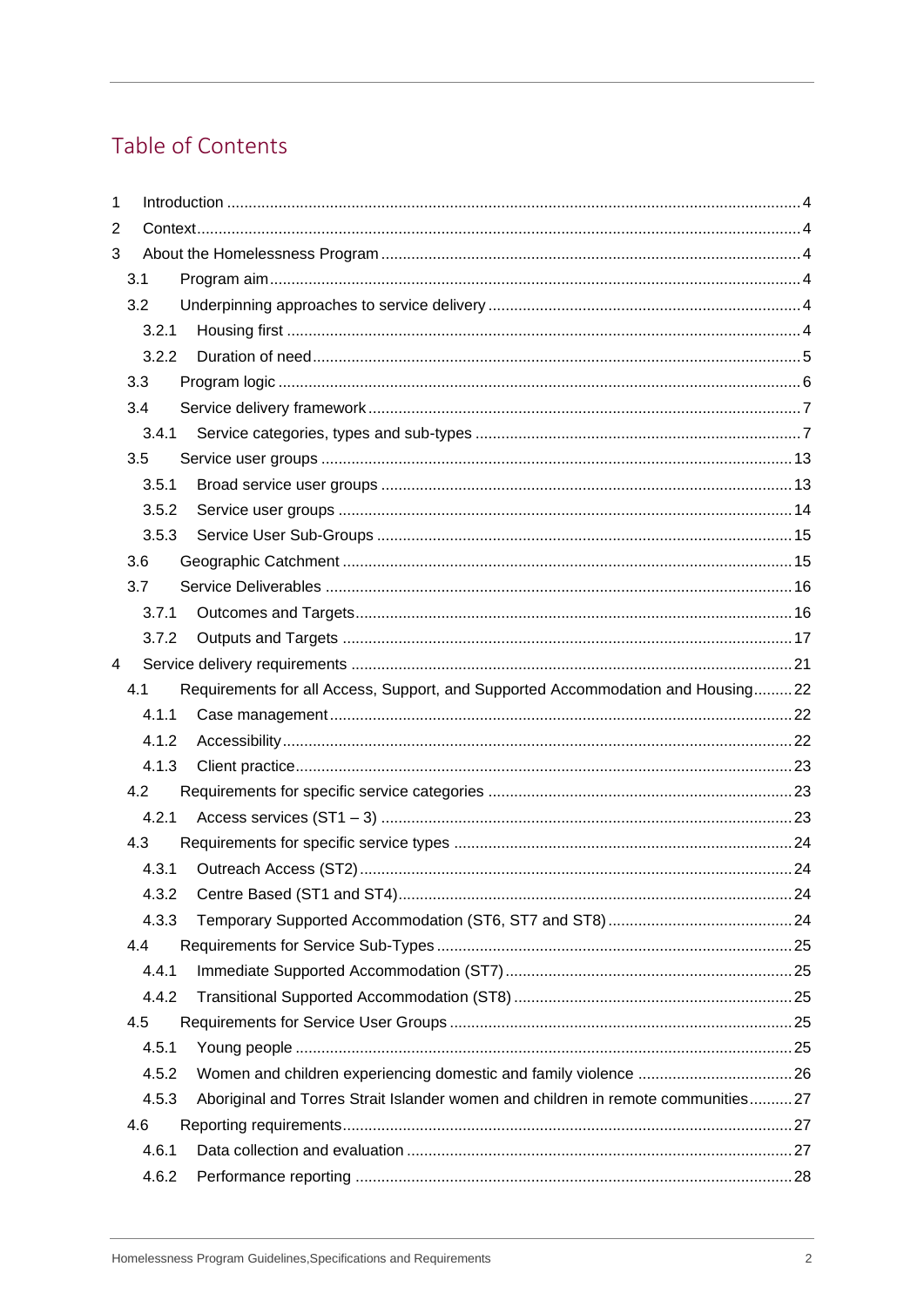|   | 4.7.1 |  |
|---|-------|--|
|   |       |  |
|   |       |  |
|   |       |  |
| 5 |       |  |
|   |       |  |
|   |       |  |
|   |       |  |
|   |       |  |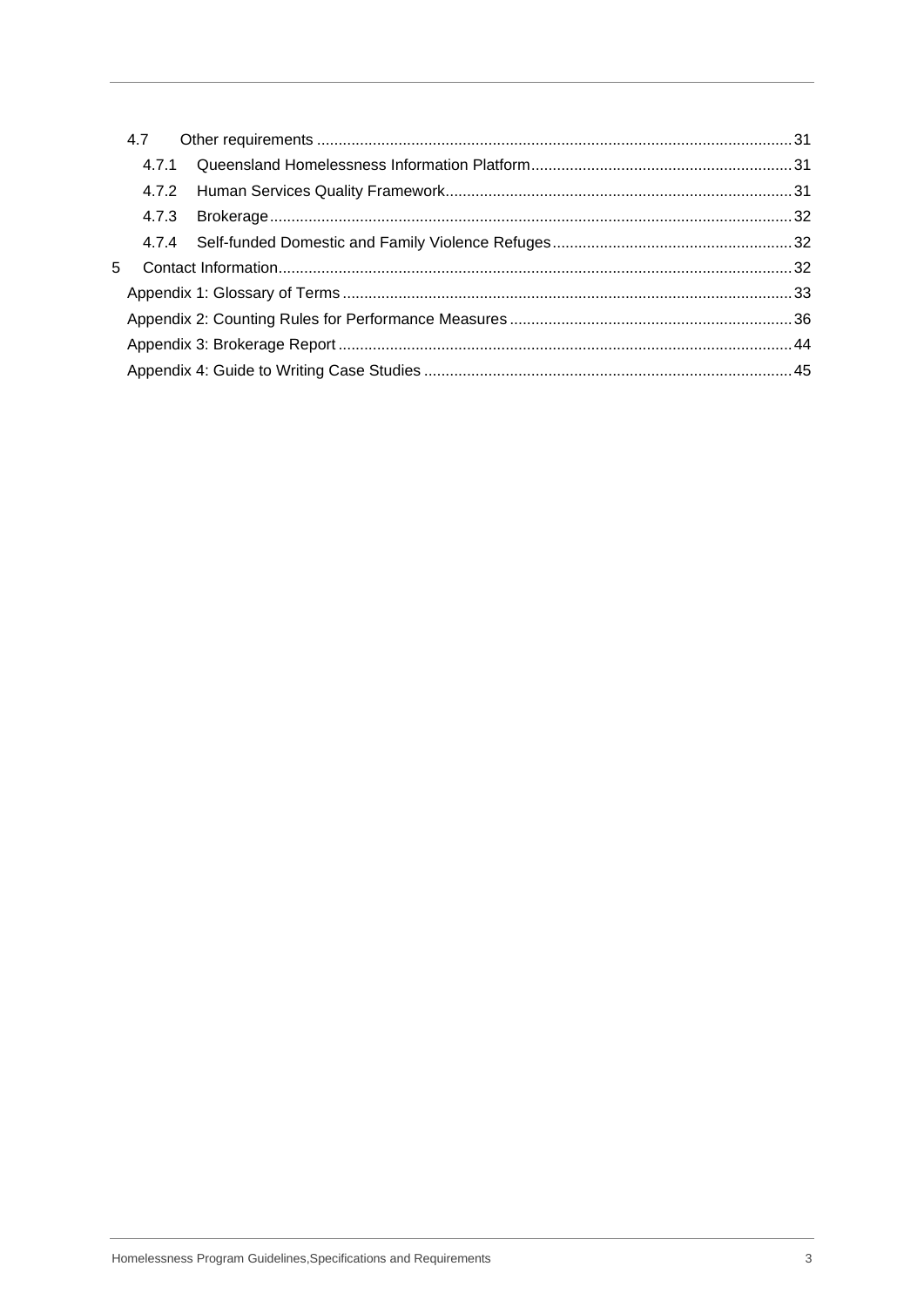# <span id="page-3-0"></span>1 Introduction

The purpose of the Homelessness Program guidelines, specifications and requirements (the Guidelines) is to provide departmental staff and funded service providers with information regarding the aims and purpose of the Homelessness Program and its operational requirements and expectations.

The Guidelines support improvements to the homelessness service system by providing clear and consistent information about the aims of funding provided under the Homelessness Program and the principles and elements that must underpin service delivery for people who are homeless or at risk of homelessness. The content reflects contemporary service delivery based on the available evidence.

This document was updated in October 2021 to reflect approved changes to:

- requirements relating to outcomes and output targets, and
- increase flexibility in relation to operating hours and catchment areas.

Minor edits have also been made throughout the document to provide greater clarity of existing guidelines, specifications, and requirements for homelessness funding.

# <span id="page-3-1"></span>2 Context

Funding is provided by both the Queensland and Commonwealth Governments through the National Housing and Homelessness Agreement (NHHA).

# <span id="page-3-2"></span>3 About the Homelessness Program

# <span id="page-3-3"></span>3.1 Program aim

The Homelessness Program aims to reduce the number of people who are homeless or at risk of becoming homeless in Queensland by funding services that assist people to:

- Obtain housing.
- Maintain their housing.
- Maximise their capacity to be independent, self-reliant and connected to appropriate social and community supports.

# <span id="page-3-4"></span>3.2 Underpinning approaches to service delivery

It is expected that the delivery of Specialist Homelessness Services (SHS) funded under the Homelessness Program will be underpinned by the following approaches:

- Housing first.
- Duration of need.

## <span id="page-3-5"></span>3.2.1 Housing first

A housing first approach transitions a person or household, wherever possible, straight from homelessness into stable, sustainable housing, with support provided where necessary to sustain the tenancy. This approach minimises vulnerable people having to be moved through multiple short-term, temporary living situations which can be unsettling and prevent their stabilisation.

Many housing first initiatives target rough sleepers and/or people experiencing chronic homelessness, but the principles of housing first can be incorporated into other parts of the service continuum with different target groups.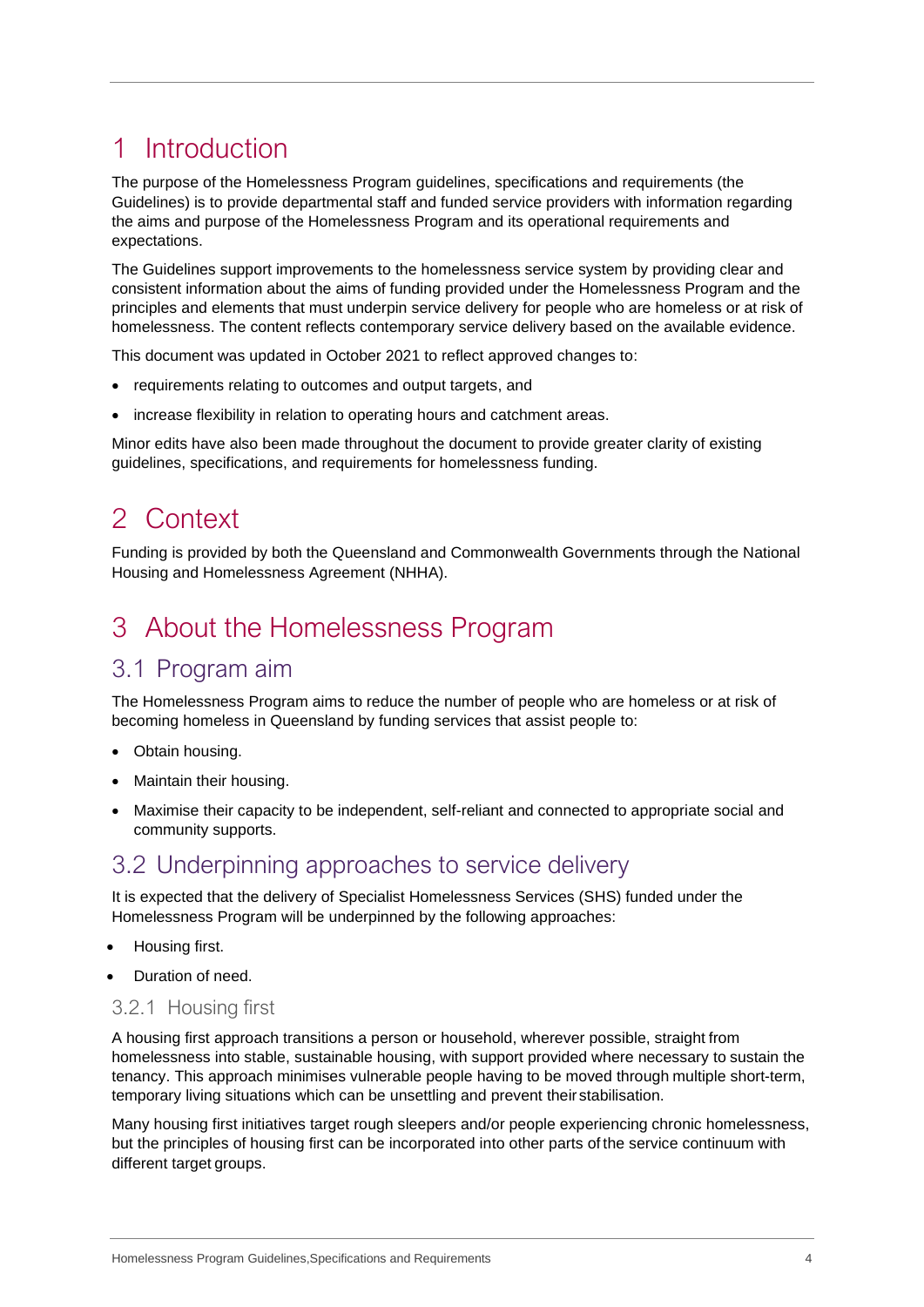These principles include:

- Accessing housing as quickly as possible, with ongoing support provided (where needed) to establish and consolidate the new tenancy.
- Minimising moves between multiple short-term accommodation arrangements.
- Providing tenancy sustainment support to keep people housed.
- Working with other service providers to deliver coordinated services once housed.
- Connecting clients with mainstream services to provide ongoing support directed at helping them to sustain their tenancy.
- Facilitating connections to local community and social supports to build community connectedness and reduce social isolation.

There are some people who have an ongoing need for personal and social support that cannot be met by a homelessness service. It is essential that homelessness services connect people with the appropriate long-term support through mainstream and allied services such as mental health or disability services and community facilities like neighbourhood centres.

### <span id="page-4-0"></span>3.2.2 Duration of need

A duration of need approach means providing accommodation and/or support for as long as the client requires to obtain and maintain sustainable housing. It is based on a person's assessed need rather than an arbitrary time limit.

Ongoing assessment determines a client's changing needs and once housed, clients should be connected with mainstream services to provide ongoing support directed at helping them to sustain their tenancy.

The principles supporting a duration of need approach include:

- Clients stay in supported accommodation for as shorter time as possible, with transition to longer term housing as the goal (in line with a housing first approach).
- A focus on addressing clients' needs in the context of case management and doing 'whatever it takes' to access housing.
- Regular and ongoing assessment of need.
- Supporting clients to find, establish and be able to sustain independent housing.
- Ensuring that clients have the community, social and agency support needed to sustain them in independent housing.
- Encouraging clients to be self-reliant by providing them with the skills necessary to obtain the services they require and to avoid ongoing dependency on homelessness services.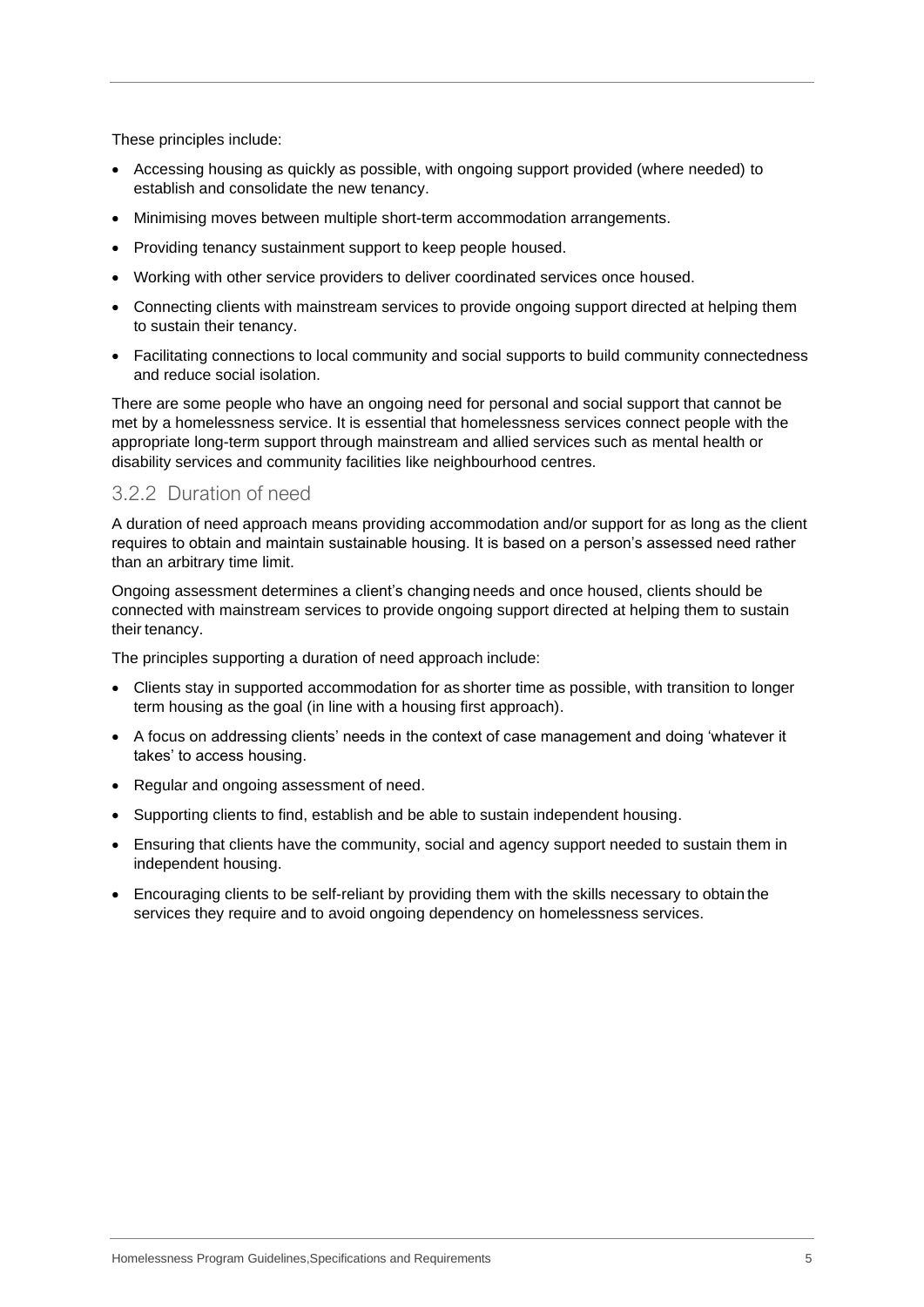# <span id="page-5-0"></span>3.3 Program logic



The diagram shows that the Homelessness Program Funding is an input for services provided to assist people (service users) who are homeless or at imminent risk of homelessness and people who housed but at risk of homelessness, or to assist the Specialist Homelessness Service sector. Funding is provided under four service categories:

| Service categories          | Service types and sub types                          |  |
|-----------------------------|------------------------------------------------------|--|
| Access                      | Centre-based access                                  |  |
|                             | Outreach access                                      |  |
|                             | Virtual access                                       |  |
| Support                     | Centre-based support                                 |  |
|                             | Mobile support                                       |  |
| Supported accommodation and | Temporary                                            |  |
| housing                     | Supported accommodation – immediate and transitional |  |
|                             | Supported housing - onsite and off-site              |  |
| Service system support and  | Service support and development                      |  |
| development                 | Coordination/network development                     |  |

In the short term:

- clients access appropriate services
- clients receive services they need
- clients access independent housing
- clients maintain independent housing
- clients have increased access to income, greater self-reliance and community connections
- Specialist homelessness sector is more efficient and effective
- Specialist homelessness sector is better coordinated and integrated.

In the long term, the number of people who are homeless is reduced.

#### **Assumptions**

• Assisting people to address the issues that put them at risk of homelessness will result in few people becoming homeless.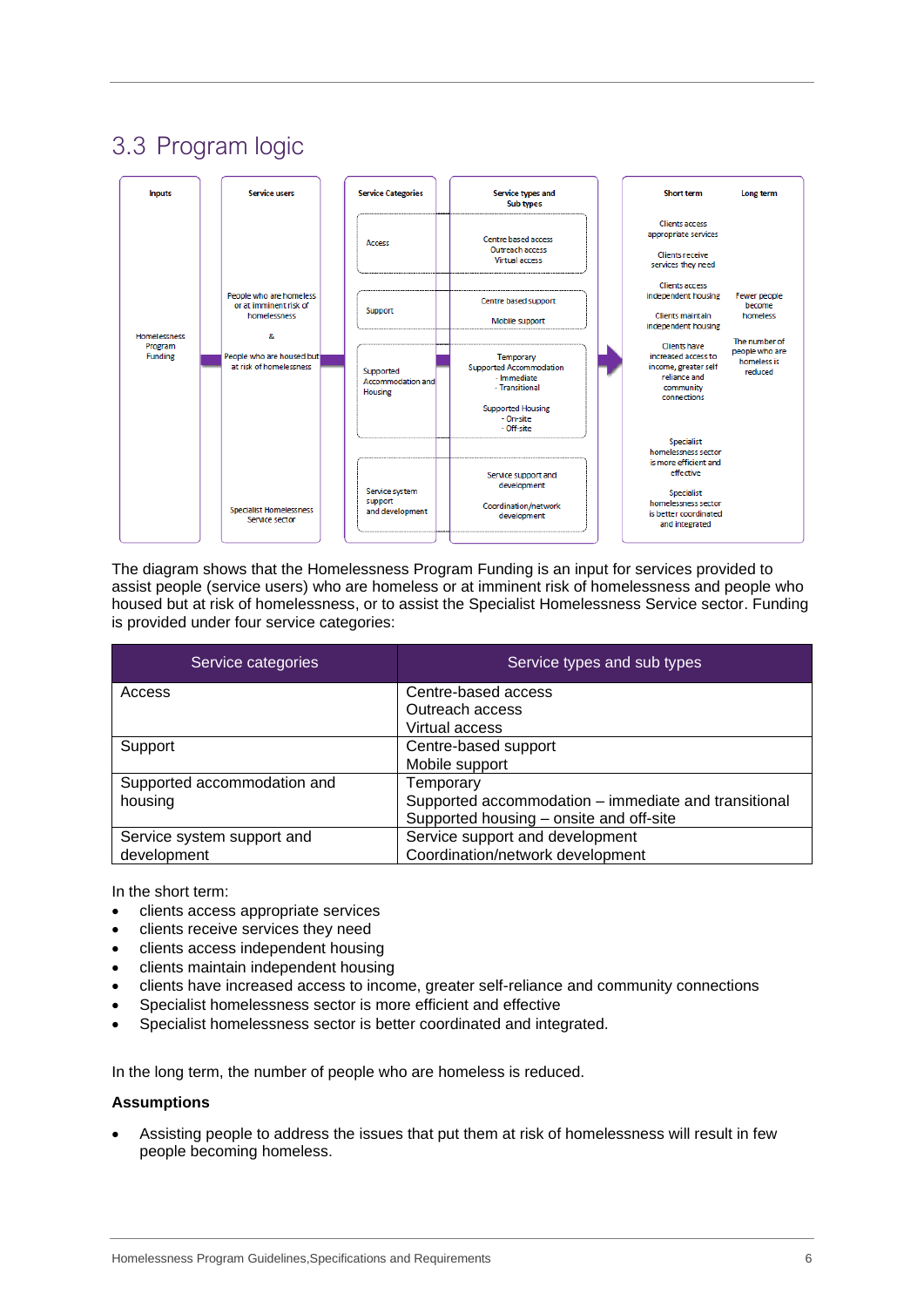- Assisting people once they have become homeless, through support and accommodation, will reduce the numbers of people who are homeless.
- A more effective and better integrated housing and homelessness service system will result in better outcomes for people who are homeless or at risk of homelessness.

#### **External factors**

- Supply of affordable housing
- Economic climate
- Discrimination on the basis of race, age, gender or disability

# <span id="page-6-0"></span>3.4 Service delivery framework

### <span id="page-6-1"></span>3.4.1 Service categories, types and sub-types

The Homelessness Service delivery framework provides a menu of 'building blocks' from which services can be designed to meet identified needs.

The Homelessness Service Delivery Framework comprises of four service categories:

- 1. Access.
- 2. Support.
- 3. Supported accommodation and housing.
- 4. Service system support and development.

Service types and sub-service types are described under each of these categories.

Homelessness funding is allocated at the Service and sub-service type level.

Funding may be allocated for:

- 1. A single service type.
- 2. A single sub-type.
- 3. A combination of service types and sub-types.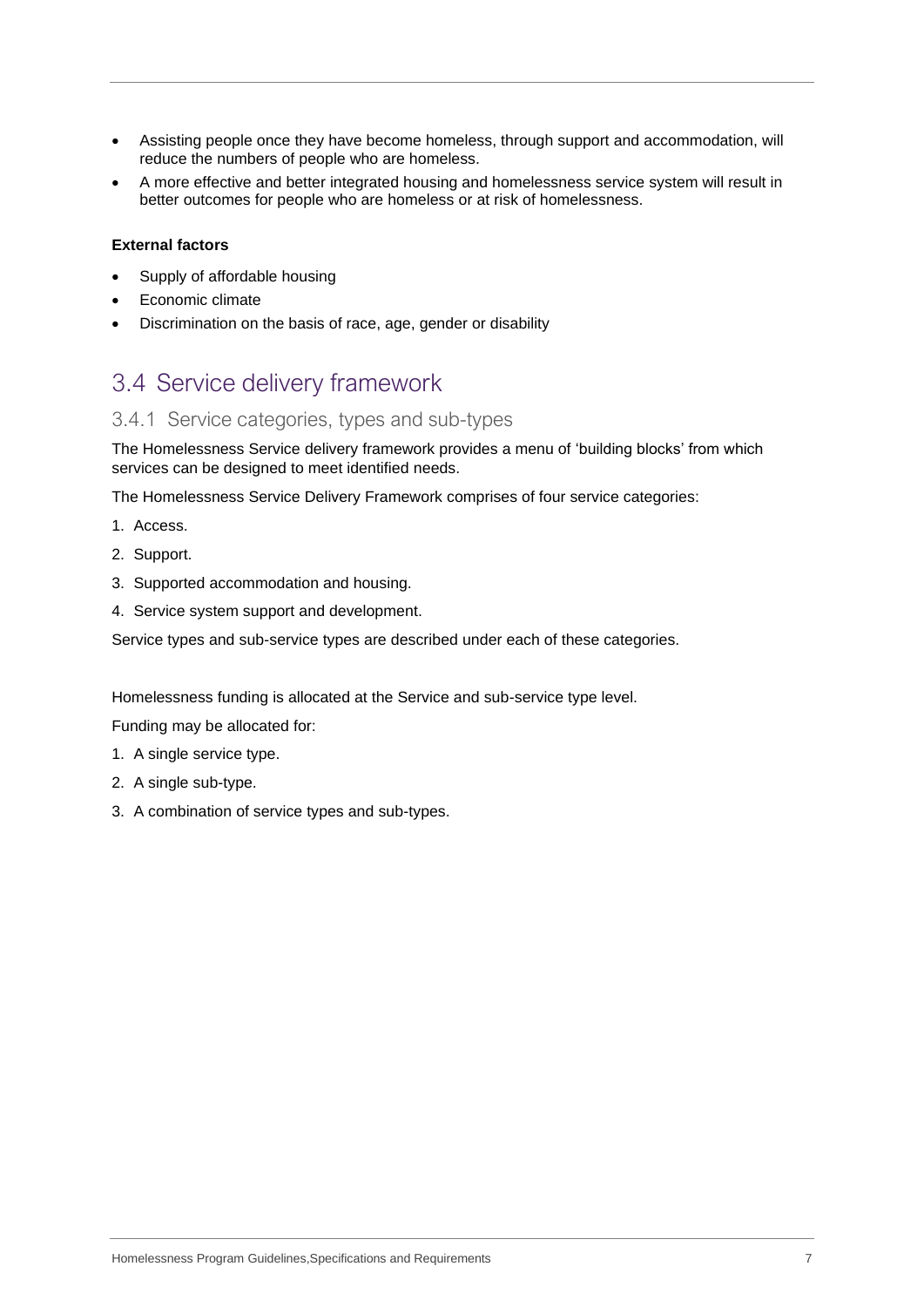### **Category: Access**

Access services facilitate access to the housing and homelessness service system and related services for people who are homeless, at imminent risk of homelessness, housed but at risk of homelessness.

| <b>Service type</b>                                                                                                                                                                                                                                                                                                           | <b>Service particulars</b>                                                                                                                                                                                              |
|-------------------------------------------------------------------------------------------------------------------------------------------------------------------------------------------------------------------------------------------------------------------------------------------------------------------------------|-------------------------------------------------------------------------------------------------------------------------------------------------------------------------------------------------------------------------|
| ST <sub>1</sub><br>Centre Based Access<br>Services provided face to face at the service's centre-based<br>location to provide access, assessment and appropriate<br>referral to support services.<br><b>Examples</b><br>Service hubs, one-stop-shops and day centres.                                                         | Note. Service particulars for this service<br>type may be determined on a service or<br>initiative specific basis and articulated in<br>service agreements, service<br>specifications and initiative<br>specifications. |
| ST <sub>2</sub><br><b>Outreach Access</b><br>Services provided to people in public spaces and other<br>locations. Services actively initiate face to face contact with<br>people to provide access, assessment and appropriate<br>referral.<br><b>Examples</b><br>Street to Home Services provided to people in public space. | Note. Service particulars for this service<br>type may be determined on a service or<br>initiative specific basis and articulated in<br>service agreements, service<br>specifications and initiative<br>specifications. |
| ST <sub>3</sub><br>Virtual Access<br>Services which provide access, assessment and appropriate<br>referral via the telephone or the internet.<br><b>Examples</b><br>Call centres and service hotlines.                                                                                                                        | Note. Service particulars for this service<br>type may be determined on a service or<br>initiative specific basis and articulated in<br>service agreements, service<br>specifications and initiative<br>specifications. |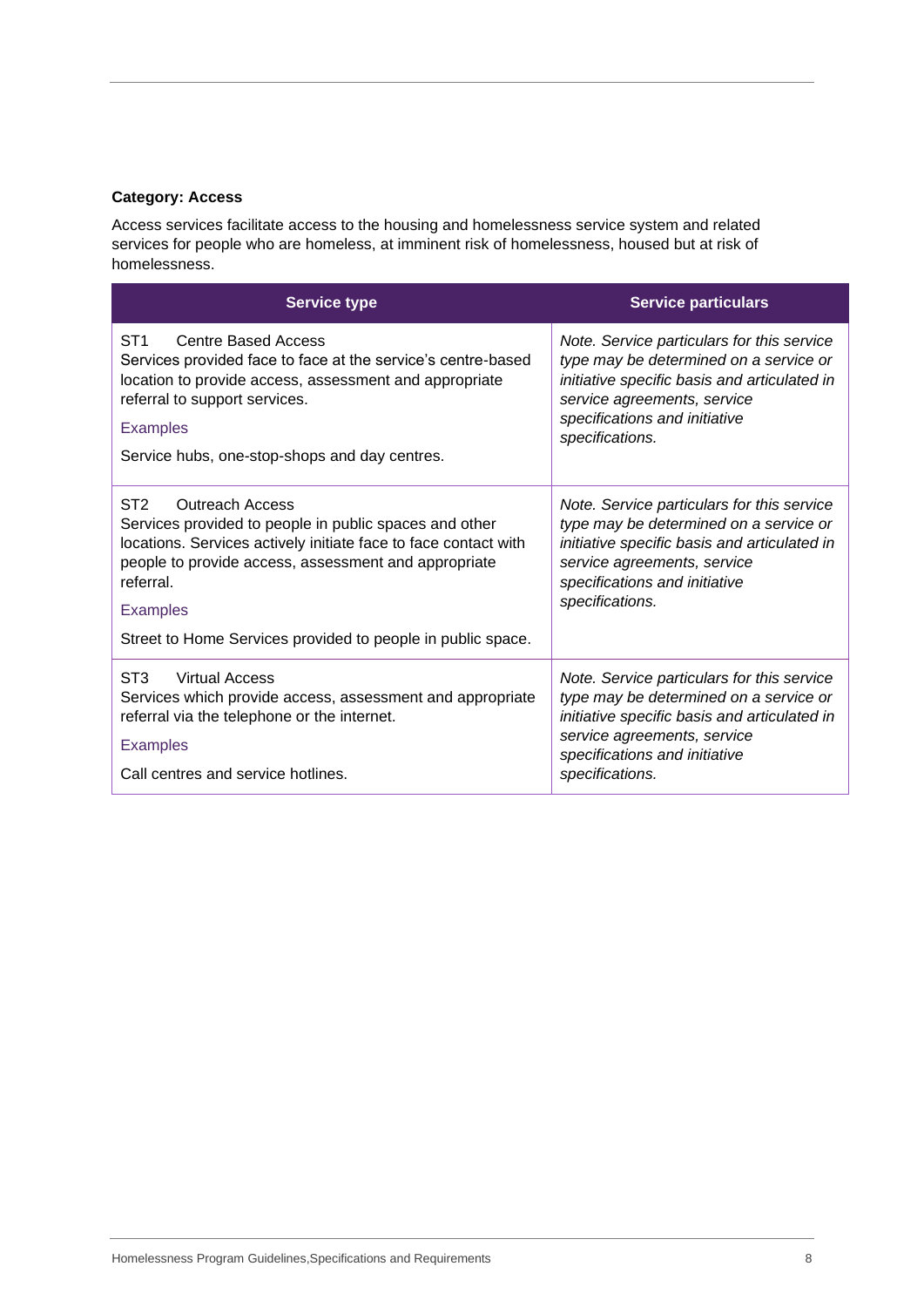#### **Category: Support**

Support services provide case management support for people who are homeless, at imminent risk of homelessness, housed but homeless or at risk of homelessness and will have one or more of the following goals:

- Early intervention to prevent a client from losing a tenancy that is at risk (early intervention)
- Crisis to transition a client from homelessness to being housed, and/or
- Prevention to support a client to maintain a tenancy and prevent the person/household from becoming homeless (tenancy sustainment)

| <b>Service type</b>                                                                                                                                                                                      | <b>Service particulars</b>                                                                                                                                                                                                                    |  |
|----------------------------------------------------------------------------------------------------------------------------------------------------------------------------------------------------------|-----------------------------------------------------------------------------------------------------------------------------------------------------------------------------------------------------------------------------------------------|--|
| ST <sub>4</sub><br><b>Centre Based Support</b><br>Services that provide case management support<br>face to face at a funded providers' centre-based<br>location.                                         | The goal (early intervention, crisis and or<br>prevention) of a funded support service is<br>specified in the Service Particulars section of the<br>service agreement.                                                                        |  |
| <b>Excludes</b><br>Services that only offer basic requirements of living                                                                                                                                 | Note. Other service particulars for this service<br>type may be determined on a service or initiative<br>specific basis and articulated in service<br>agreements, service specifications and initiative<br>specifications.                    |  |
| without providing client support and case<br>management.                                                                                                                                                 |                                                                                                                                                                                                                                               |  |
| Mobile support services that are delivered at<br>another providers' centre-based location.                                                                                                               |                                                                                                                                                                                                                                               |  |
| <b>Examples</b>                                                                                                                                                                                          |                                                                                                                                                                                                                                               |  |
| Service hubs and one-stop-shops and day centres.                                                                                                                                                         |                                                                                                                                                                                                                                               |  |
| Mobile Support<br>ST5<br>Services that provide case management support to<br>people either in their own home, in temporary living<br>situations, in a community setting, or in public                    | The goal (early intervention, crisis and or<br>prevention) of a funded support service is<br>specified in the Service Particulars section of the<br>service agreement.                                                                        |  |
| space.<br><b>Includes</b>                                                                                                                                                                                | The settings in which a service will be delivered<br>(applicable settings) are specified in the Service<br>Particulars section of a Funding Schedule. Mobile<br>Support services may be provided in one or more<br>of the following settings: |  |
| Support provided to people in another providers'<br>centre-based location.                                                                                                                               |                                                                                                                                                                                                                                               |  |
| <b>Excludes</b>                                                                                                                                                                                          | 'In their own home' refers to private rental, private                                                                                                                                                                                         |  |
| Support provided to people in Temporary<br>Supported Accommodation that is funded under the                                                                                                              | ownership, social housing, boarding houses or in<br>share houses.                                                                                                                                                                             |  |
| Homelessness Program.<br><b>Examples</b>                                                                                                                                                                 | 'In temporary living situations' refers to any<br>temporary accommodation setting for example                                                                                                                                                 |  |
| Homestay Support Services provided to people in                                                                                                                                                          | motels, couch surfing or living with family/friends.                                                                                                                                                                                          |  |
| their own homes to assist them to stay housed or<br>make a planned transition to alternative housing.<br>The aim of these services is early intervention to<br>prevent people from becoming homeless.    | 'Community' refers to places where services meet<br>with people they support, for example local library,<br>coffee shop, recreation centre, neighbourhood<br>centre.                                                                          |  |
| Street to Home Services deliver a combination of<br>Outreach Access and Mobile Support Services to<br>people in all settings with the aim of assisting them<br>to transition to safe and secure housing. | 'Public space' refers to places where people are<br>sleeping rough, including parks, streets and<br>improvised dwellings. Support to this group should<br>take a housing first approach.                                                      |  |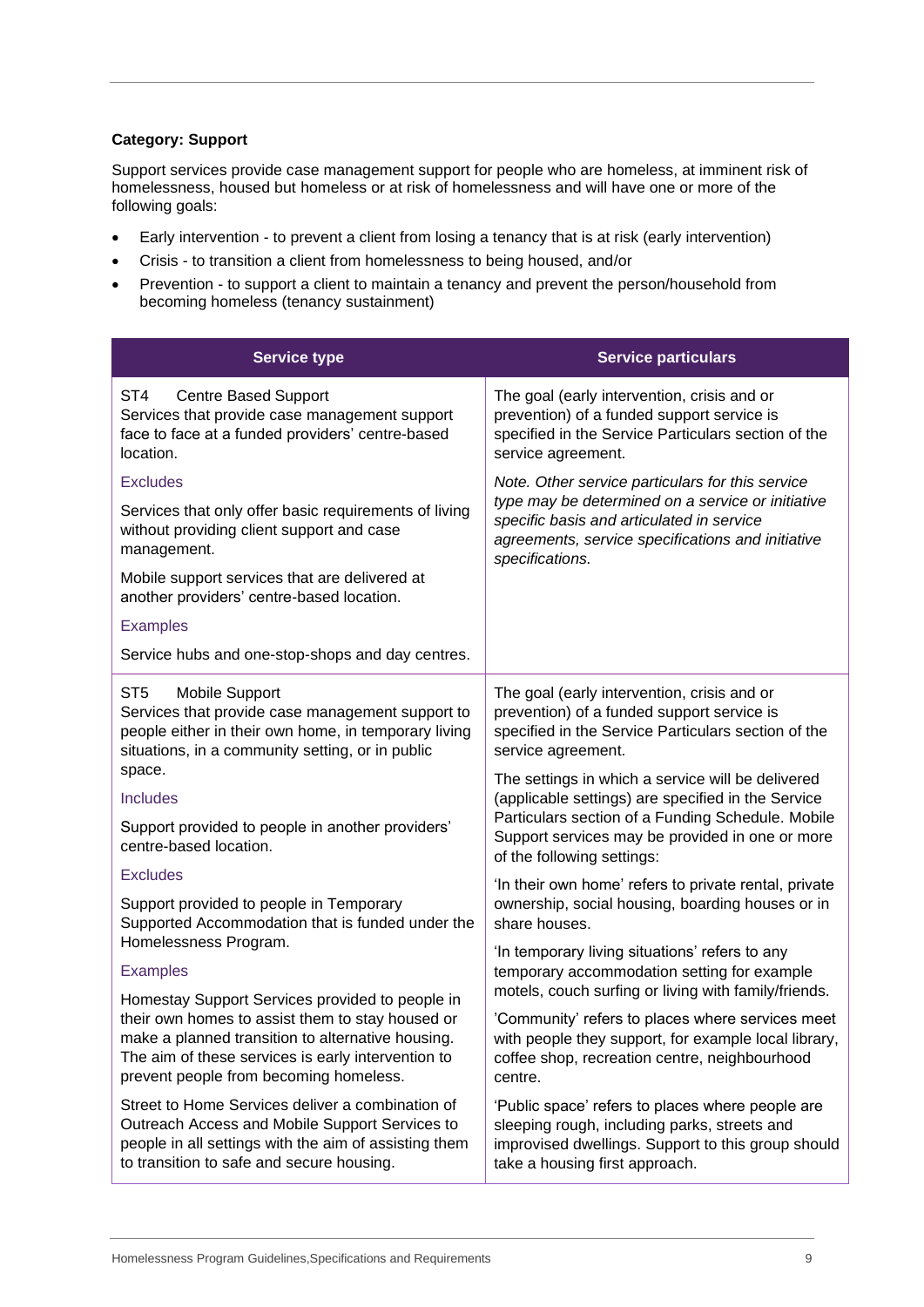| <b>Service type</b> | <b>Service particulars</b>                                                                                                                                                                                                 |
|---------------------|----------------------------------------------------------------------------------------------------------------------------------------------------------------------------------------------------------------------------|
|                     | Note. Other service particulars for this service<br>type may be determined on a service or initiative<br>specific basis and articulated in service<br>agreements, service specifications and initiative<br>specifications. |

### **Category: Supported Accommodation and Housing**

Supported Accommodation and Housing services provide support to people in temporary accommodation or longer-term housing.

| <b>Service type</b>                                                                                                     | <b>Service sub-type</b>                                                                                                                                                                                                        | <b>Service particulars</b>                                                                                                                                                          |
|-------------------------------------------------------------------------------------------------------------------------|--------------------------------------------------------------------------------------------------------------------------------------------------------------------------------------------------------------------------------|-------------------------------------------------------------------------------------------------------------------------------------------------------------------------------------|
| ST <sub>6</sub><br><b>Temporary Supported</b><br>Accommodation                                                          | ST7<br>Immediate Supported<br>Accommodation                                                                                                                                                                                    | All properties used to<br>deliver TSA will be                                                                                                                                       |
| Temporary Supported Accommodation<br>(TSA) is used to describe the provision<br>of temporary shelter together with case | Services are provided<br>immediately and it is not expected<br>that clients move or transition                                                                                                                                 | linked to an identified<br>level of supervision/staff<br>presence as follows:                                                                                                       |
| management support to people who                                                                                        | from one unit of TSA - Immediate                                                                                                                                                                                               | <b>High Level Supervision</b>                                                                                                                                                       |
| are experiencing homelessness.<br>Support is "in the walls" of temporary                                                | to another unit of TSA -<br>Immediate.                                                                                                                                                                                         | staff are always on site<br>and on awake or sleep                                                                                                                                   |
| accommodation and is provided with<br>the aim of assisting people to transition                                         | It is not required that clients<br>access accommodation with a                                                                                                                                                                 | shifts at night.                                                                                                                                                                    |
| to safe, secure and sustainable<br>housing.                                                                             | higher level of supervision prior to<br>accessing accommodation with                                                                                                                                                           | <b>Medium Level</b><br>Supervision                                                                                                                                                  |
| Follow up support is also provided<br>during a client's transition to housing to                                        | lower levels of supervision.                                                                                                                                                                                                   | staff are on site for<br>some shifts whilst other                                                                                                                                   |
| ensure that their long-term housing                                                                                     | <b>Examples</b>                                                                                                                                                                                                                | shifts are covered by on<br>call/return to work<br>arrangements.                                                                                                                    |
| arrangement is safe, secure and<br>sustainable.                                                                         | Youth shelters, women's refuges,<br>families' crisis accommodation                                                                                                                                                             |                                                                                                                                                                                     |
| It is expected that all units of TSA are                                                                                | and hostels.                                                                                                                                                                                                                   | Low Level Supervision                                                                                                                                                               |
| available at any one time expect during<br>cleaning, upgrades and renovations                                           | ST <sub>8</sub><br><b>Transitional Supported</b><br>Accommodation                                                                                                                                                              | staff are not based on<br>site.                                                                                                                                                     |
| etc.                                                                                                                    | TSA - Transitional may only be                                                                                                                                                                                                 | Note. The level of                                                                                                                                                                  |
| Note. TSA is usually delivered in<br>properties provided under the                                                      | provided to the young people<br>Service User groups.                                                                                                                                                                           | supervision provided to a<br>property does not                                                                                                                                      |
| complementary Crisis Accommodation<br>Program.                                                                          | <b>Transitional Supported</b><br>Accommodation (TSA -<br>Transitional) provide specific<br>programs or activities aimed at<br>developing clients' skills for<br>independent living and sustaining<br>tenancies that may not be | necessarily equate to the<br>level of support provided<br>to a client. A high level of<br>support may be provided<br>to clients in properties<br>with Low levels of<br>supervision. |
|                                                                                                                         | available in TSA - Immediate.                                                                                                                                                                                                  | Oher service particulars<br>for this service type may                                                                                                                               |
|                                                                                                                         | It is not expected that clients have<br>the skills to maintain a tenancy                                                                                                                                                       | be determined on a<br>service or initiative                                                                                                                                         |
|                                                                                                                         | when entering TSA - Transitional,<br>but rather they are assisted to                                                                                                                                                           | specific basis and<br>articulated in service                                                                                                                                        |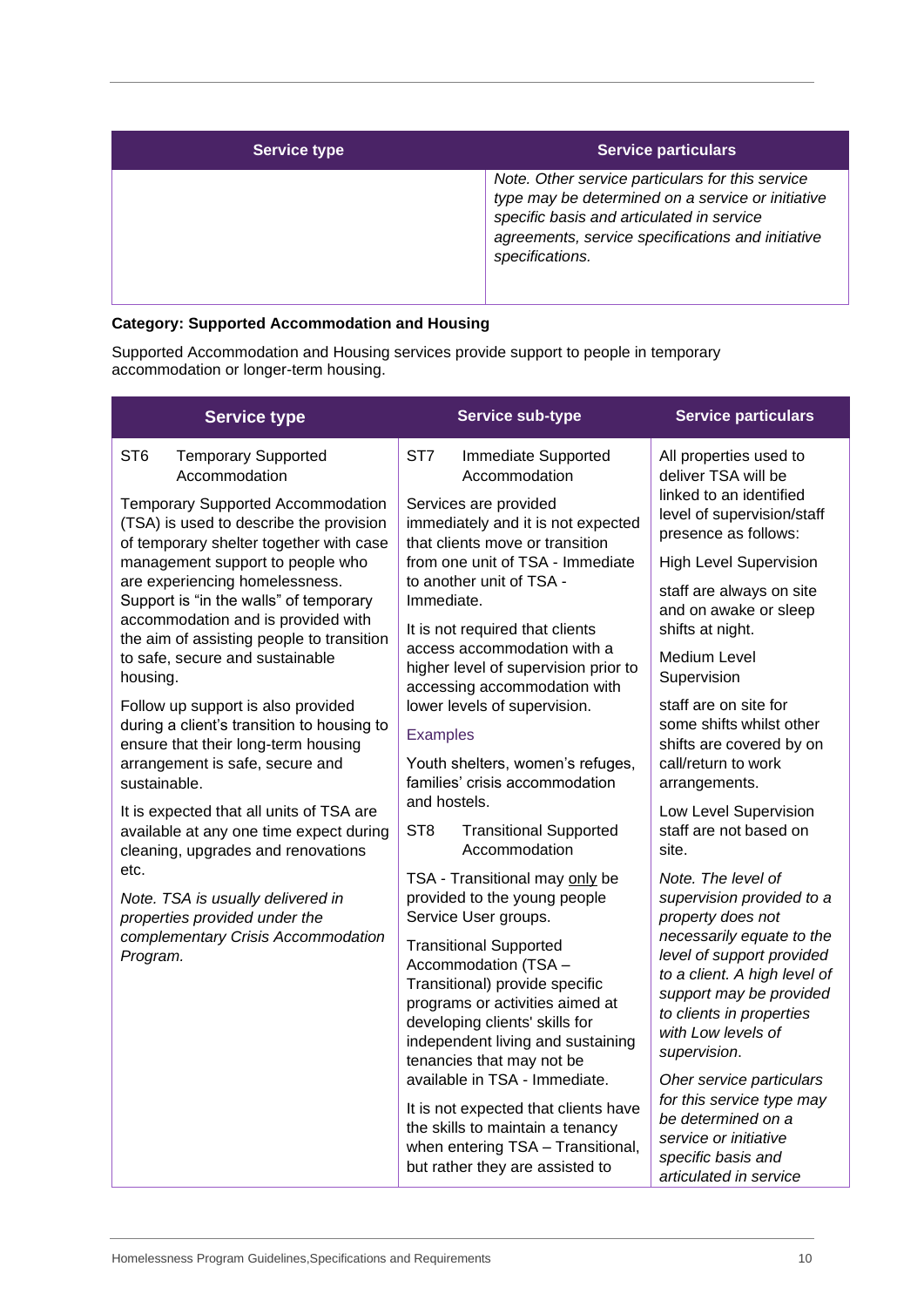|                                                                                                                                                                                                                                                                                                                                                                                                                                                                                                                                                                                                                                                                                                                | develop the necessary skills<br>during their stay.<br>Access to TSA - Transitional<br>services may not always be<br>possible immediately, as access<br>may require planning and specific<br>assessment and or matching of<br>clients.                                                                                                                                                                                                                                                                                     | agreements, service<br>specifications and<br>initiative specifications.                                                                                                                                                          |
|----------------------------------------------------------------------------------------------------------------------------------------------------------------------------------------------------------------------------------------------------------------------------------------------------------------------------------------------------------------------------------------------------------------------------------------------------------------------------------------------------------------------------------------------------------------------------------------------------------------------------------------------------------------------------------------------------------------|---------------------------------------------------------------------------------------------------------------------------------------------------------------------------------------------------------------------------------------------------------------------------------------------------------------------------------------------------------------------------------------------------------------------------------------------------------------------------------------------------------------------------|----------------------------------------------------------------------------------------------------------------------------------------------------------------------------------------------------------------------------------|
| ST <sub>9</sub><br><b>Supported Housing</b><br>Supported Housing is used to describe<br>the provision of support to people living<br>in private or social housing settings<br>where support is guaranteed for the<br>term of the tenancy, that is support is<br>in the walls of the housing.<br>Supported Housing services that<br>provide case management linked with<br>specified housing dwellings.<br>Unlike mobile support, support is<br>guaranteed for the term of the tenancy<br>and may not follow the client if they<br>move to other housing.<br><b>Examples</b><br>models that incorporate the supported<br>housing service type include<br>Supportive Housing, Common Ground<br>and Youth Foyers. | ST <sub>10</sub><br>On-site<br>Services that provide case<br>management support to people<br>within a housing complex or<br>single building with workers based<br>in the same building.<br><b>ST11</b><br>Off-site<br>Services that provide case<br>management support to people<br>within a housing complex or single<br>building by workers who are not<br>based in the same building.<br>Note. The presence of staff (on-<br>site or off-site) does not equate to<br>the intensity of support provided<br>to a client. | Note. Service particulars<br>for this service type may<br>be determined on a<br>service or initiative<br>specific basis and<br>articulated in service<br>agreements, service<br>specifications and<br>initiative specifications. |
|                                                                                                                                                                                                                                                                                                                                                                                                                                                                                                                                                                                                                                                                                                                |                                                                                                                                                                                                                                                                                                                                                                                                                                                                                                                           |                                                                                                                                                                                                                                  |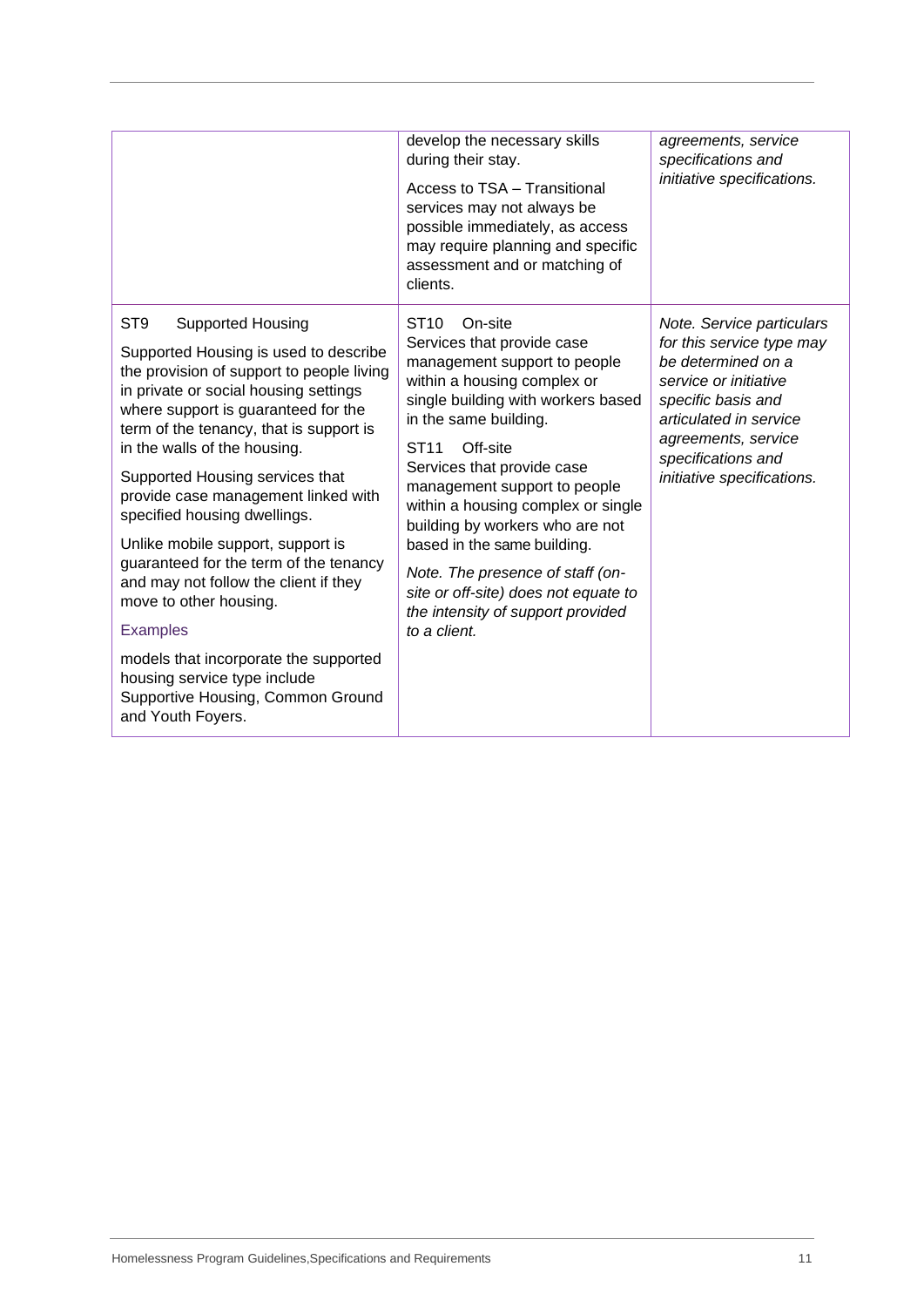### **Category: Service System Support and Development**

Services aimed at developing and facilitating improved quality of SHS provided to clients and/or the efficiency, effectiveness and cost effectiveness of service provision.

| <b>Service type</b>                                                                                                                                                                                                                                                | <b>Service particulars</b>                                                                                                                                                                                    |
|--------------------------------------------------------------------------------------------------------------------------------------------------------------------------------------------------------------------------------------------------------------------|---------------------------------------------------------------------------------------------------------------------------------------------------------------------------------------------------------------|
| ST <sub>12</sub><br>Coordination/Network development                                                                                                                                                                                                               | Note. Service particulars for this                                                                                                                                                                            |
| Activities that build the capacity of SHS to strengthen integrated<br>working relationships between providers according to the<br>identified level of client need.                                                                                                 | service type to be determined on a<br>service or initiative specific basis and<br>articulated in service agreements,<br>service specifications and initiative                                                 |
| Excludes                                                                                                                                                                                                                                                           | specifications.                                                                                                                                                                                               |
| Day to day networking and coordination activities with other<br>services in the delivery of Access, Support, Supported Housing<br>and Accommodation service types.                                                                                                 |                                                                                                                                                                                                               |
| <b>Examples</b>                                                                                                                                                                                                                                                    |                                                                                                                                                                                                               |
| Integrated Service Delivery initiative.                                                                                                                                                                                                                            |                                                                                                                                                                                                               |
| ST <sub>13</sub><br>Service support and development<br>Activities that assist services to improve and develop service<br>delivery, including providing specialist advice, developing<br>resources, providing opportunities for information and skill -<br>sharing. | Note. Service particulars for this<br>service type to be determined on a<br>service or initiative specific basis and<br>articulated in service agreements and<br>service and or initiative<br>specifications. |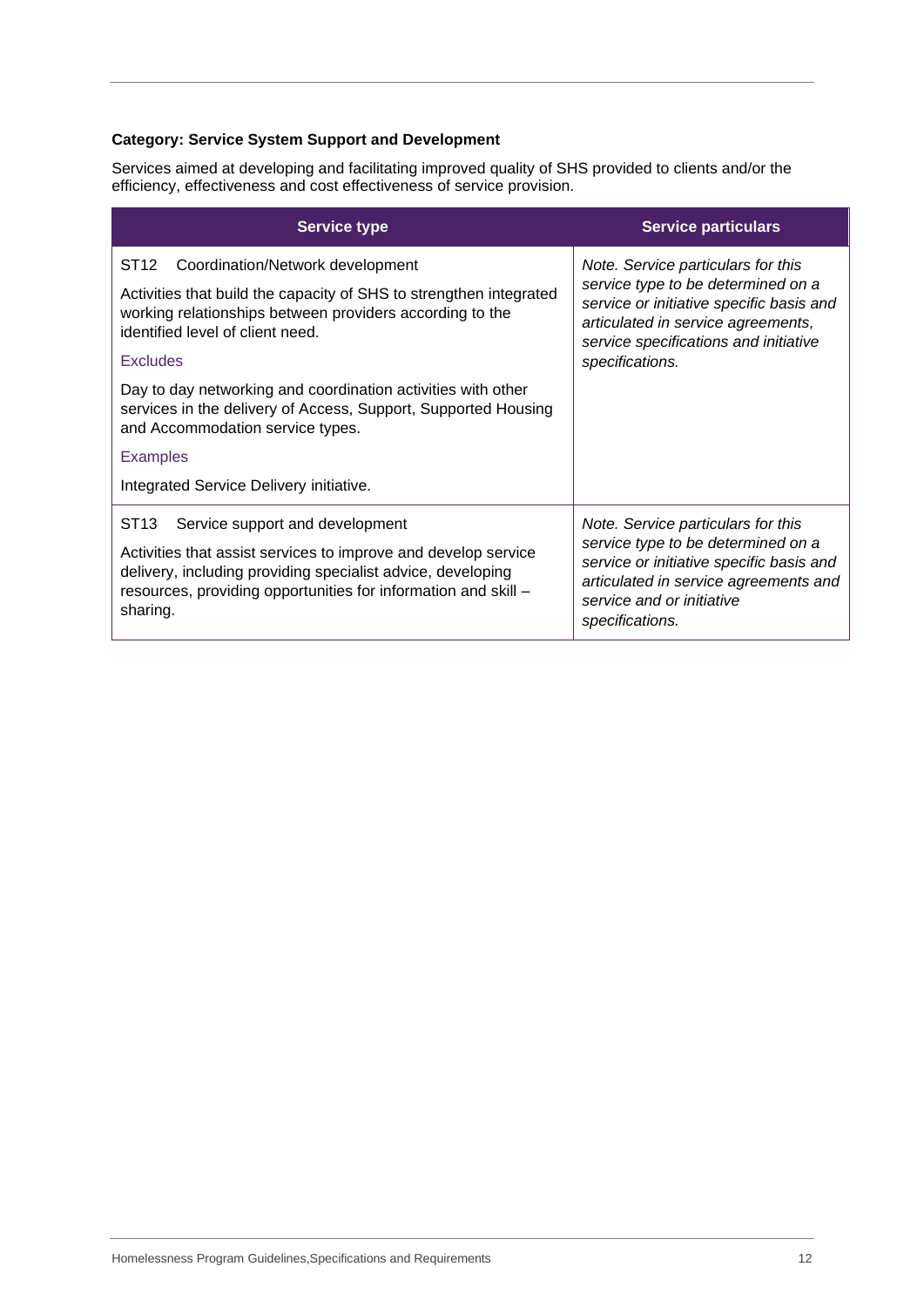# <span id="page-12-0"></span>3.5 Service user groups

Service User groups is the term used to describe the group/s that the service is funded to target for assistance. The term "Service User" is used interchangeably with the terms "client" or "target group" in this document.

All funded services will have a **Broad Service User** group and a **Service User** group/s as follows.

### <span id="page-12-1"></span>3.5.1 Broad service user groups

Service Users in the context of the Homelessness Program are specified within two broad Service User groups:

**1 Homeless or at imminent risk of homelessness,** for example someone who is living in their car temporarily with a friend, or a person who has been given a week to leave their current housing.

A person is considered to be experiencing homelessness or at risk of homelessness if they are living in:

- Improvised dwellings or 'sleeping rough'.
- Short-term or emergency accommodation.
- Temporary arrangements without security of tenure, for example staying with friends or relatives, in boarding houses or motels.
- Unsafe or inadequate accommodation, for example where domestic/family violence or abuse threatens the person's safety or there is severe overcrowding.

*This is based on the definitions used by the Australian Bureau of Statistics, the Australian Institute for Health and Welfare and Canadian National Occupancy Standard guide.*

**2 Housed but at risk of homelessness**, for *example a family who is struggling to maintain a tenancy* after losing a job and is unable to pay rent.

Aboriginal peoples and Torres Strait Islander peoples are over-represented in the homeless population, and so it is expected that all funded services adopt policies and practices that enhance access for this Service User group.

It is further expected that all funded services will appropriately support Aboriginal peoples and Torres Strait Islander peoples and/or people from other culturally and linguistically diverse backgrounds.

Aboriginal peoples and Torres Strait Islander peoples Service User groups only apply when services are to be specifically provided to these groups.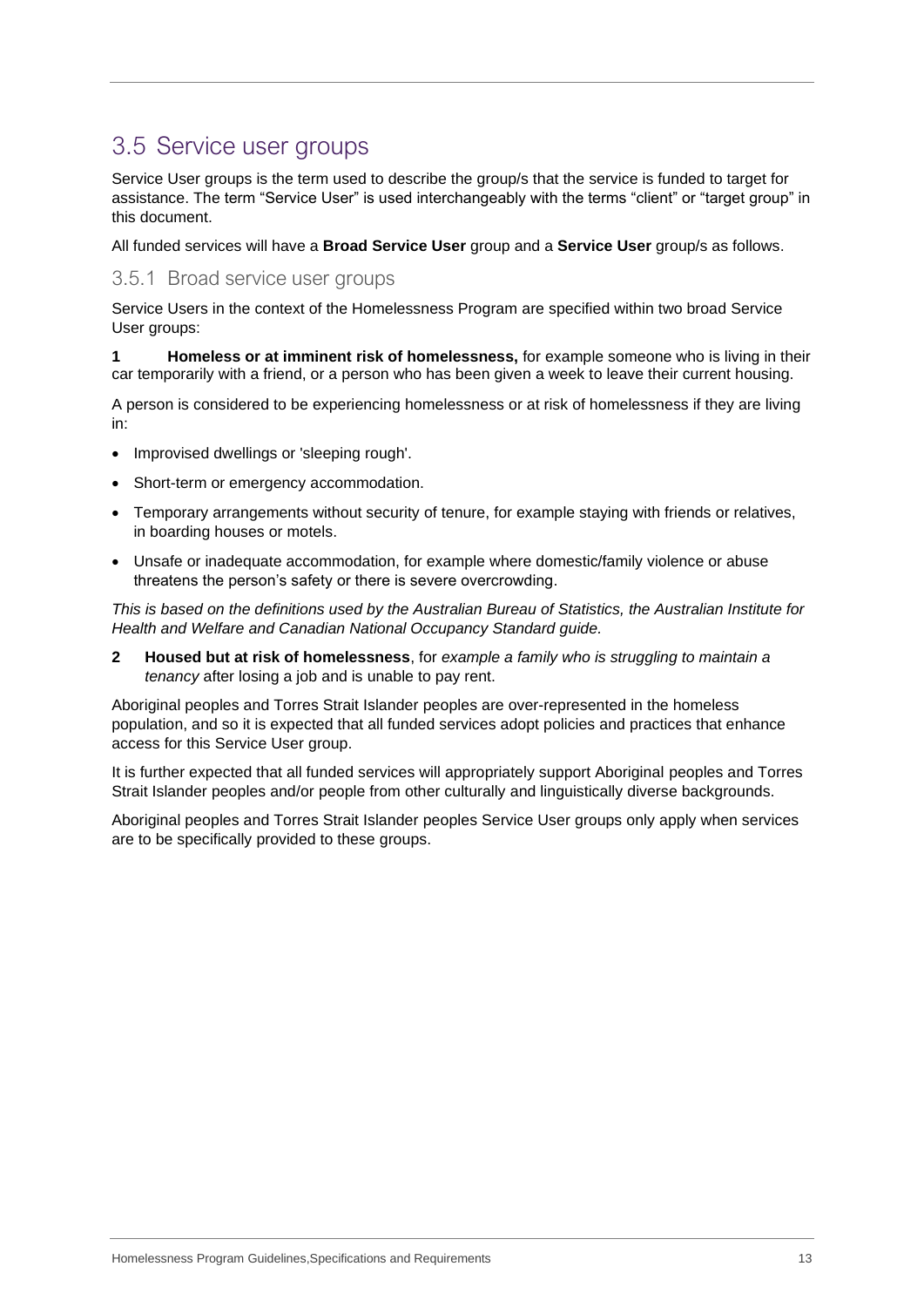# <span id="page-13-0"></span>3.5.2 Service user groups

Services may be provided to people experiencing homelessness or people at risk of homelessness for:

- all Service User groups (generalist), or
- more than one but not all Service User groups (multiple), or
- a single Service User group (exclusive).

Service User groups that may be targeted for assistance are listed below.

| <b>Service User</b><br>Code | Service user groups                                                                                                                                                                      |  |  |
|-----------------------------|------------------------------------------------------------------------------------------------------------------------------------------------------------------------------------------|--|--|
| <b>SU1500</b>               | <b>Adults</b>                                                                                                                                                                            |  |  |
| SU1510                      | Adult Men (services that do not target women)                                                                                                                                            |  |  |
| SU1520                      | Adult Women (services that do not target men)                                                                                                                                            |  |  |
| SU1530                      | Aboriginal and Torres Strait Islander Adults                                                                                                                                             |  |  |
| SU1540                      | Aboriginal and Torres Strait Islander Men (services that do not target women)                                                                                                            |  |  |
| SU1550                      | Aboriginal and Torres Strait Islander Women (services that do not target men)                                                                                                            |  |  |
| <b>SU2500</b>               | <b>Young People</b>                                                                                                                                                                      |  |  |
| SU2510                      | Young Men (services that do not target young women)                                                                                                                                      |  |  |
| SU2520                      | Young Women (services that do not target young men)                                                                                                                                      |  |  |
| SU2530                      | Aboriginal and Torres Strait Islander Young People                                                                                                                                       |  |  |
| SU2540                      | Aboriginal and Torres Strait Islander Young Men (services that do not target young<br>women)                                                                                             |  |  |
| SU2550                      | Aboriginal and Torres Strait Islander Young Women (services that do not target<br>young men)                                                                                             |  |  |
| SU2560                      | <b>Young Families</b>                                                                                                                                                                    |  |  |
| SU2570                      | Aboriginal and Torres Strait Islander Young Families                                                                                                                                     |  |  |
| <b>SU3500</b>               | <b>Families</b>                                                                                                                                                                          |  |  |
| SU3510                      | Aboriginal and Torres Strait Islander Families                                                                                                                                           |  |  |
| <b>SU3520</b>               | Women and Children Experiencing Domestic and Family Violence                                                                                                                             |  |  |
| SU3530                      | Aboriginal and Torres Strait Islander Women and Children Experiencing Domestic<br>and Family Violence                                                                                    |  |  |
| <b>SU3550</b>               | <b>Generalist</b>                                                                                                                                                                        |  |  |
| SU3540                      | Multiple<br>Note. When multiple Service User groups are to be provided a service, this code<br>applies and the actual Service User groups are also specified in the Funding<br>Schedule. |  |  |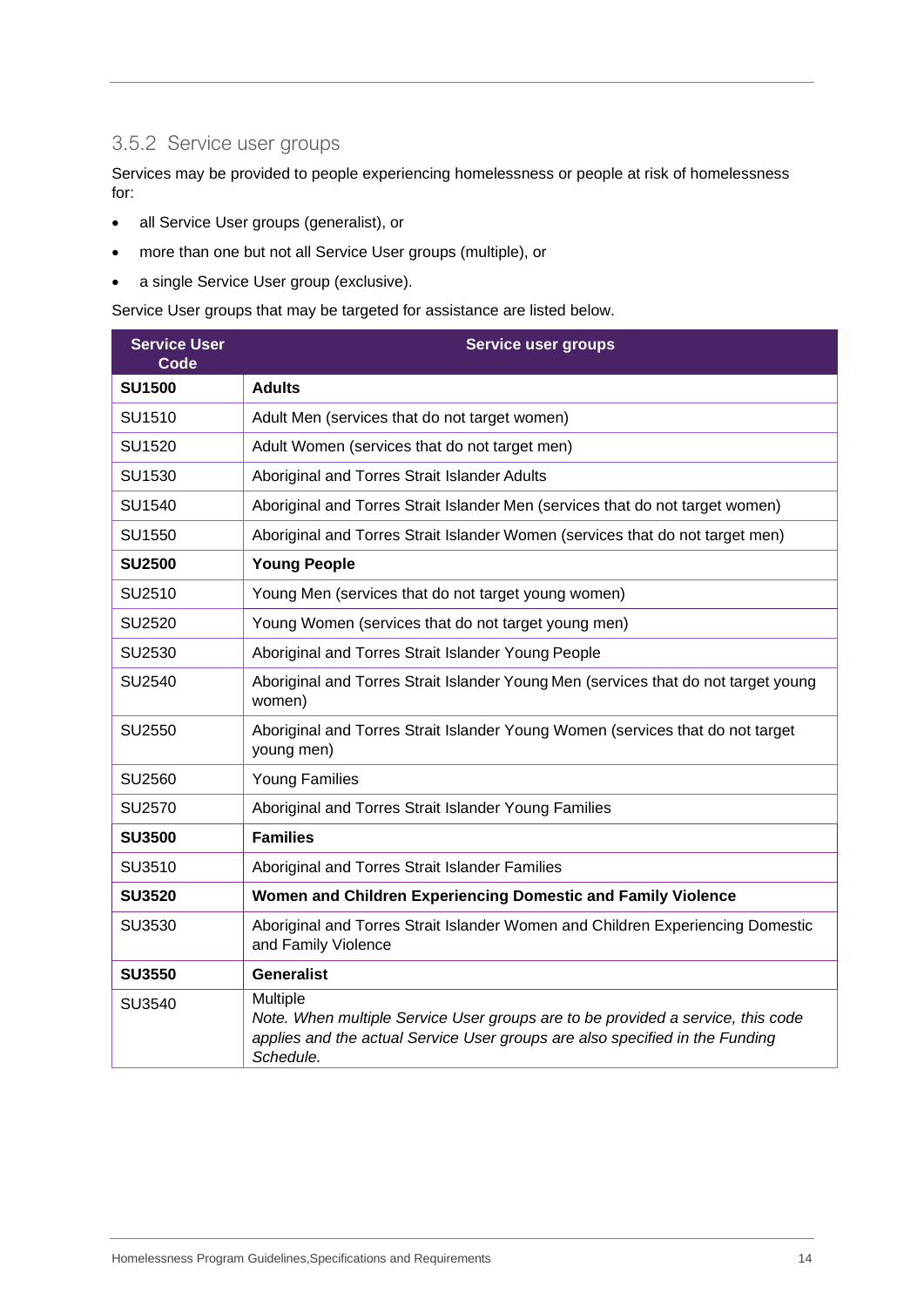# <span id="page-14-0"></span>3.5.3 Service User Sub-Groups

Some services may be focused on assisting Service User sub-groups.

There are five Service User sub-groups with the Homelessness Programs as listed below.

| Service User<br>Code | Service user groups                                           |  |  |
|----------------------|---------------------------------------------------------------|--|--|
| SU7500               | Experiencing chronic homelessness                             |  |  |
| SU8500               | Who are rough sleeping/living in improvised dwellings         |  |  |
| SU9500               | From culturally and linguistically diverse backgrounds (CALD) |  |  |
| SU <sub>10500</sub>  | Older people                                                  |  |  |
| SU11500              | Engaged in education and training                             |  |  |

Where this occurs the Service User sub-group will be specified in the Funding Schedule. For example, a service may be funded to assist Families (SU3500) from culturally and linguistically diverse backgrounds (SU9500).

Service User group and sub-group definitions are provided in the Glossary (Appendix 1) and Service User specific requirements are detailed in Section 5.5 Requirements for Service User groups.

# <span id="page-14-1"></span>3.6 Geographic Catchment

The geographic catchment describes the area where services are delivered for mapping purposes. Service agreements will specify whole Local Government Areas (LGAs) or Statistical Area 2 (SA2) level for catchment boundaries. SA2 maps are available on the Australian Bureau of Statistics website.

The geographic catchment is not necessarily the same as the service location. It will be based on where the need for services is highest and will usually reflect natural community boundaries and connections and the movement of people. It will be limited by resources and appropriateness for service delivery e.g. it is not advisable to have a service that targets people in another location if the service is centre-based and there is no natural connection between the two locations and no public transport.

The geographic catchment of a service does not preclude people from outside the catchment accessing the service.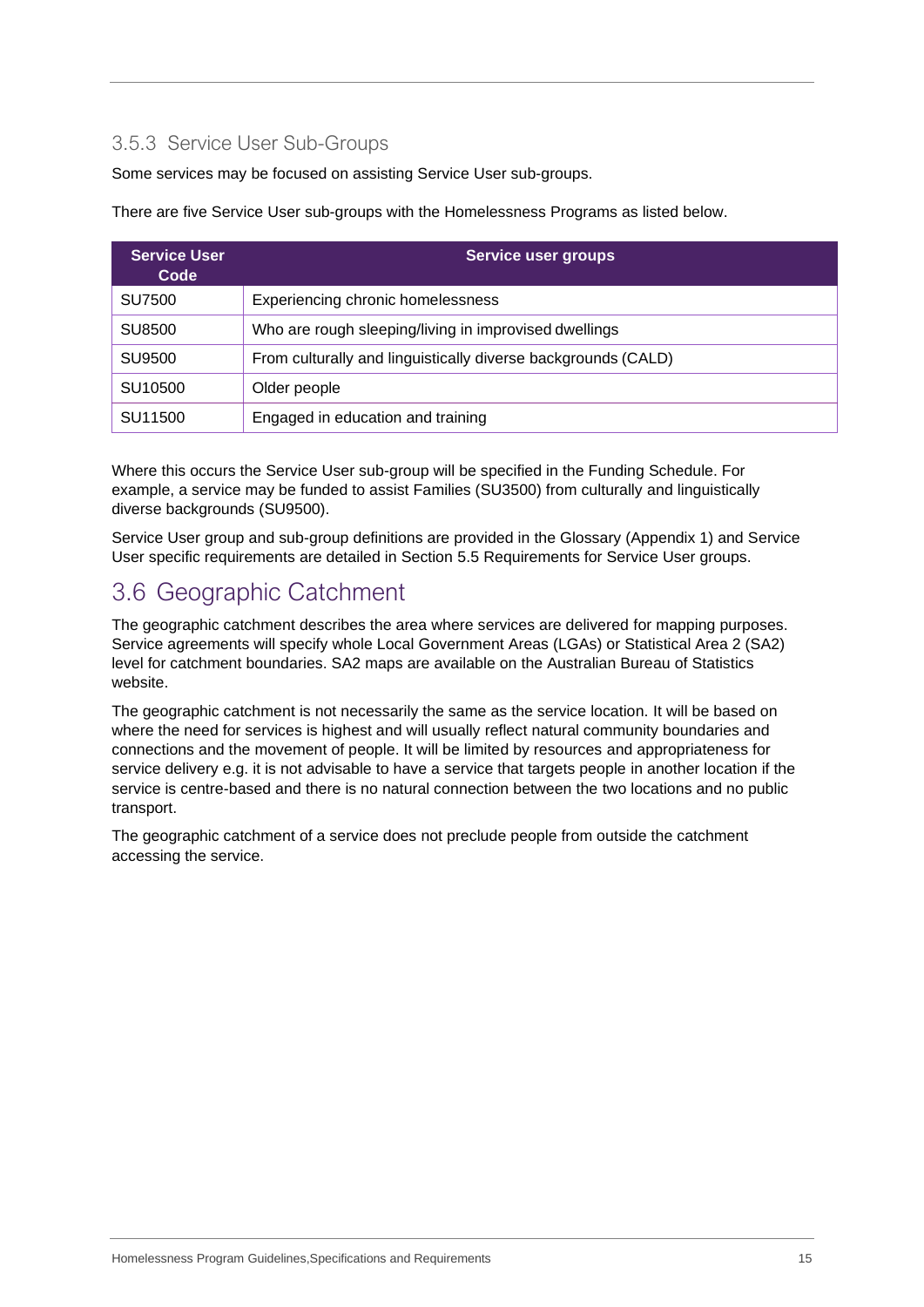# <span id="page-15-0"></span>3.7 Service Deliverables

The deliverables required from services are expressed as performance outcomes and outputs:

- Outcomes are the results or goals that are to be achieved through the delivery of funded outputs.
- Outputs are quantities of services to be delivered.

Where possible, all Outcome and Output measures are aligned to data already collected by services.

Minimum service targets are set for outcomes and outputs. Targets are informed by evidence collected from existing services and are monitored and reviewed over time based on service delivery requirements.

Failure to achieve the minimum targets without explained mitigating circumstances may trigger a compliance response from the department.

# <span id="page-15-1"></span>3.7.1 Outcomes and Targets

Outcomes align with program goals. They are measured using the following measures, and assessed against a minimum target to be achieved per annum.

Outcome targets do not apply to Access Service Types ST1 to ST3.

#### **Outcome measurement**

| <b>Service</b><br>category                           | <b>Outcome</b>                                                                      | <b>Outcome measure</b>                                                                                                                                                                                                    | <b>Annual Target</b>                                                                                                                      |
|------------------------------------------------------|-------------------------------------------------------------------------------------|---------------------------------------------------------------------------------------------------------------------------------------------------------------------------------------------------------------------------|-------------------------------------------------------------------------------------------------------------------------------------------|
| Support<br>Supported<br>Accommodation<br>and Housing | Clients resolve the<br>issues that<br>impede accessing<br>or maintaining<br>housing | OM03 - Number and percentage<br>of support periods closed during<br>the quarter where a client (a) had<br>an individual case management<br>plan in place, or (b) was part of<br>another client's case<br>management plan. | Minimum 90% (from<br>Specialist<br>Homelessness<br>Services Collection)<br>Not applicable to<br><b>Access Service</b><br>Types ST1 - ST3. |
|                                                      |                                                                                     | OM04 - Number and percentage<br>of support periods closed during<br>the quarter where a client had an<br>individual case management plan<br>in place and half or more of the<br>case management goals had<br>been met.    | Minimum 75% (from<br>Specialist<br>Homelessness<br>Services Collection)<br>Not applicable to<br><b>Access Service</b><br>Types ST1 - ST3. |
|                                                      | Clients are<br>housed at the end<br>of support.                                     | OM05 - Number and percentage<br>of support periods that ended with<br>the client housed in secure and<br>sustainable housing.                                                                                             | Minimum 60% (from<br>Specialist<br>Homelessness<br>Services Collection)<br>Not applicable to<br><b>Access Service</b><br>Types ST1 - ST3. |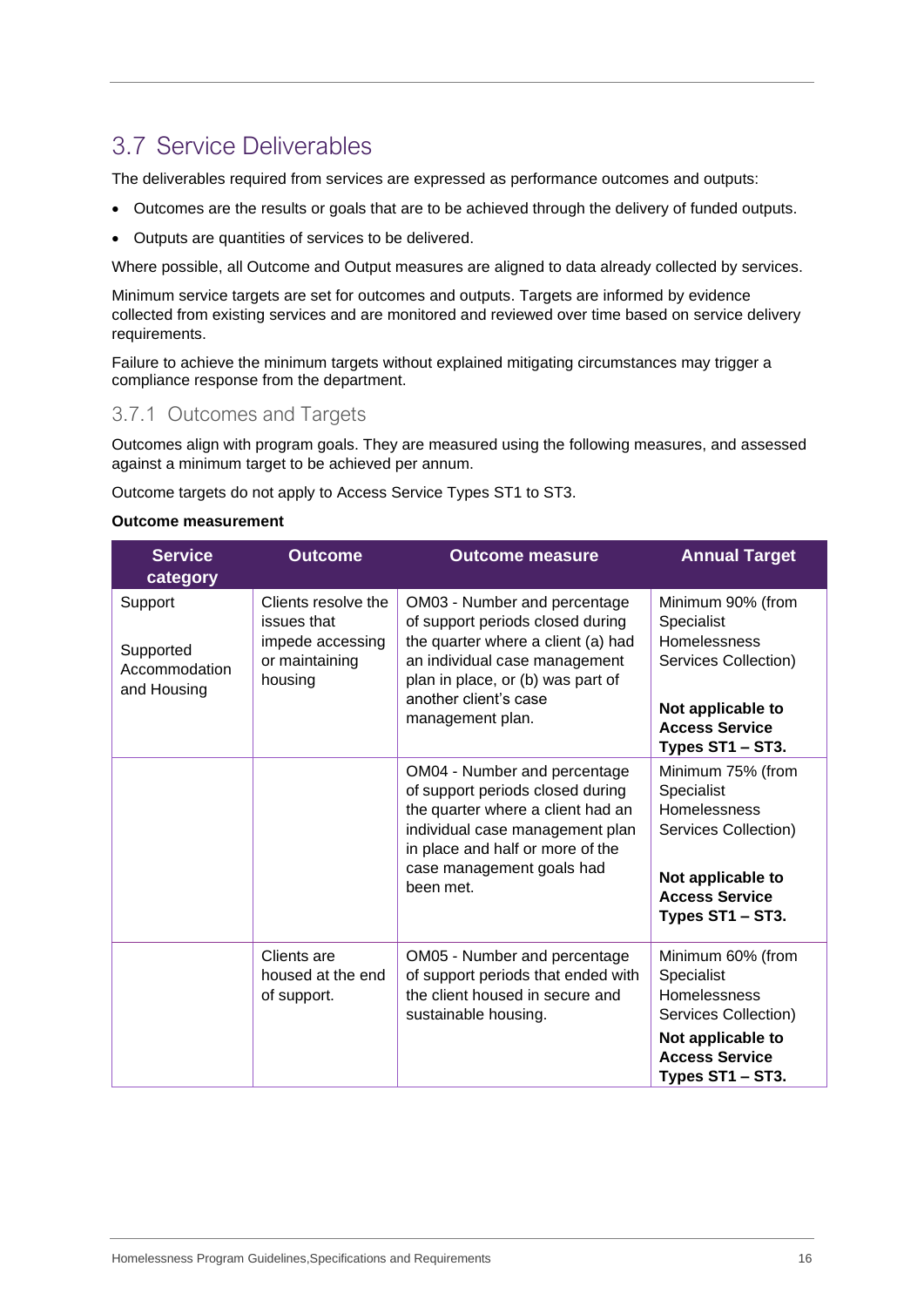# <span id="page-16-0"></span>3.7.2 Outputs and Targets

Outputs align with the Homelessness Program Service Delivery Framework and are quantified using the following measures:

### **Service category: Access**

| <b>Service type</b>    | <b>Output measure</b> | <b>Annual Target</b>                         |
|------------------------|-----------------------|----------------------------------------------|
| Centre based           | A01.2.02              | Number of hours of case management provided* |
| Access                 | Case management       | Number of clients who received this output.  |
| <b>Outreach Access</b> |                       | * Services are not required to report on the |
| <b>Virtual Access</b>  |                       | number of hours of case management provided. |

### **Service category: Support**

|                | <b>Service type</b> | <b>Output measure</b>                        | <b>Annual Target</b>                         |
|----------------|---------------------|----------------------------------------------|----------------------------------------------|
|                | Centre based        | A01.2.02                                     | Number of hours of case management provided* |
|                | Support             | Case management                              | Number of clients who received this output.  |
| Mobile Support |                     | * Services are not required to report on the |                                              |
|                |                     |                                              | number of hours of case management provided. |

#### **Service category: Supported Accommodation and Housing**

| <b>Service type</b>                        | <b>Output measure</b>                     | <b>Annual Target</b>                                                                         |
|--------------------------------------------|-------------------------------------------|----------------------------------------------------------------------------------------------|
| <b>Supported Housing</b>                   | A01.2.02                                  | Number of hours of case management provided*                                                 |
|                                            | Case management                           | Number of clients who received this output.                                                  |
|                                            |                                           | * Services are not required to report on the<br>number of hours of case management provided. |
| Temporary supported<br>accommodation (TSA) | A05.4.01<br>Accommodation<br>with support | Number of places and number of clients who<br>received this output.                          |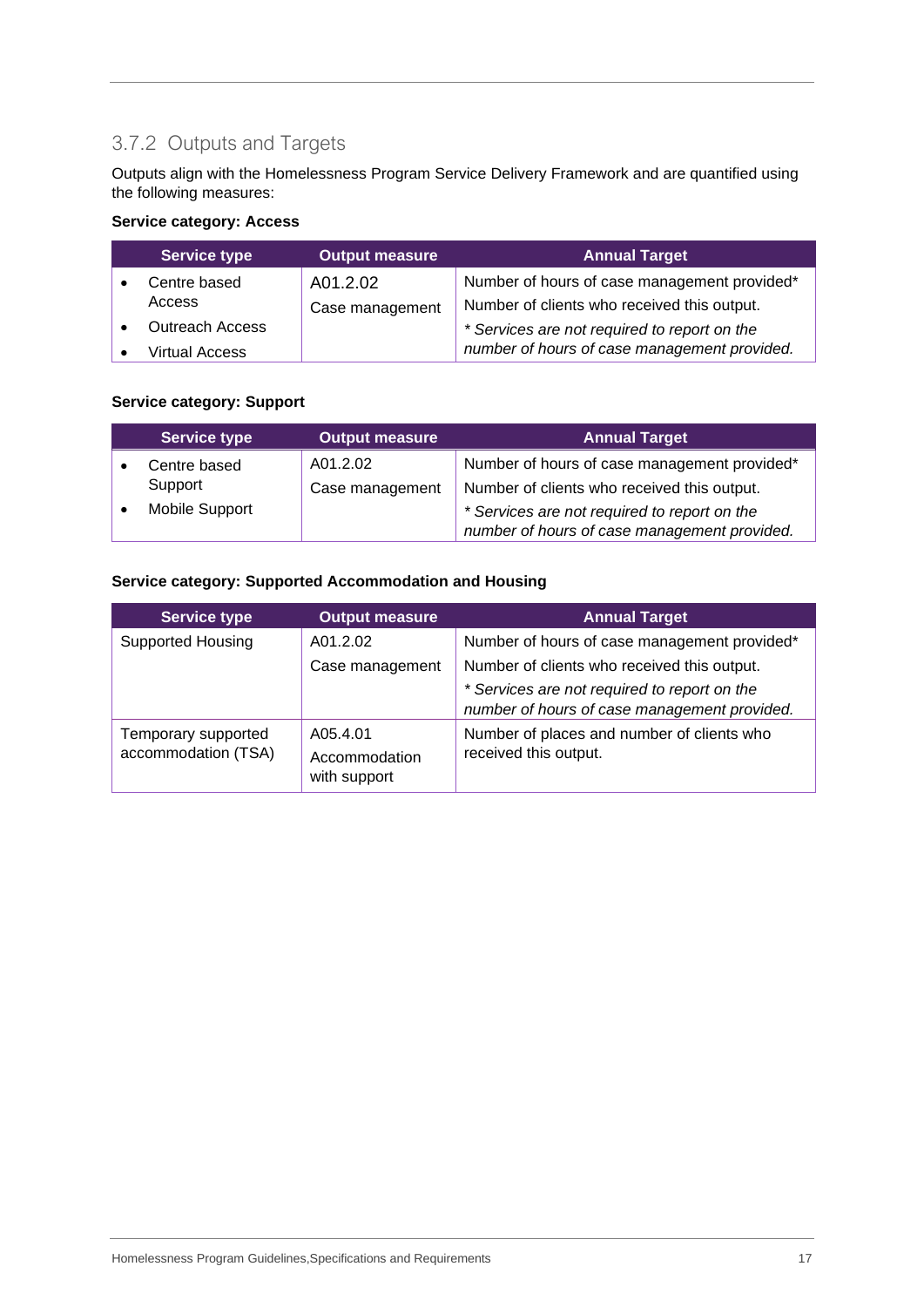### 3.7.2.1 Calculating case management output targets

Services are required to deliver a minimum number of funded outputs. These are expressed as minimum output targets.

Output targets are determined in line with assumptions relating to the service users, service type and level of funding.

Output targets are expressed as hours or, places and clients (depending on the funded service type).

Output targets are applied to all direct service delivery service types and are calculated based on estimated capacity of the service (places or hours) and an estimated average turnover of clients.

It is expected that services will support clients for the duration of need and will not close a support period to achieve output targets. It is expected that services will continue to be provided while the client is engaged and still requires support to achieve safe, secure and sustainable housing.

#### **Hours**

Hours targets are based on an estimated average number of hours delivered by a service.

In calculating the target number of hours of case management to be delivered, consideration is given to:

- The number of positions (or part thereof) providing direct service delivery to clients. This does not include managerial, supervisory or administrative positions that are not involved in direct service delivery.
- The proportion of the worker's time spent working directly with clients such as undertaking initial assessments, providing housing assistance and advocacy or providing emotional and practical support.
- The proportion of time spent working on behalf of clients such as arranging a referral, writing case notes, participating in case conferences and recording data at time of assessment.

Consideration is also given to the quantity of funded hours being consistent amongst like service types and service users but acknowledging that variation may occur depending on a range of factors such as the geographic location in which the service is provided.

When reporting on hours, services are required to report on the time spent working directly with or on behalf of clients.

Refer to counting rules in Appendix 2 for more details regarding what is and isn't included when counting hours of support.

#### **Clients**

Client targets are based on an estimated average number of hours delivered by a service to a client. The target number of clients is calculated by dividing the number of funded hours per annum by the average number of hours per client. Averages are based on available evidence of the time required to achieve client outcomes.

In some instances, such as Supported Housing, a service may assist a client for more than one year. Therefore, it is acknowledged that the achievement of annual client targets may not equate to a total number of unique individuals receiving the case management output over the funding period.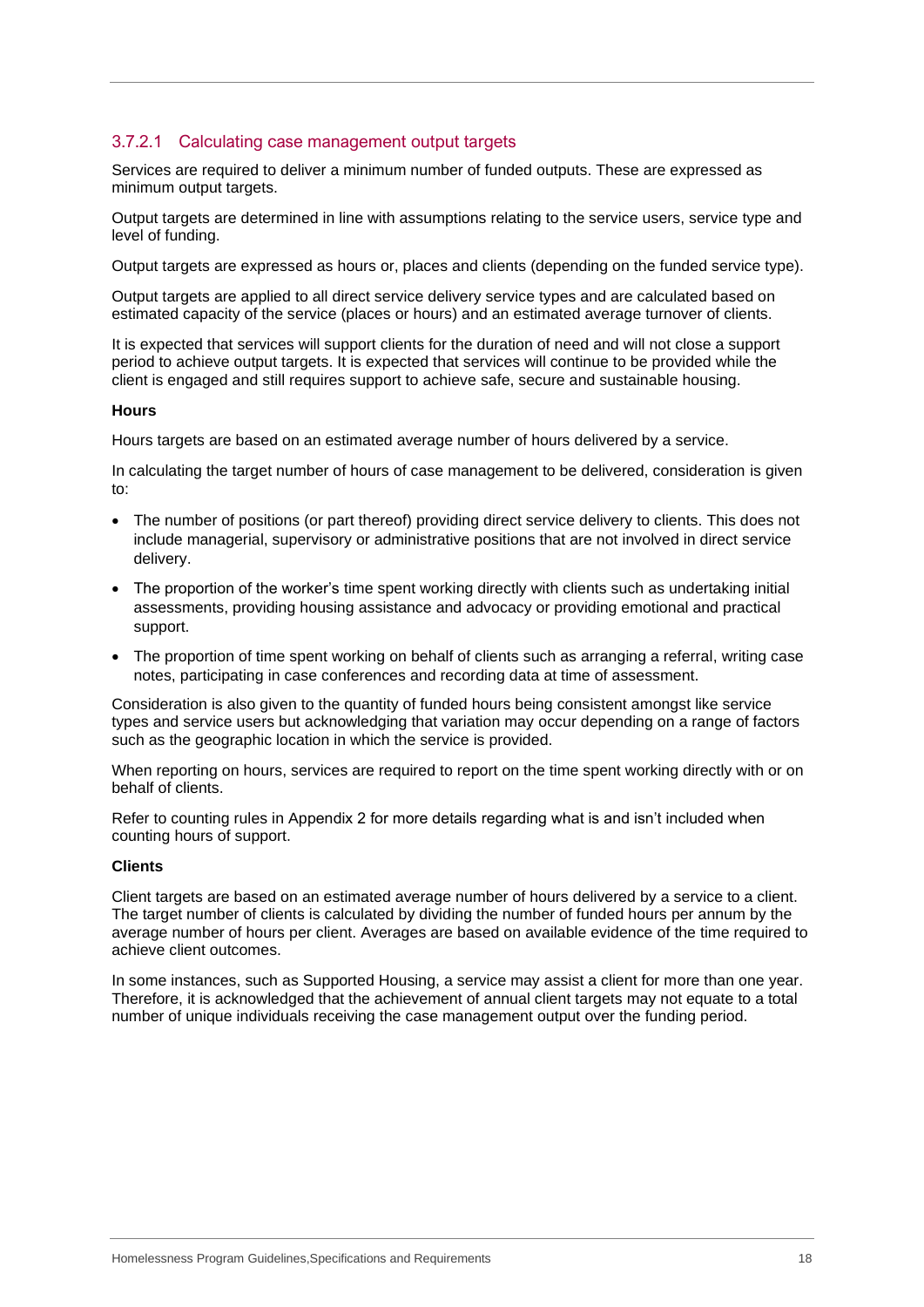#### **Example 1**

A service is funded to provide 1000 hours of mobile support per annum.

On average each client receives 30 hours of case management

1000 hours divided by 30 hours  $=$  33

The average service client target is 33 clients per annum.

#### **Example 2**

A service is funded to provide 500 hours of centre based support per annum.

On average each client receives 10 hours of case management.

500 hours divided by 10 hours = 50

The average service client target for case management is 50 clients per annum

#### 3.7.2.2 Calculating accommodation with support output targets

Services are required to deliver a minimum number of funded outputs. These are expressed as minimum output targets.

#### **Places**

Places targets are based on the minimum number of units of accommodation (places) to be provided by a service.

The minimum number of places is the same as the usual capacity of a TSA service.

A place may be a bed, a bedroom, a flat, an apartment or a house, depending on the service model being delivered and the target group being assisted. For example, if a three-bedroom house is usually at capacity when a single family is accommodated, then the minimum unit is counted as one.

Alternatively, if a four-bedroom house is usually used to accommodate 3 young people and an overnight worker at any one time, then the minimum unit is counted as three. The annual target number of places to be provided is calculated by multiplying the minimum number of units of accommodation available at any one time by the number of nights per annum.

The department recognises that, on occasion, there is a need for units to be kept vacant for cleaning or essential repairs.

Providers must make every effort to ensure places of accommodation are back online as soon as possible.

Delivery of the number of funded places within a ten per cent variance, above or below the funded target, is tolerated under the agreement.

Delivery of number of funded places above or below the ten percent will require an explanation when reporting outputs delivered.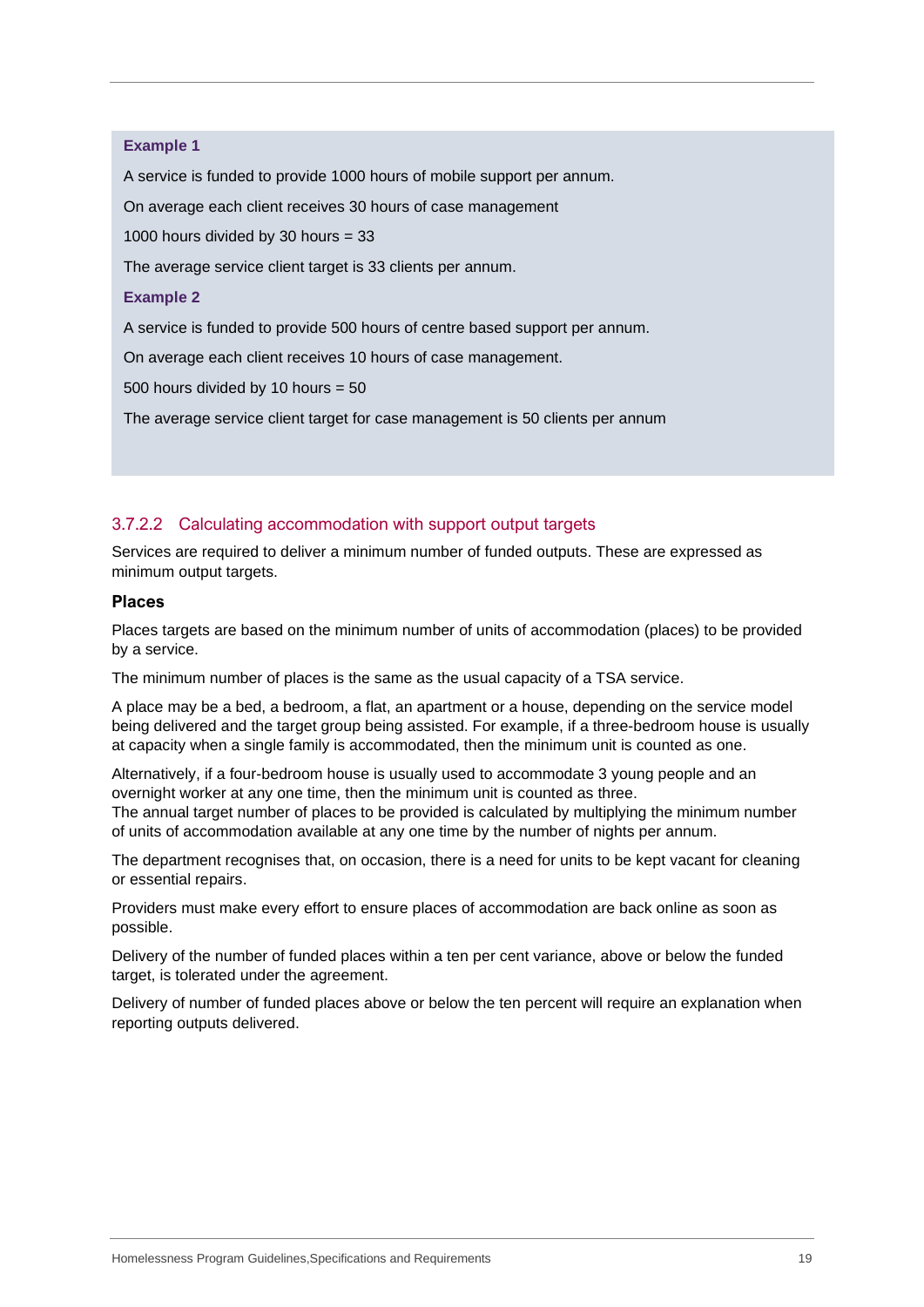#### **Example 1**

A TSA – Immediate service for young people has a property comprising of 7 bedrooms.

6 bedrooms are available for clients and one bedroom is used by overnight workers. Each bedroom is usually used to accommodate one young person.

6 minimum units of accommodation per night = 6 places per night.

The number of accommodation nights in a year is 365.

The total number of places available per annum is calculated as follows:

6 places x 365 nights =  $2,190$  places per annum

#### **Example 2**

A TSA – Immediate service for families has 12 properties available.

The properties range from two bedroom flats to four bedroom houses.

In general, one family is accommodated per property.

Count 12 minimum units of accommodation per night = 12 places per night

The number of accommodation nights in a year is 365.

The total number of places available per annum is calculated as follows:

12 places  $x$  365 nights = 4,380 per annum.

#### **Clients**

The calculation of client targets for TSA is based on the usual number of clients accommodated per place and the average length of stay per client.

Client targets are calculated by multiplying the number of funded places available per night by the average minimum number of clients accommodated per place at any one time by the average turnover per contract period.

#### **Example**

A TSA service has 5 funded places at any one time.

2 people (1 young woman and 1 child) are usually accommodated per place per night.

5 places  $x$  2 people = 10 clients at any one time

The average length of stay per client is 6 months which equates to an average client turnover of 2 times per annum.

The client target is therefore: 10 clients  $x$  2 = 20 clients per annum.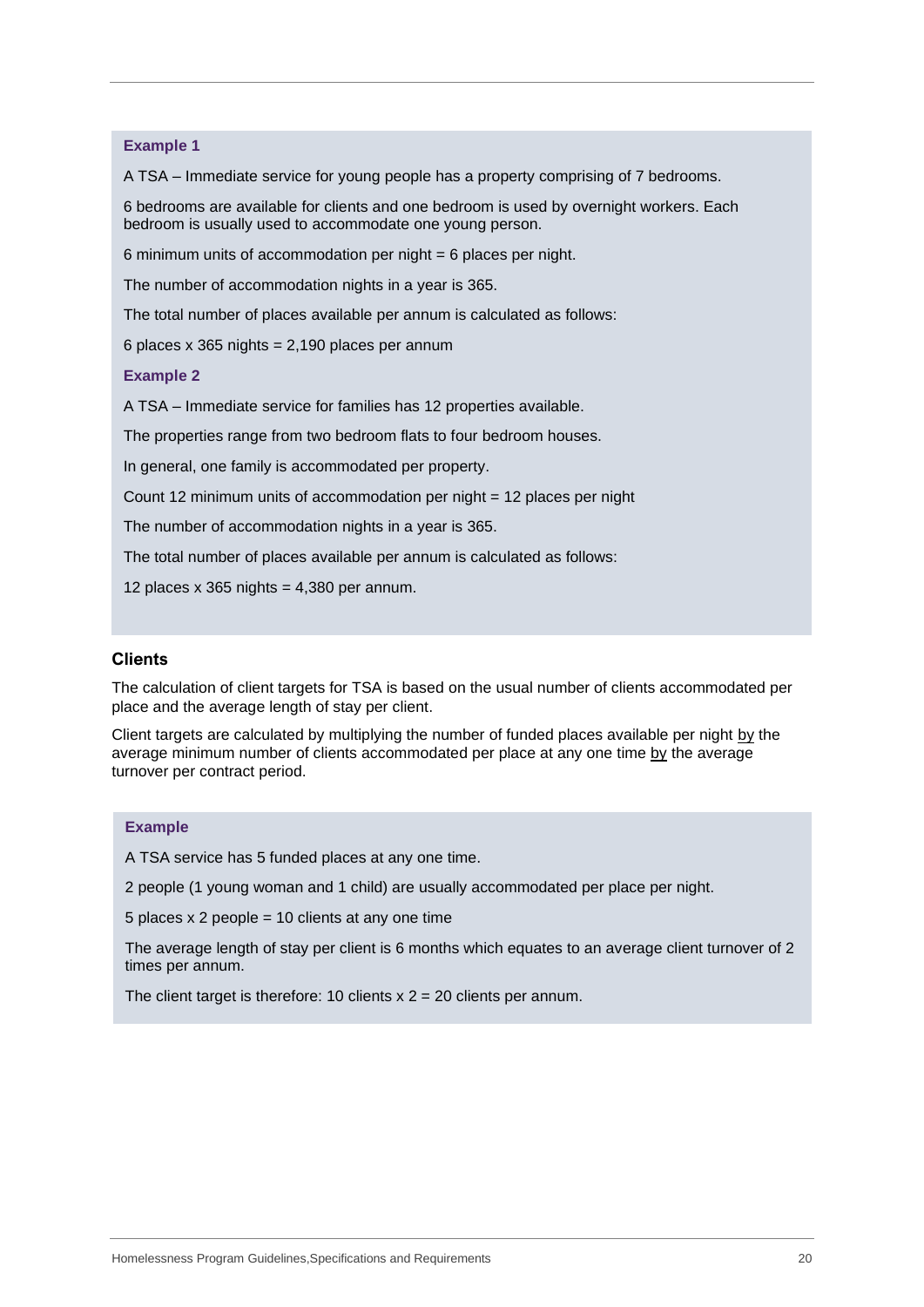### 3.7.2.3 Reporting on clients assisted

When reporting on clients, services are required to count the number of individual clients supported during the quarter.

Clients are counted in accordance with the *SHS Collection manual - July 2013* which is available online at [https://www.aihw.gov.au/reports/housing-assistance/specialist-homelessness-services](https://www.aihw.gov.au/reports/housing-assistance/specialist-homelessness-services-collection-manual/contents/table-of-contents)[collection-manual/contents/table-of-contents](https://www.aihw.gov.au/reports/housing-assistance/specialist-homelessness-services-collection-manual/contents/table-of-contents)

For people to be counted as a client they must directly receive a service. It includes children, as long as they directly receive a service and are not just a beneficiary of service delivery. For example, the provision of accommodation is considered a service. However, if a family is provided with mobile support, or presents at an Access service and the adults are the only people in that family who directly receive a service, then the children are not counted.

#### **Example 1**

A family of 6 (3 adults and 3 children) visit a Centre Based Support service.

Two adults are provided with information and advice. Count as 2 clients.

In some cases, a client may exit and enter a service within a quarter. This results in the client having two support periods but the client is only counted once.

Services must not exit clients from services before support needs are met to achieve client targets (refer to Section 3.2.2 Duration of Need).

It is expected that for accommodation services, support will be provided beyond the duration of stay (refer to Section 4.3.3 Temporary Supported Accommodation regarding requirement to provide follow up support).

Where factors impact on the SHS's ability to achieve client targets, SHS are required to provide an explanation in the comments field for output reporting. This may include where the client case mix temporarily prevents the allocation of available places or where rooms, properties or beds are temporarily unavailable due to repairs or a critical incident.

It is critical that SHS report on factors impacting on their ability to achieve client targets to inform program development and planning.

# <span id="page-20-0"></span>4 Service delivery requirements

Services that are funded by the department under the Homelessness Program must adhere to the statements identified in this section. These statements form part of the contractual requirements in a service agreement with the department.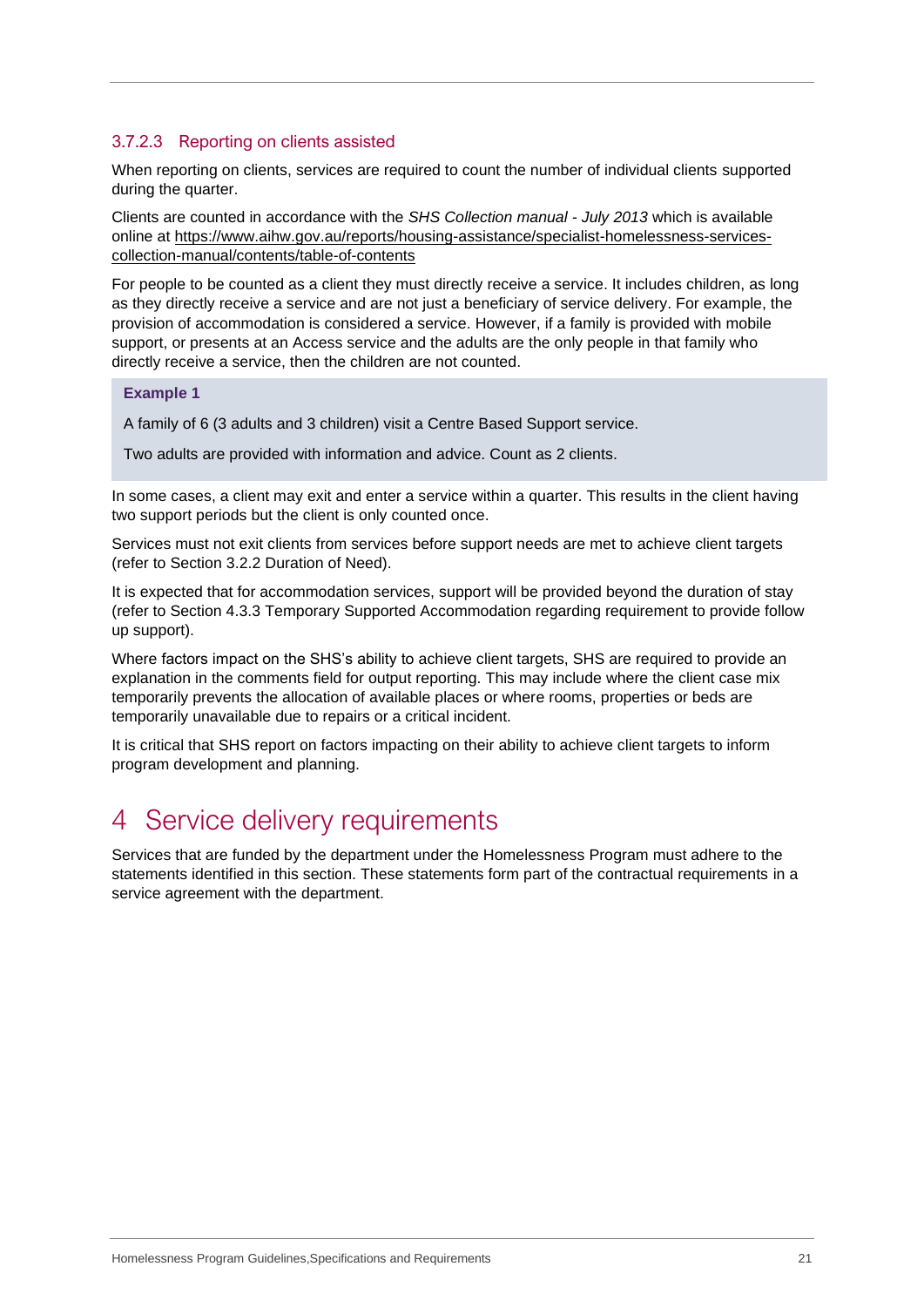# <span id="page-21-0"></span>4.1 Requirements for all Access, Support, and Supported Accommodation and Housing

### <span id="page-21-1"></span>4.1.1 Case management

Case management is a mandatory service approach for all services as it puts identifying and responding to the client's expressed needs at the centre of all aspects of service delivery.

The main elements of case management are:

- Entry/Screening
- Assessment
- Planning
	-
- **Direct Service**
- Monitoring and Review
- Exit Planning, Case Plan Closure and Follow-up
- **Evaluation**
- Co-ordination (including referral)

Case management is an approach that can be tailored to all service types and delivery models. It is not related to the intensity of support provided or the length of relationship with a client.

It may be intensive and comprehensive, or abbreviated or compressed in the context of Access Services.

It is expected that services will proactively seek to engage clients in case management, but clients are not required to formally agree to case management in order to receive a service.

#### <span id="page-21-2"></span>4.1.2 Accessibility

All services are required to:

- Be flexible and sensitive to the needs of individual clients, and the target group through the design and delivery of services (operating hours, practices, and rules). This may be enabled through:
	- The inclusion of a spread of hours rather than specific times of operation in service agreements with actual hours of operation kept up to date by the provider in the VCMS.
	- The inclusion of a range of locations in service agreements (Geographic catchments) to respond to local need, as informed by the local housing and homelessness networks/system.
- Operate with low or no entry requirements for clients. Services must not restrict access to any part of the service on the basis of:
	- Client's capacity to pay on entry and ongoing.
	- Client's community/location of origin.
- Not make generic or blanket exclusions to the service, rather consider each situation, and assess any risk on a case-by-case basis.
- Adopt a risk management framework for dealing with clients that have challenging behaviours with the intent of developing alternative processes for managing these clients rather than excluding them.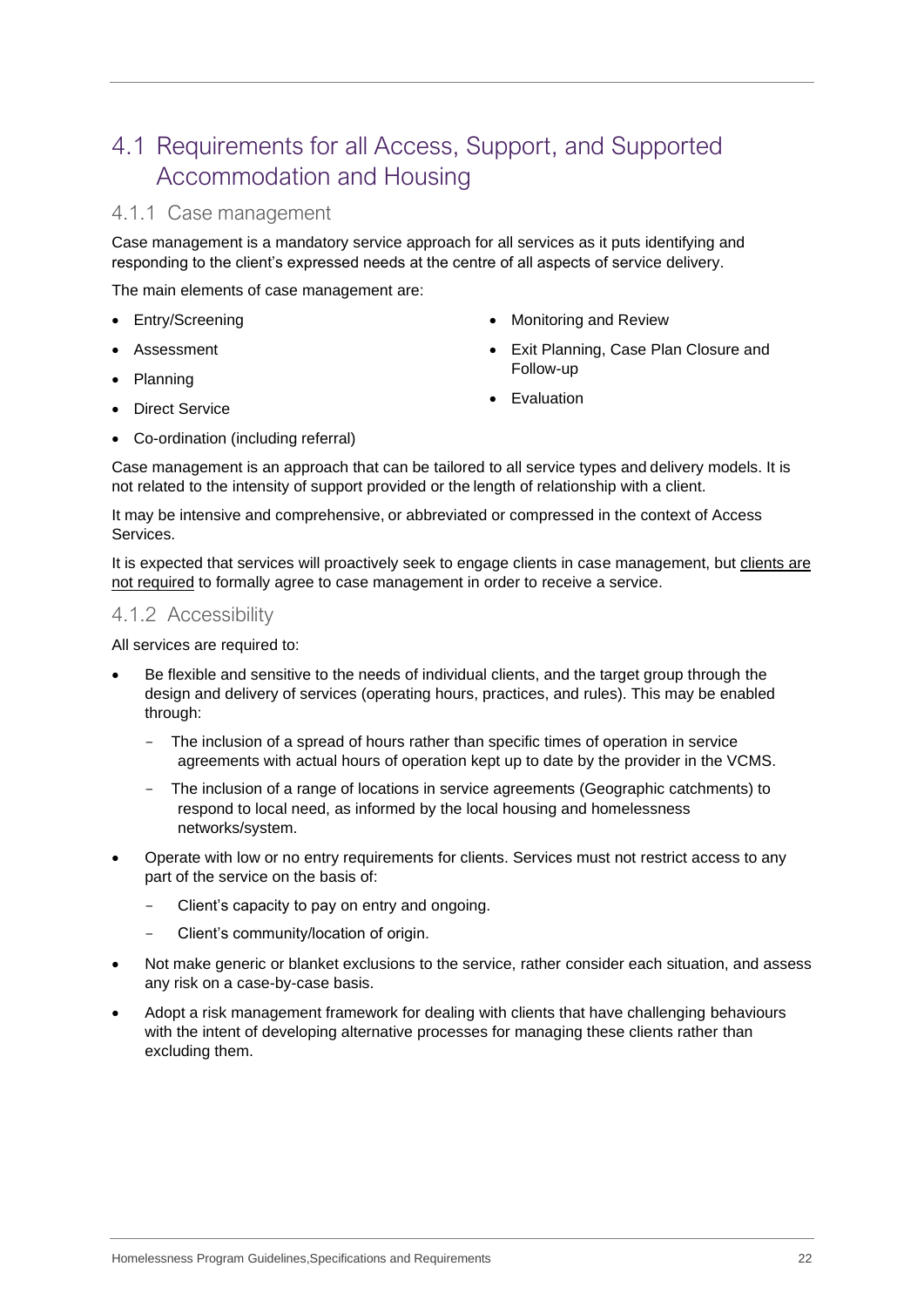# <span id="page-22-0"></span>4.1.3 Client practice

All services are required to:

- Where possible, not exit any client into homelessness.
- Provide support that is proactive, persistent, reliable, practical and comprehensive.
- Provide services in a manner that is respectful of the dignity and privacy of individuals.
- Provide services in ways that minimise the client's dependency on homelessness services and maximises their capacity for independent living.
- Provide respectful and flexible services that are appropriate to the range of culturally and linguistically diverse groups.
- Adopt policies and practices that enhance access for people requiring assistance.
- Adopt policies and practices that are culturally appropriate for Aboriginal peoples and Torres Strait Islander peoples.

# <span id="page-22-1"></span>4.2 Requirements for specific service categories

In addition to the requirements for all Access, Support and Supported Accommodation and Housing Services. The following requirements apply:

# <span id="page-22-2"></span>4.2.1 Access services (ST1 – 3)

All Access services are required to deliver case management to each client through:

- undertaking initial assessment of client needs
- undertaking initial risk assessment and safety planning, as needed
- meeting immediate needs
- providing emotional and practical support
- advocating and assisting to access housing and SHS and any other mainstream services
- providing information, assessment and facilitated intake and referral to the SHS system or related service systems
- providing support until appropriate referral is completed
- maintaining contact with clients until an appropriate referral is completed, and, in the absence of a successful referral, provide support and an interim response where possible
- open at hours that suit the client group for drop-in visits.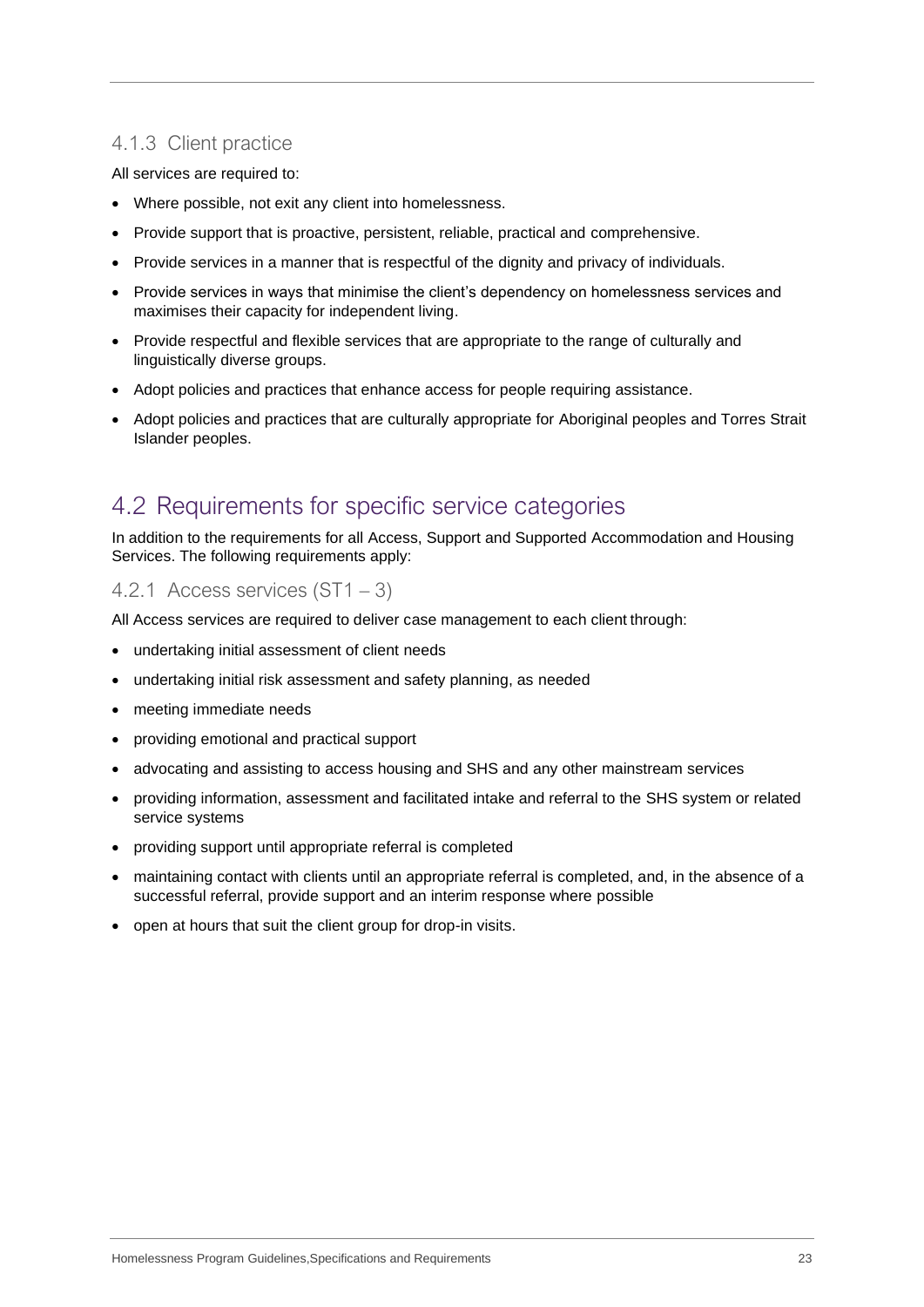# <span id="page-23-0"></span>4.3 Requirements for specific service types

In addition to the requirements for service categories the following requirements apply to:

### <span id="page-23-1"></span>4.3.1 Outreach Access (ST2)

All Outreach Access services are required to:

- initiate contact with people who are homeless in public spaces and other locations with respectful and culturally appropriate engagement and assessment practices
- provide assessment and facilitate intake and referral to the housing and homelessness service system
- provide the necessary number of contacts and practical assistance to facilitate confidence and trust between the service and client to achieve assessment and facilitate intake and referral
- assist people experiencing homelessness in public space and other locations.

### <span id="page-23-2"></span>4.3.2 Centre Based (ST1 and ST4)

All Centre Based services are required to:

- be delivered face to face at a centre-based location
- provide a welcoming, friendly, safe and supportive environment that is easily accessible and culturally appropriate
- be close to public transport, easy to contact via phone and online information
- open at hours that suit the client group for drop-in visits and appointments in location/s where they are needed
- be broadly publicised as appropriate to the target group and referral agencies.
- <span id="page-23-3"></span>4.3.3 Temporary Supported Accommodation (ST6, ST7 and ST8)

All TSA services are required to:

- temporarily meet both the accommodation and support needs of clients
- provide good quality accommodation with capacity for client privacy and, wherever possible, a home-like atmosphere
- support the client to resolve the immediate crisis
- respond in a timely manner to all referrals and client needs
- keep vacancies to a minimum and provide a level of support to all referrals
- not keep a waiting list for supported accommodation
- exit clients into independent housing/accommodation as soon as possible
- provide follow up support to clients who have exited TSA
- advise the department of any changes to accommodation/property component of service provision as this may have an impact on the capacity of the funded service to deliver the agreed service.

Funding is provided for support which is intrinsically linked with the provision of temporary accommodation. These requirements relate only to the support component of the service provision.

Properties that are to be used to deliver TSA may be provided or funded through the complementary Crisis Accommodation Program (CAP) or through another source (e.g. auspice or Council owned).

Organisations funded for provision and management of the accommodation are required to comply with any relevant regulations or requirements related to that funding. Separate lease or service agreements apply for properties provided under CAP.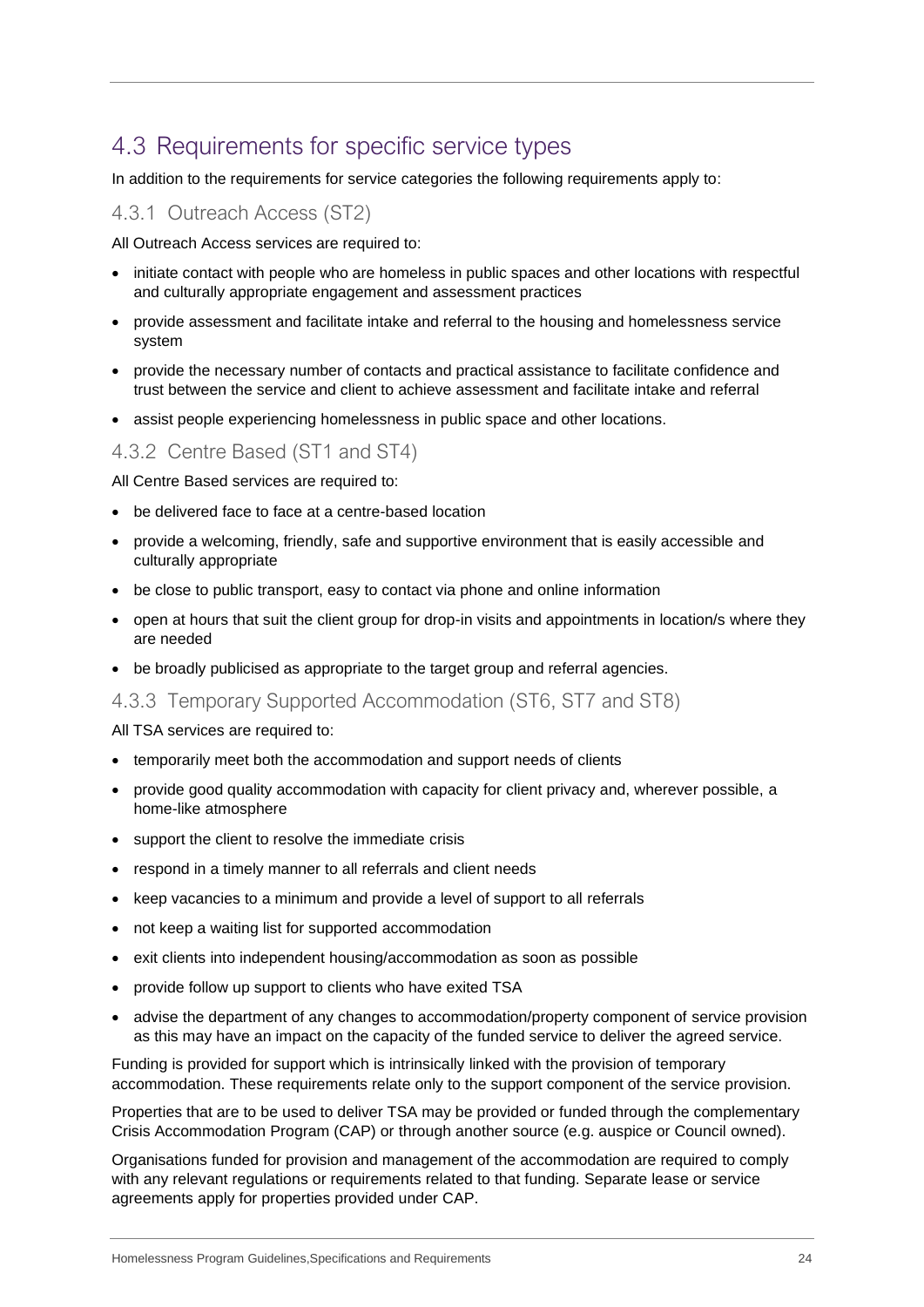# <span id="page-24-0"></span>4.4 Requirements for Service Sub-Types

In addition to requirements to service categories and types, the following requirements apply to:

### <span id="page-24-1"></span>4.4.1 Immediate Supported Accommodation (ST7)

In addition to the requirements for all TSA. Immediate Supported Accommodation services are required to:

- make all places available at any one time, unless not available due to cleaning, repairs and maintenance or upgrades etc, after which a place should be made available as soon as possible
- take a flexible approach to service delivery, ensuring timely access to all available places
- not 'graduate' clients from one place of ISA to another place of ISA that is provided by the same service
- not expect clients to access places with a higher level of supervision prior to accessing places with lower levels of supervision.

### <span id="page-24-2"></span>4.4.2 Transitional Supported Accommodation (ST8)

*Transitional Supported Accommodation must only be delivered young people Service User groups.*

In addition to the requirements for all TSA, Transitional supported accommodation services are required to:

- deliver specific programs or activities aimed at developing clients' independent living and tenancy sustainment skills
- accept clients who do not have the skills to maintain a tenancy when entering TSA Transitional services and assist clients to develop the necessary skills during their stay.

# <span id="page-24-3"></span>4.5 Requirements for Service User Groups

## <span id="page-24-4"></span>4.5.1 Young people

Services for young people must:

- not be targeted at young people under 16 years of age
- follow the 'Supporting young people under 16 years of age: Guidelines for good practice for Specialist Homelessness Service providers' guidelines available at: [https://www.hpw.qld.gov.au/\\_\\_data/assets/pdf\\_file/0011/4016/supporting-young-people-under-](https://www.hpw.qld.gov.au/__data/assets/pdf_file/0011/4016/supporting-young-people-under-16years-of-age-guidelines-for-good-practice-for-specialist-homelessnessservices.pdf)[16years-of-age-guidelines-for-good-practice-for-specialist-homelessnessservices.pdf](https://www.hpw.qld.gov.au/__data/assets/pdf_file/0011/4016/supporting-young-people-under-16years-of-age-guidelines-for-good-practice-for-specialist-homelessnessservices.pdf)

#### 4.5.1.1 Working with young people in care of the Department of Children, Youth Justice and Multicultural Affairs

SHS are only required to accept the placement of a child or young person who is under 18 and subject to a child protection order under the *Child Protection Act 1999* which grants custody or guardianship to the chief executive of the Department of Children, Youth Justice and Multicultural Affairs (herein referred to as a child or young person in the care of Child Safety):

- on an emergency basis until a more suitable placement can be arranged; and
- where there are appropriate casework supports in place.

In addition, the following conditions apply:

- Services may not prioritise clients on the basis of referral by a government department.
- Services may only accept Child Safety placements for children aged 13 years and above.
- In the event that a service accepts the placement of a child or young person in the care of Child Safety, the placement will be for the duration of three working days or less, unless the service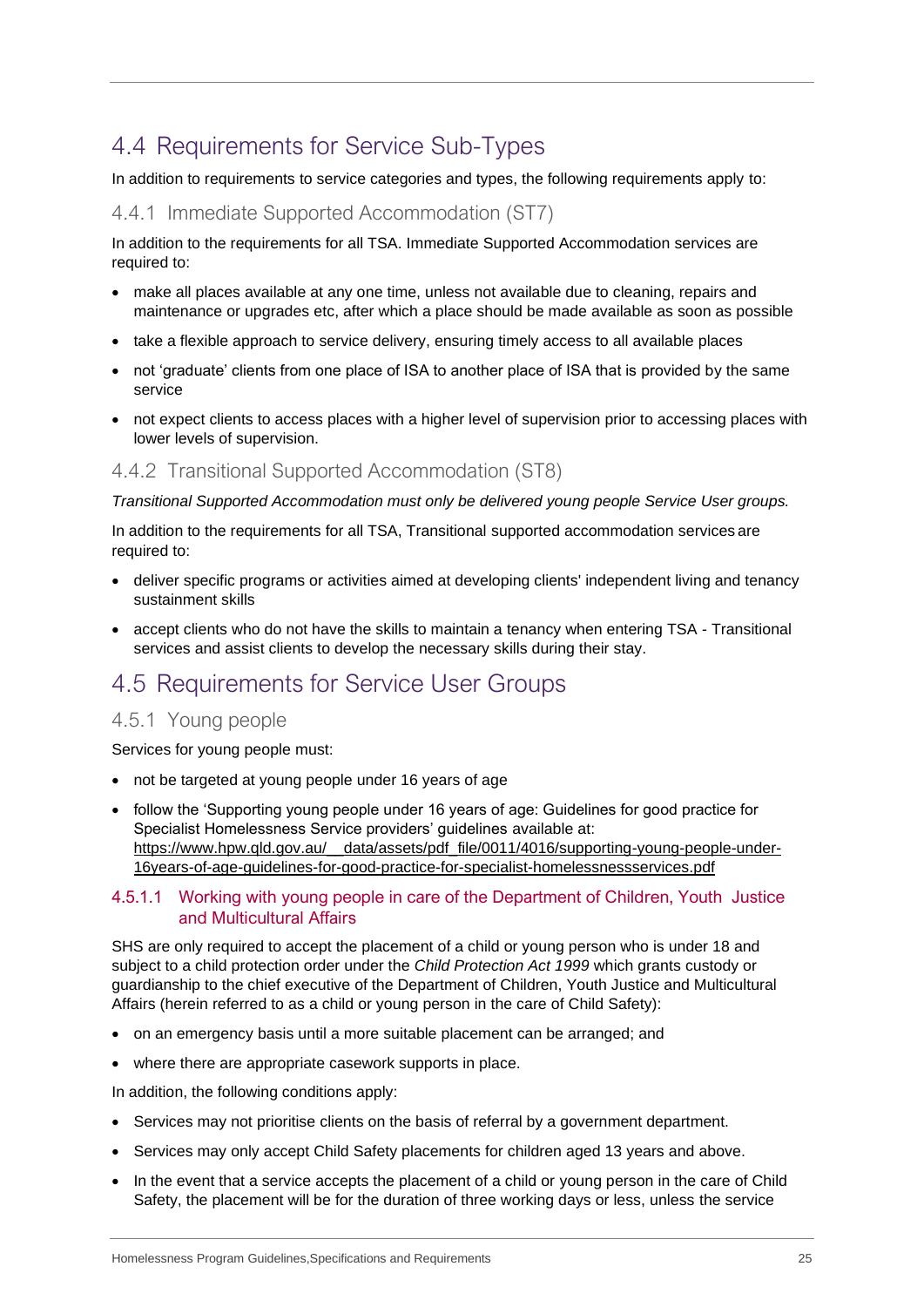agrees to extend beyond this period and the agreement is endorsed by the local Regional Director or their delegate. Where a placement is extended past three working days, a written agreement must be completed that includes: arrangements for health, education, religion, cultural, family contact, behavioural needs, transitional plans for the child/young person; identification of roles and responsibilities for all parties involved; and a date as agreed upon by all parties for the review of the agreement. This process must include the involvement of an Indigenous Recognised Entity in cases relating to Aboriginal and Torres Strait Islander children or young people.

- Services are required to give consideration to the ages and needs of the other clients in the service and the need to avoid unreasonable risks from older clients when considering access to the service by children or young people in the care of Child Safety.
- At any point in time, children and young people in the care of Child Safety must not constitute the majority of a service's clients.
- Services must allow a Child Safety caseworker access to the service's premises for the purpose of providing support to Child Safety clients.
- Services must provide the usual service, as is normally provided to clients of the SHS, to clients in the care of Child Safety. Any additional support must be negotiated between the service and Child Safety.
- If a service becomes aware that a child or young person who has self-referred to the service is in the care of Child Safety, the service must inform Child Safety within 24 hours.
- If the service has concerns that a child or young person involved with the service is experiencing significant intra-familial harm or is at risk of significant intra-familial harm, the service must notify Child Safety of the concerns, and notify the Queensland Police Service.
- Services must share with Child Safety such information as is necessary for the best interests, wellbeing and safety of the child or young person, with Child Safety.
- In the event of an emergency relating to a child or young person in the care of Child Safety, services must during office hours contact the Child Safety Service Centre (CSSC) with case management responsibility, notifying them of the incident. In the event that the designated Child Safety Officer for the child or young person is not available, the Child Safety Regional Intake Service must be contacted. Outside of business hours, services must contact the Child Safety After Hours Service Centre on 07 3235 9901. Please note, this number is not for the general public.

### <span id="page-25-0"></span>4.5.2 Women and children experiencing domestic and family violence

SHS that are specifically funded to provide services for women and children experiencing domestic and family violence are required to:

- implement the 'Practice Standards for Working with Women Affected by Domestic and Family Violence' available at: [Practice Standards](https://publications.qld.gov.au/dataset/domestic-and-family-violence-resources/resource/117eea90-7a83-4abf-aa43-c0d9716c0f8c)
- implement the Domestic and family violence services Practice principles, standards and guidance available at: [https://www.cyjma.qld.gov.au/violence-prevention/service-providers/practice](https://www.cyjma.qld.gov.au/violence-prevention/service-providers/practice-principles-standards-guidance)[principles-standards-guidance](https://www.cyjma.qld.gov.au/violence-prevention/service-providers/practice-principles-standards-guidance)
- provide a service that is open for 52 weeks a year with an on-call service outside of office hours seven days per week, to respond to existing clients and new referrals, including the following stipulations:
	- when the service has a vacancy, it will be available to accept and commence new intakes until 7pm each day (i.e. client to arrive at the service by 7pm);
	- when the service has a vacancy, referrals will be accepted until 9pm each day for intake the next day; and
	- existing clients and referral organisations will be provided with contact details for the on-call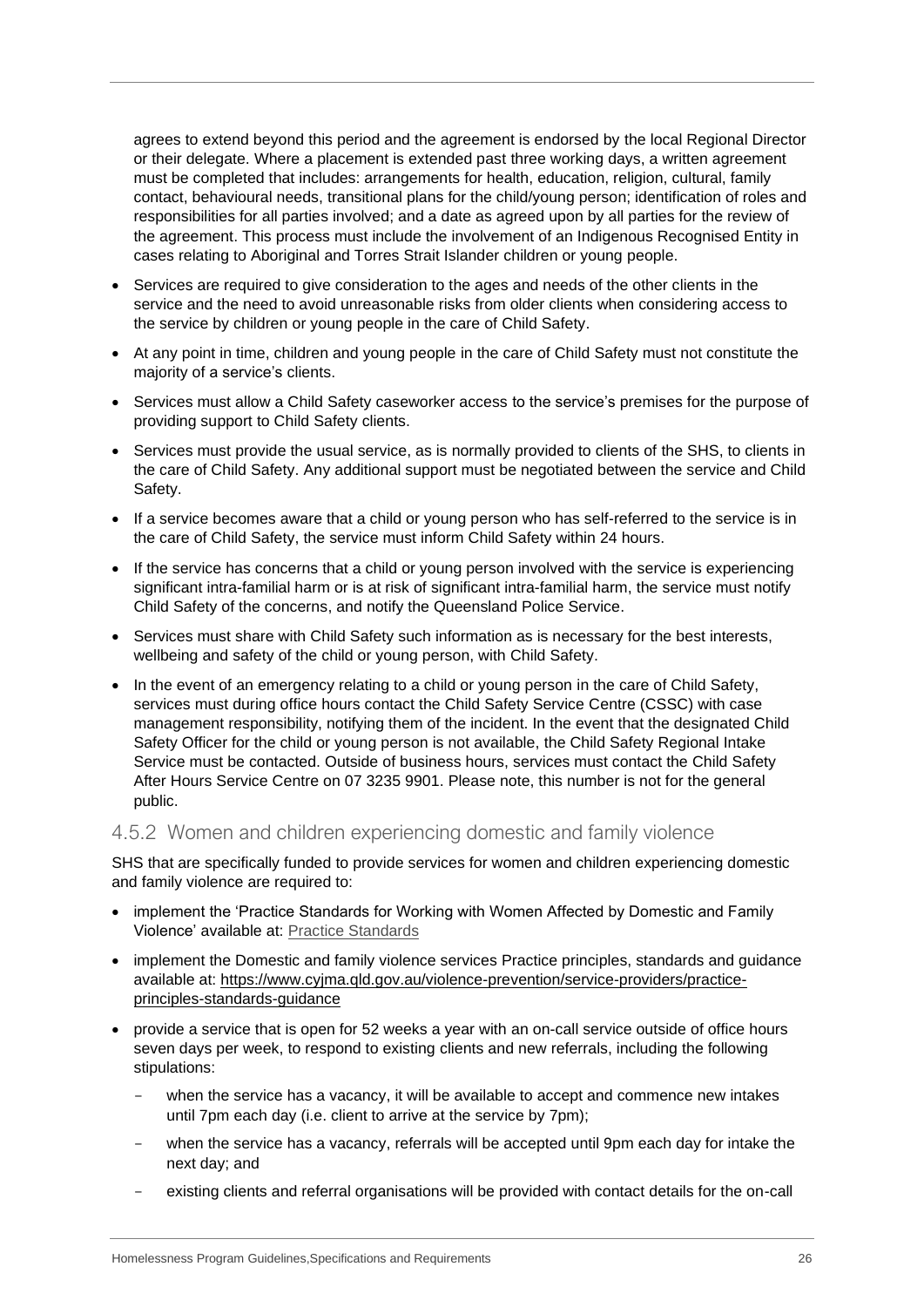service and on-call staff will respond promptly to all calls

- accept referrals and provide services to the target group outside of the specified catchment area on an as needs basis
- take state-wide referrals from DVConnect and other referring services
- accept referrals from the local area, where a risk assessment has determined there will be no compromise to the client's safety, security and protection or that of others at the service.

# <span id="page-26-0"></span>4.5.3 Aboriginal and Torres Strait Islander women and children in remote communities

Services working with Aboriginal and Torres Strait Islander women and children in remote communities operate in unique environments where achievement of housing outcomes may be limited.

Services will provide an immediate response to homelessness, where clients don't have access to a safe and secure home due to experiences of domestic and family violence.

They may also offer a support response to people where there is a risk the person may not have access to a safe and secure home due to domestic and family violence (past, current or predicted).

It is not expected that the service will be staffed on a 24 hours 7 days a week basis. The service will identify the times of greatest need and service delivery will be prioritised for these times.

As such, staff will work outside business hours and night shifts, be on-call outside business hours and at night and return to work outside business hours and at night as required.

Whilst client targets will not be set for this service user group, the service will report on outputs provided. The service will collect information regarding the daily client usage of the accommodation in the format provided. The report will be uploaded to P2I at the end of the specified period. The information collected may assist the calculation of client targets in the future.

# <span id="page-26-1"></span>4.6 Reporting requirements

## <span id="page-26-2"></span>4.6.1 Data collection and evaluation

All Access, Support and Supported Accommodation Housing services are required to:

- Meet all data collection requirements as notified by the department from time to time, including (without limitation) the submission of monthly data to the Australian Institute of Health and Welfare for the Specialist Homelessness Services Collection (SHSC) and any amendment to, or replacement of, those requirements.
- Agree to the AIHW providing a copy of all information provided by providers to DCHDE, including:
- aggregated client data that identifies providers through an agency ID as the service or data provider; and
- confidentialised unit record data for individuals who sought assistance or were assisted by You for purposes consistent with the National Partnership Agreement on Homelessness, National Affordable Housing Agreement and AIHW Acts, and subject to the confidentiality provisions in s 29 of the Australian Institute of Health and Welfare Act 1987 (Cth) that prohibit any publication of this data in a manner that identifies any individual or entity
- Participate, as requested by the department, in all performance monitoring and evaluation processes.
- Adhere to the QHIP Policy as provided by DCHDE.

Note. Supported Housing services are not required to use the Queensland Homelessness Information Platform (QHIP).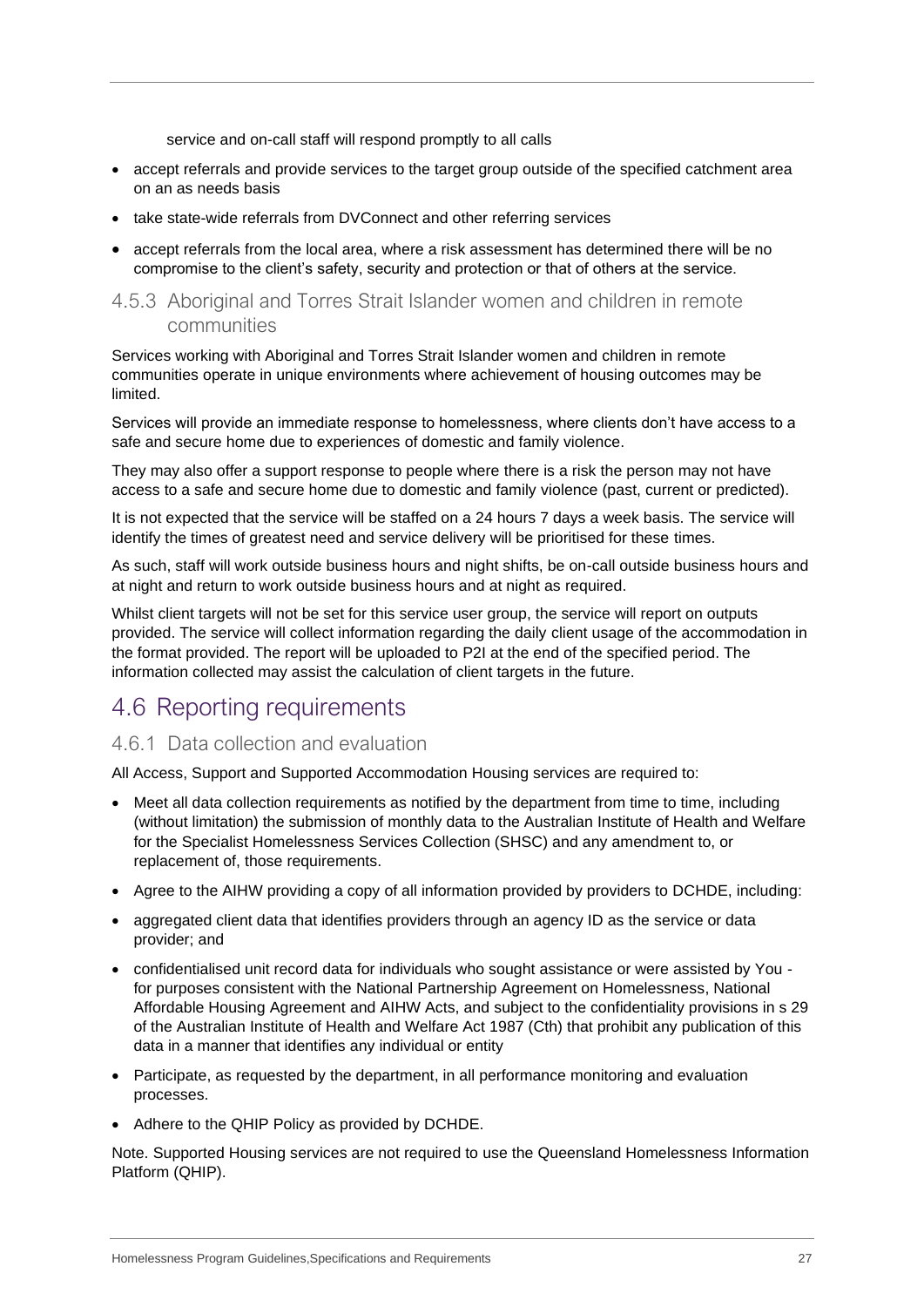# <span id="page-27-0"></span>4.6.2 Performance reporting

# 4.6.2.1 Procure to Invest (P2i)

Providers are required to report the following data via Procure to Invest (P2i):

### **Output measures**

| <b>Service User</b><br>code | Service type<br>code | <b>Service</b><br>sub-type<br>code | <b>Measure</b> |                                                                               |
|-----------------------------|----------------------|------------------------------------|----------------|-------------------------------------------------------------------------------|
| All service<br>user codes   | ST<br>1-5<br>ST<br>9 | ST <sub>10-11</sub>                | AO1.2.02       | Number of clients who<br>received the case<br>management output.              |
| All service user<br>codes   | ST <sub>6</sub>      | ST7-8                              | AO5.4.01       | Number of places of TSA<br>and number of clients who<br>received this output. |

#### **Other measures**

| <b>Service User</b><br>code | Service type<br>code                 | <b>Service</b><br>sub-type<br>code | <b>Measure</b> |                                                                                                        |
|-----------------------------|--------------------------------------|------------------------------------|----------------|--------------------------------------------------------------------------------------------------------|
| All service<br>user codes   | Only<br>where<br>funded<br>for       | Only<br>where<br>funded<br>for     | <b>IS117</b>   | Number of clients where<br>brokerage was<br>provided.                                                  |
| All service<br>user codes   | Only<br>where<br>funded<br>for       | Only<br>where<br>funded<br>for     | <b>IS61</b>    | Provision of brokerage<br>report in the required<br>format.                                            |
| All service<br>user codes   | ST <sub>1-6</sub><br>ST <sub>9</sub> | ST7-8<br>ST <sub>10</sub> -<br>11  | IS63           | Provision of a minimum of<br>one case study that<br>demonstrate client<br>experiences and<br>outcomes. |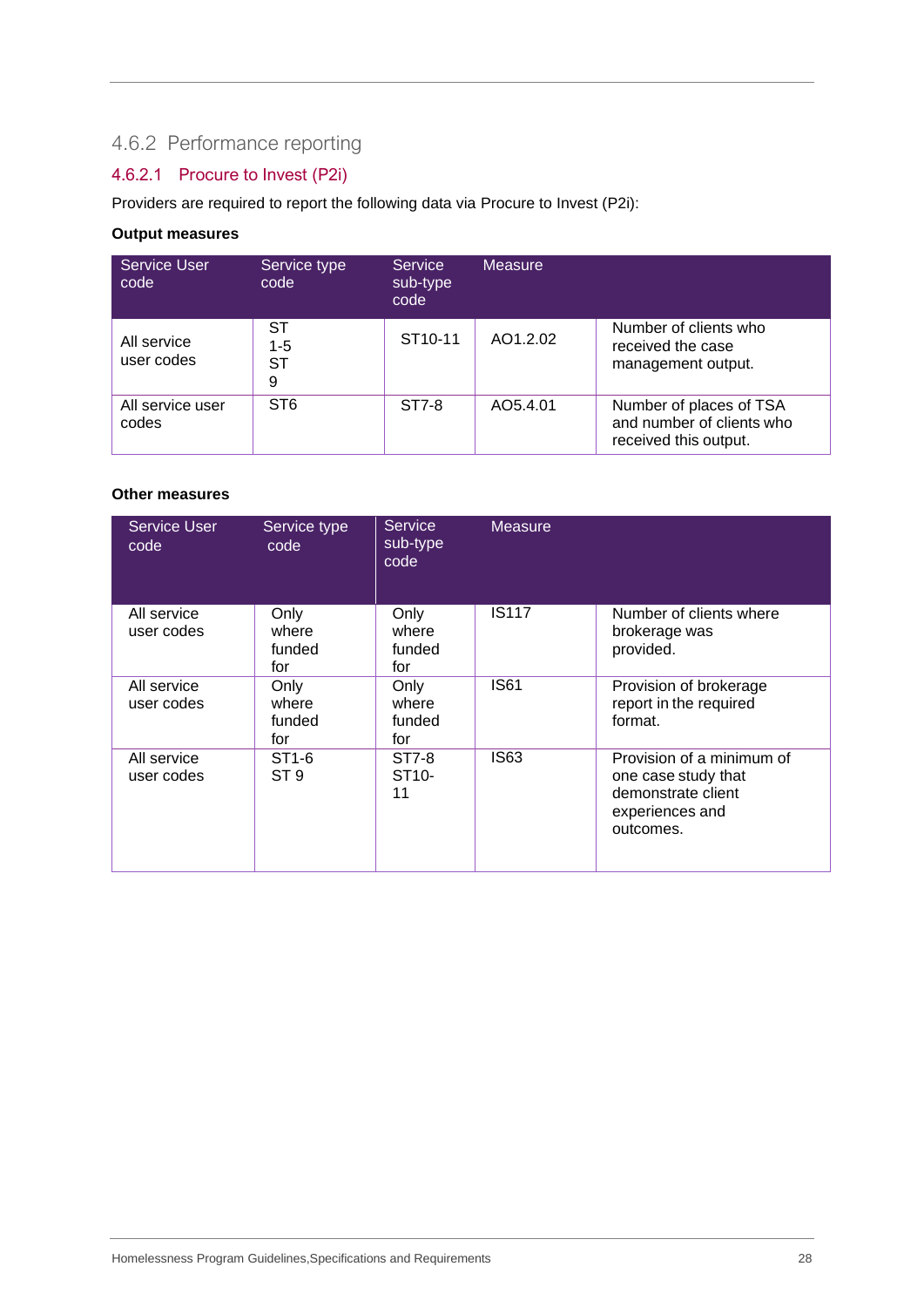# 4.6.2.2 Australian Institute of Health and Welfare (AIHW)

The department will review data services provide to the Australian Institute of Health and Welfare through the SHSC to assess service performance against the following measures:

| Service<br>User code      | <b>Service</b><br>type code | Service<br>sub-<br>type<br>code   | <b>Measure</b>   |                                                                                                                                                                                                                                                                                              |
|---------------------------|-----------------------------|-----------------------------------|------------------|----------------------------------------------------------------------------------------------------------------------------------------------------------------------------------------------------------------------------------------------------------------------------------------------|
| All service<br>user codes | ST1 - 6 ST9                 | ST7-8<br>ST10-<br>11              | OM <sub>03</sub> | Number and percentage of<br>support periods closed<br>during the quarter where a<br>client (a) had an individual<br>case management plan in<br>place, or (b) was part of<br>another client's case<br>management plan (Minimum<br>target of 90%)<br>Target not applicable to<br>$ST1 - ST3$ . |
| All service user<br>codes | <b>ST1-6 ST9</b>            | ST7-8<br>ST <sub>10</sub> -<br>11 | OM <sub>04</sub> | Number and percentage of<br>support periods closed during<br>the quarter where a client had<br>an individual case<br>management plan in place<br>and half or more of the case<br>management goals had been<br>met (Minimum target of 75%)<br>Target not applicable to ST1<br>$-ST3.$         |
| All service user<br>codes | ST1-6 ST9                   | ST7-8<br>ST <sub>10</sub> -<br>11 | OM <sub>05</sub> | Number and percentage of<br>support periods that ended<br>with the client housed in<br>and<br>sustainable<br>secure<br>housing (Minimum target of<br>60%)<br>Target not applicable to<br><b>ST1-ST3.</b>                                                                                     |

#### **Outcome measures**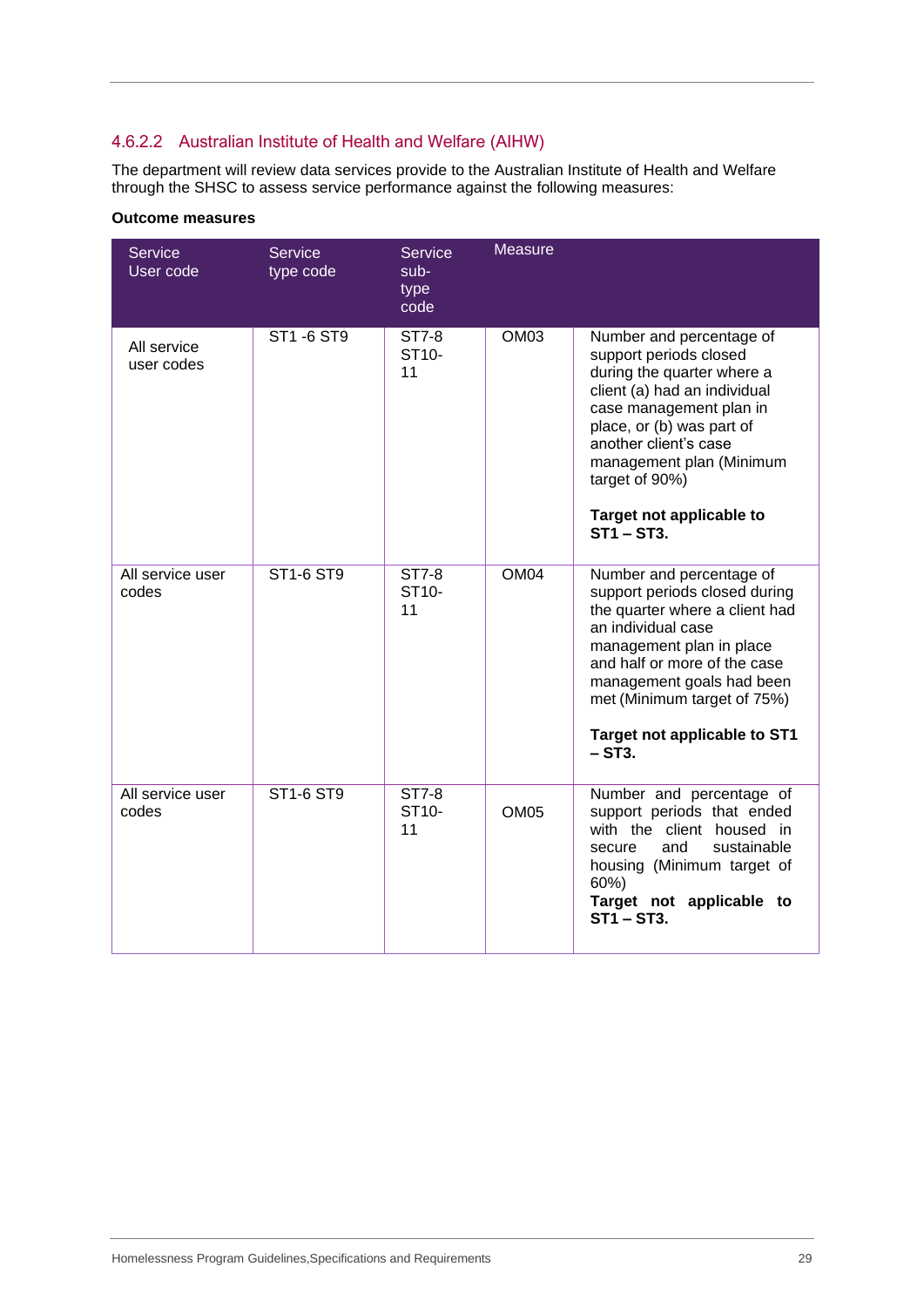# **Throughput measures**

| <b>Service User</b><br>code | Service type<br>code              | <b>Service</b><br>sub-type<br>code | <b>Measure</b> |                                                                   |
|-----------------------------|-----------------------------------|------------------------------------|----------------|-------------------------------------------------------------------|
| All service<br>user codes   | ST1-6 ST9                         | ST7-8<br>ST <sub>10-11</sub>       | <b>IS112</b>   | Number of support periods<br>that commenced during the<br>quarter |
| All service user<br>codes   | S <sub>1</sub> -6 ST <sub>9</sub> | ST7-8<br>ST <sub>10</sub> -11      | <b>IS120</b>   | Number of open support<br>periods                                 |
| All service user<br>codes   | ST1-6 ST9                         | ST7-8<br>ST <sub>10-11</sub>       | <b>IS111</b>   | Number of support<br>periods that ended<br>during the quarter     |

### **Demographic measures**

| <b>Service User</b><br>code                                                        | Service type<br>code | Service<br>$sub-$<br>type code | <b>Measure</b> |                                                                                                                                                    |
|------------------------------------------------------------------------------------|----------------------|--------------------------------|----------------|----------------------------------------------------------------------------------------------------------------------------------------------------|
| SU2560, SU2<br>570, SU3500,<br>SU3510,<br>SU3520, U35<br>30,<br>SU3540, SU3<br>550 | ST1-6 ST9            | ST7-8<br>ST <sub>10</sub> -11  | <b>IS110</b>   | Number of individual<br>clients who are<br>children                                                                                                |
| All service<br>user codes                                                          | ST1-6 ST9            | ST7-8<br>ST <sub>10-11</sub>   | <b>IS35</b>    | Number of clients<br>identifying as Aboriginal<br>and Torres Strait Islander                                                                       |
| SU8500 only                                                                        | ST1-6 ST9            | ST7-8<br>ST <sub>10</sub> -11  | <b>IS118</b>   | Number of new support<br>periods where the client<br>identified as sleeping rough<br>or in non-conventional<br>accommodation<br>immediately before |
| SU7500 only                                                                        | ST1-6 ST9            | ST7-8<br>ST <sub>10-11</sub>   | <b>IS119</b>   | Number of new clients who<br>are experiencing chronic<br>homelessness immediately<br>before support                                                |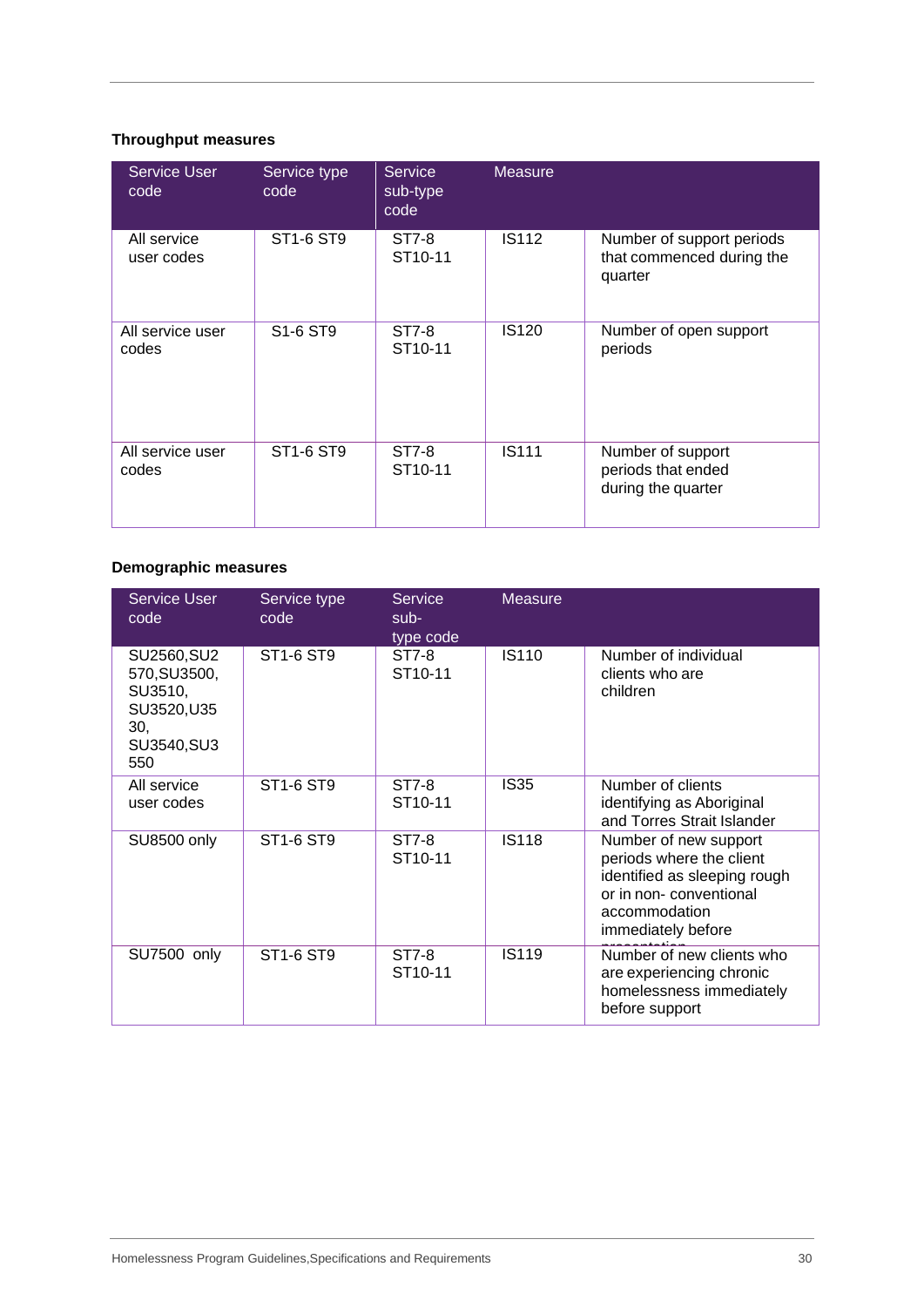# <span id="page-30-0"></span>4.7 Other requirements

# <span id="page-30-1"></span>4.7.1 Queensland Homelessness Information Platform

The Queensland Homelessness Information Platform (QHIP) is an electronic database that incorporates the Vacancy Capacity Management System (VCMS) and Common Homelessness Assessment and Referral Tool (CHART).

QHIP is used to manage referrals to Specialist Homelessness Services (SHS) through a centralised database that enables service providers to access client information without the need for clients to have to repeat their story to multiple service providers to receive assistance.

QHIP enables people who are homeless or are at risk of homelessness to more readily access and move through the homelessness service system and enable service providers to:

- provide improved services and pathways for clients
- reduce the number of referrals
- have clear, transparent and consistent processes for client prioritisation
- take a consistent approach to initial assessment across the service system
- provide efficient yet secure processes to share client assessment information.
- Funded services are required to comply with the QHIP Policy which is available at [https://www.business.qld.gov.au/industries/service-industries-professionals/housing](https://www.business.qld.gov.au/industries/service-industries-professionals/housing-accommodation/homelessness-service-providers/qhip)[accommodation/homelessness-service-providers/qhip](https://www.business.qld.gov.au/industries/service-industries-professionals/housing-accommodation/homelessness-service-providers/qhip)

### <span id="page-30-2"></span>4.7.2 Human Services Quality Framework

The Human Services Quality Framework (HSQF) is a system for assessing and promoting improvement in the quality of human services.

The HSQF was developed in collaboration with the non-government sector to reduce duplication and red tape, while maintaining important safeguards for customers. It incorporates:

- a set of quality standards, known as the Human Services Quality Standards, which cover the core elements of human service delivery
- an assessment process to measure the performance of service providers against the standards
- a continuous improvement framework, which supports the participation of customers in quality improvement.

The HSQF offers an opportunity for Homelessness funded SHS to review existing policies, procedures and practices and make improvements where necessary to ensure quality service delivery and client outcomes.

Homelessness funded SHS are required to demonstrate compliance with the Human Services Quality Standards in one of the following ways:

- 1 For service providers that are in scope for certification for other funded services providers only need to provide DCHDE with a copy of this certification.
- 2 For service providers that are required to undertake a self-assessment for other funded services, there is no need to complete a new/additional self-assessment. Service providers are required to provide a copy of the DSDSATSIP self-assessment to DCHDE. It is acknowledged that this selfassessment is not specific to SHS.
- 3 Service providers that are not in scope for certification or self-assessment will be required to complete a self-assessment against the Human Services Quality Standards within the HSQF and submit to DCHDE within 18 months after the service agreement commences. These providers will also be required to develop a continuous improvement plan based on the self-assessment and submit to DCHDE within 12 months of completing the self-assessment.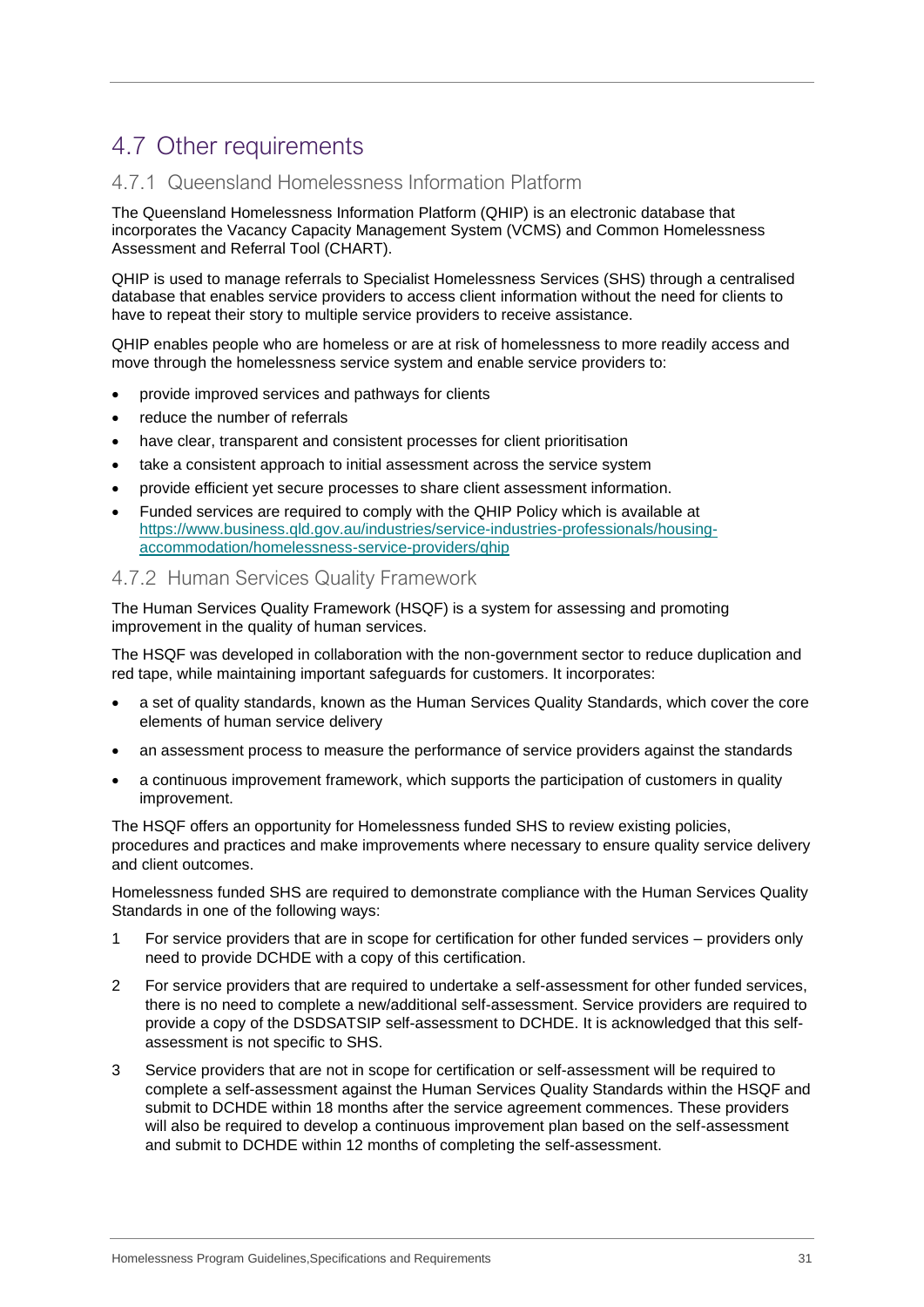For those service providers that are in scope for certification or self-assessment, please refer to the DSDSATSIP website for advice about the HSQF and relevant requirements at <https://www.dsdsatsip.qld.gov.au/our-work/human-services-quality-framework> .

These providers should also note that certification applies to other funded services only. Service providers are not required to include Homelessness funded services in your audit. If you do include Homelessness funded services in this process, there may be an increase in costs for the certification process.

For more information about Specialist Homelessness Services funded by DCHDE refer to [http://www.hpw.qld.gov.au/Housing/Homelessness/Pages/Human-Services-](http://www.hpw.qld.gov.au/Housing/Homelessness/Pages/Human-Services-QualityFramework.aspx)[QualityFramework.aspx.](http://www.hpw.qld.gov.au/Housing/Homelessness/Pages/Human-Services-QualityFramework.aspx)

For further information about Specialist Homelessness Services for women and children escaping domestic and family violence (women's shelters and non-accommodation support services) funded by Department of Housing and Public Works to the Department of Children, Youth Justice and Multicultural Affairs (DCYJMA) refer to

[https://www.qld.gov.au/\\_\\_data/assets/pdf\\_file/0018/55206/human-services-quality-framework.pdf.](https://www.qld.gov.au/__data/assets/pdf_file/0018/55206/human-services-quality-framework.pdf)

## <span id="page-31-0"></span>4.7.3 Brokerage

Homelessness funded services may be funded for brokerage.

Services are required to use brokerage funds within the context of case management. This means that brokerage:

- must provide for the purchase of services and resources considered essential to achieve agreed client outcomes
- not be the first or the only support a client receives from a service
- be used in accordance with the requirements set out in the 'Guidelines for the use of Brokerage Funds in Specialist Homelessness Services' which are available at: <http://www.hpw.qld.gov.au/SiteCollectionDocuments/brokerage-guidelines-for-shs.pdf>

Services are required to report on the use of brokerage by completing the report provided at Appendix 3 and submitting the report via P2i quarterly.

A services brokerage expenditure may 10 per cent above or below the specified funding allocation to respond to local need within the service overall funding allocation.

### <span id="page-31-1"></span>4.7.4 Self-funded Domestic and Family Violence Refuges

There are some self-funded refuges in Queensland which, unlike government-funded refuges, are not required to meet the requirements for delivering SHS.

If you are a referral agency that is considering referring to a self-funded refuge, please read the fact sheet on 'Domestic and family violence refuges: Information for referral agencies' which is available at <https://www.cyjma.qld.gov.au/resources/dcsyw/violence-prevention/dfv-refuges-referral-agencies.pdf> and on the Queensland Government website at [https://www.cyjma.qld.gov.au/violence](https://www.cyjma.qld.gov.au/violence-prevention/domestic-violence-self-funded-refuges)[prevention/domestic-violence-self-funded-refuges.](https://www.cyjma.qld.gov.au/violence-prevention/domestic-violence-self-funded-refuges)

# <span id="page-31-2"></span>5 Contact Information

For any further information regarding the Homelessness Program:

- Funded providers please contact your Contract Manager.
- For all other inquiries please email [HHS-Programs-Homelessness@chde.qld.gov.au](mailto:HHS-Programs-Homelessness@chde.qld.gov.au)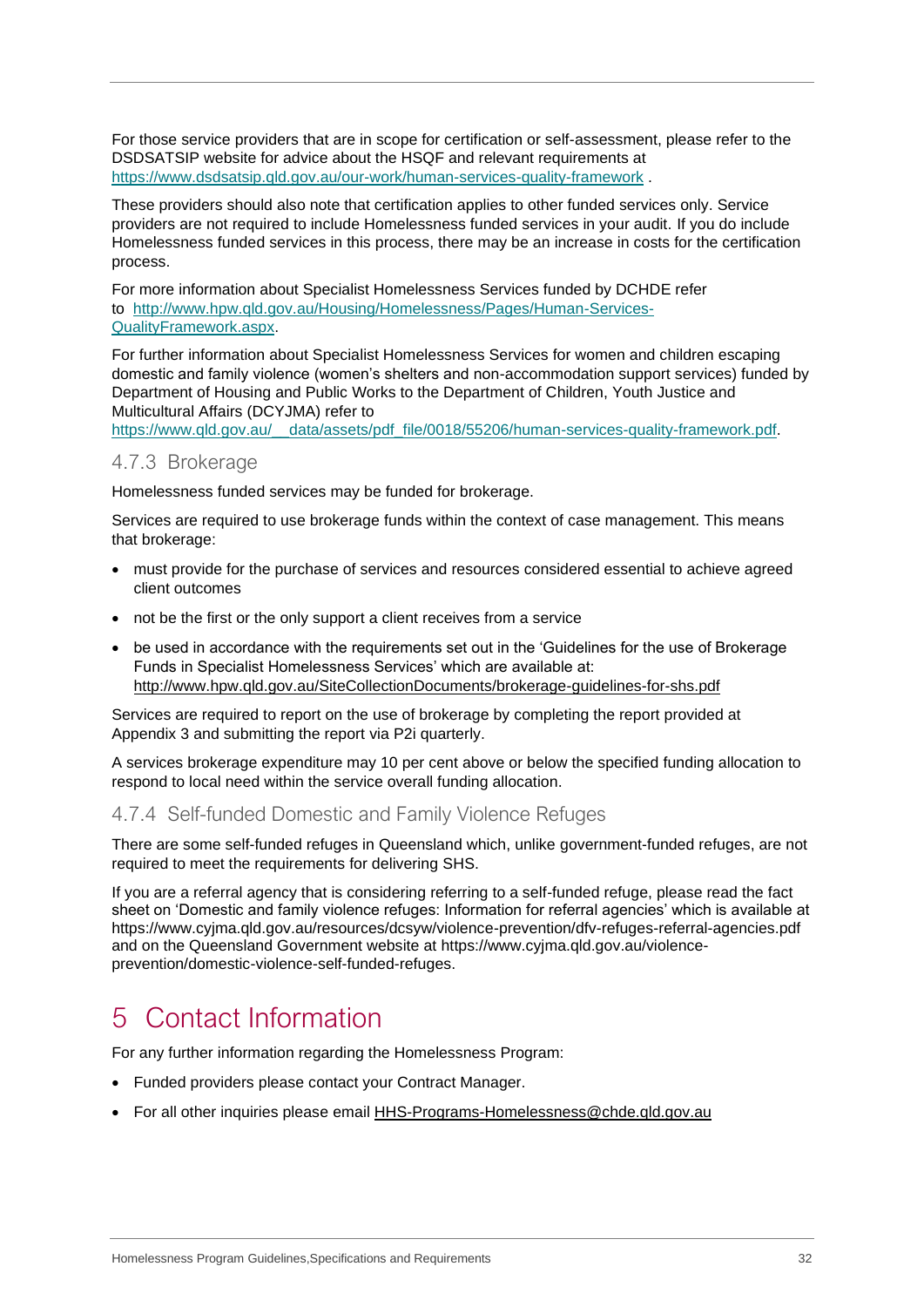# <span id="page-32-0"></span>Appendix 1: Glossary of Terms

| <b>Term</b>        | <b>Meaning</b>                                                                                                                                                                                                                                                                                                                                                                                                        |
|--------------------|-----------------------------------------------------------------------------------------------------------------------------------------------------------------------------------------------------------------------------------------------------------------------------------------------------------------------------------------------------------------------------------------------------------------------|
| <b>Adults</b>      | Describes people who are over 18 years of age.                                                                                                                                                                                                                                                                                                                                                                        |
| Client             | A client is a person who directly receives a SHS. This definition is<br>based on the definition of a client as used in the SHSC. It includes<br>children as long as they directly receive a service and are not just a<br>beneficiary of service delivery. The provision of accommodation is<br>considered a service.<br>Note: client, target group and service user may be used<br>interchangeably.                  |
| Collaboration      | Two or more service providers adopt a partnership approach to<br>achieve common goals for a mutual client by sharing case<br>management, case planning and/or service delivery. People or<br>agencies who have a shared purpose, parallel services and clients in<br>common develop agreed protocols to share knowledge and build<br>consensus. May include the appointment of a dedicated coordinator or<br>manager. |
| Cooperation        | Often unstructured/informal relationships between two or more service<br>providers that share information and may pool resources to deliver<br>programs. They may have shared purpose and parallel services.                                                                                                                                                                                                          |
| Coordination       | Structured relationship/partnership between two or more service<br>providers to achieve complementary goals such as working together on<br>a specific program. They may have shared purpose, parallel services<br>and clients in common.                                                                                                                                                                              |
| Early intervention | Early intervention builds on the prevention approach by targeting<br>cohorts who are at risk of homelessness early. It responds early to<br>known risk factors and builds on associated protective factors. This<br>may include systems prevention, such as working with mainstream<br>institutions to reduce the flow of individuals from mental health care,<br>child protection and corrections into homelessness. |
| <b>Families</b>    | A family is a group of two or more people who usually live in the same<br>household and who are related to each other biologically or through<br>another family relationship such as adoption or fostering. This includes<br>one or more carers accompanied by one or more child/ren, couples<br>(same sex or heterosexual), multi-generational families and can also<br>include pregnant women.                      |
| Generalist         | Generalist services are services that are not cohort specific and may<br>be provided to all service users.                                                                                                                                                                                                                                                                                                            |
| Integration        | Two or more organisations come together to form a single system with<br>a common identity and outcome. They have a common purpose,<br>converging processes (continuity of service between organisations)<br>and common client base.                                                                                                                                                                                   |
| Older People       | People who are over the age of 60 years of age but with consideration<br>to other people who may be experiencing, at an earlier age, the health<br>and living restrictions that aging brings.                                                                                                                                                                                                                         |
| Outcome            | An outcome is the impact of a funded output. An outcome may be<br>achieved for an individual, group or community.                                                                                                                                                                                                                                                                                                     |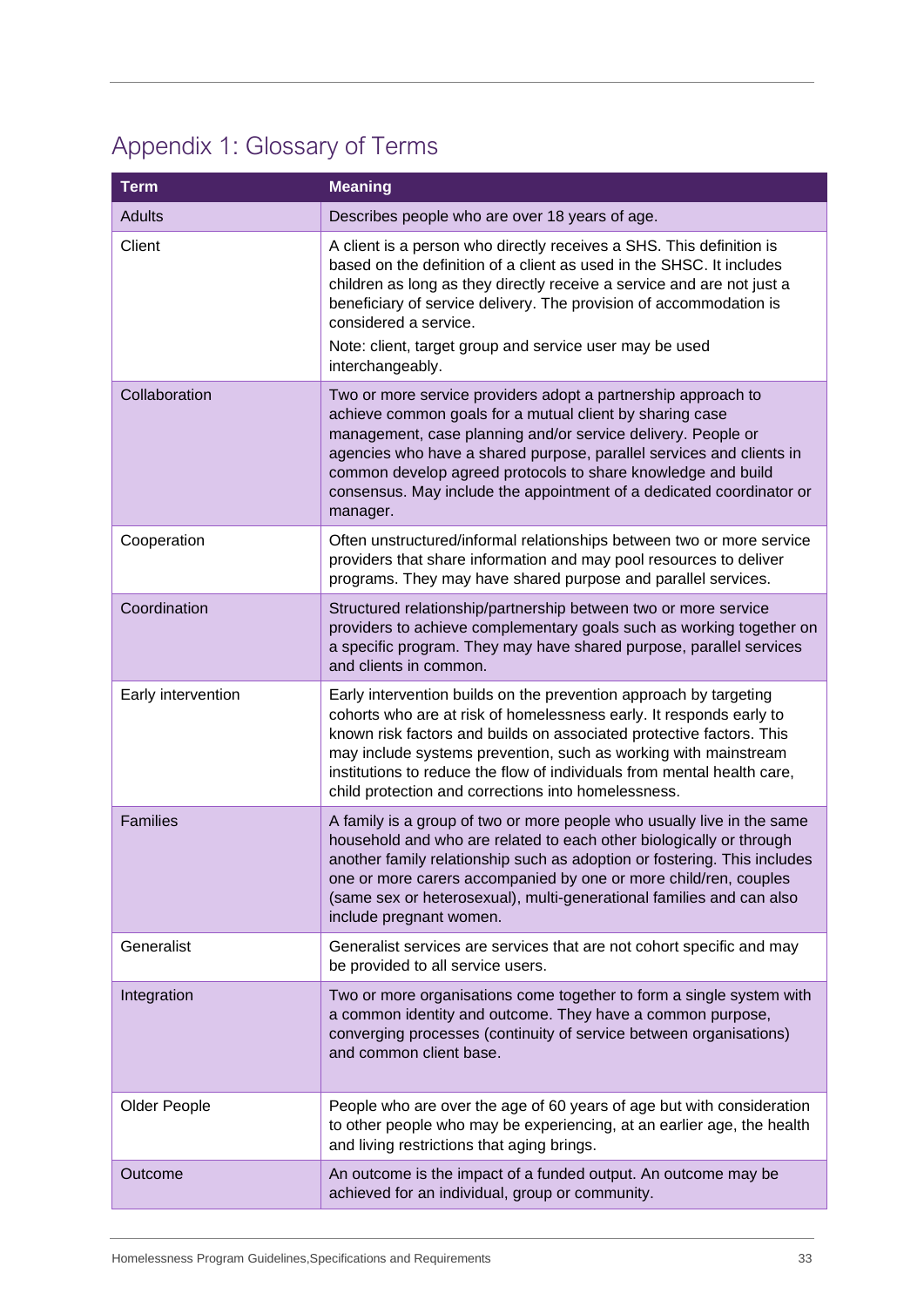| Output                                                                     | An output is a service delivered to achieve a desired outcome. Service<br>providers transform inputs (resources) into outputs (services).                                                                                                                                                                                                                                                                                                                                                                                                                                                                                                                                                                                                                                                                                                                                                                                                                     |
|----------------------------------------------------------------------------|---------------------------------------------------------------------------------------------------------------------------------------------------------------------------------------------------------------------------------------------------------------------------------------------------------------------------------------------------------------------------------------------------------------------------------------------------------------------------------------------------------------------------------------------------------------------------------------------------------------------------------------------------------------------------------------------------------------------------------------------------------------------------------------------------------------------------------------------------------------------------------------------------------------------------------------------------------------|
| People experiencing<br>chronic homelessness                                | Describes people with an experience of homelessness that is long<br>lasting or recurs over an extended period of time. This includes people<br>who have been homeless for more than 12 months or who have had<br>repeat periods of homelessness over a period of 12 months or longer.<br>Chronic homelessness may include primary, secondary and tertiary<br>homelessness at different times. For example, a person may live on<br>the streets for a time, live in boarding houses, stay with friends or use<br>crisis accommodation at other times. People who experience chronic<br>homelessness are more likely to experience one or more of the<br>following: a background of trauma and/or abuse, drug and/or alcohol<br>addiction, other disabilities or physical health problems, acquired brain<br>injury or intellectual disability, poor living skills, learning difficulties,<br>unemployment, gambling addictions or family or domestic violence. |
| People experiencing<br>homelessness                                        | A person is experiencing homelessness or at risk of homelessness if<br>they are living in:                                                                                                                                                                                                                                                                                                                                                                                                                                                                                                                                                                                                                                                                                                                                                                                                                                                                    |
|                                                                            | Improvised dwellings or 'sleeping rough'.<br>٠                                                                                                                                                                                                                                                                                                                                                                                                                                                                                                                                                                                                                                                                                                                                                                                                                                                                                                                |
|                                                                            | Short-term or emergency accommodation.<br>٠                                                                                                                                                                                                                                                                                                                                                                                                                                                                                                                                                                                                                                                                                                                                                                                                                                                                                                                   |
|                                                                            | Temporary arrangements without security of tenure, for example<br>staying with friends or relatives, in boarding houses or motels.                                                                                                                                                                                                                                                                                                                                                                                                                                                                                                                                                                                                                                                                                                                                                                                                                            |
|                                                                            | Unsafe or inadequate accommodation, for example where<br>domestic/family violence or abuse threatens the person's safety or<br>there is severe overcrowding.                                                                                                                                                                                                                                                                                                                                                                                                                                                                                                                                                                                                                                                                                                                                                                                                  |
|                                                                            | This is based on the definitions used by the Australian Bureau of<br>Statistics, the Australian Institute for Health and Welfare and Canadian<br>National Occupancy Standard guide.                                                                                                                                                                                                                                                                                                                                                                                                                                                                                                                                                                                                                                                                                                                                                                           |
| People from culturally and<br>linguistically diverse<br>backgrounds (CALD) | People who are born overseas or who identify as a member of a<br>cultural community based on language, ancestry, birthplace, religion<br>and ethnic background.                                                                                                                                                                                                                                                                                                                                                                                                                                                                                                                                                                                                                                                                                                                                                                                               |
| Places                                                                     | Places are the unit of measure for the Accommodation with Support<br>output and are the minimum number of units of accommodation or<br>usual capacity of a TSA service. A place may be a bed, a bedroom, a<br>flat, an apartment or a house, depending on the service model being<br>delivered and the target group being assisted.                                                                                                                                                                                                                                                                                                                                                                                                                                                                                                                                                                                                                           |
| Prevention                                                                 | Prevention refers to polices practices and interventions that reduce the<br>likelihood that a person or household will experience homelessness. It<br>also means providing those who have been homeless with the<br>necessary resources and support to stabilise their housing, enhance<br>integration and social inclusion and ultimately reduce the risk of the<br>recurrence of homelessness.                                                                                                                                                                                                                                                                                                                                                                                                                                                                                                                                                              |
| Rough Sleeping / Living in<br>improvised dwellings                         | Describes people who are sleeping, or bedded down, in the open air<br>(such as on the streets, or in doorways, parks or bus shelters) and<br>people in buildings or other places not designed for habitation (such as<br>sheds, car parks, cars, derelict boats or stations). This categorisation is<br>based on a person's location at a particular point in time. Some people                                                                                                                                                                                                                                                                                                                                                                                                                                                                                                                                                                               |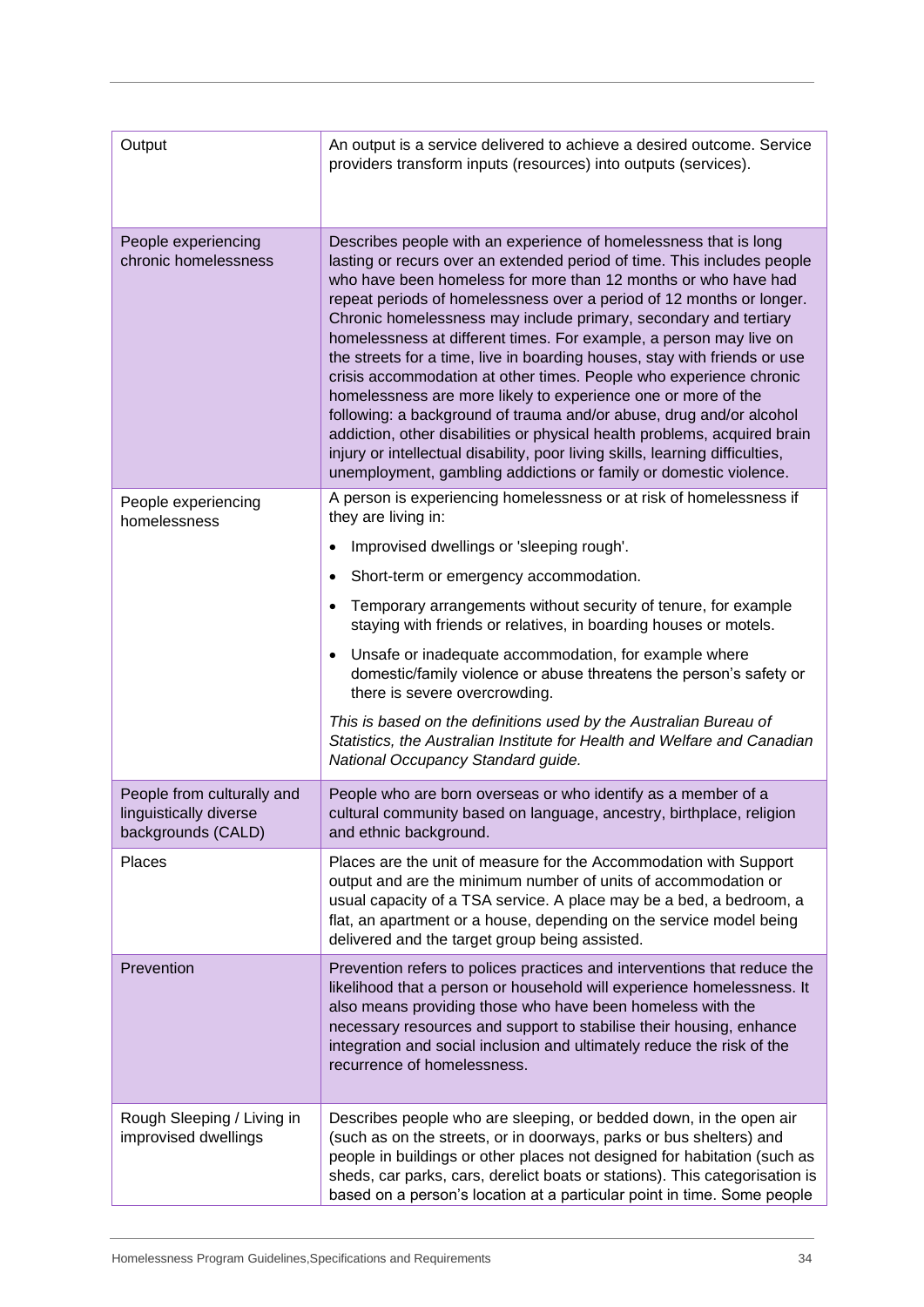|                                                                       | who are rough sleeping may be new to homelessness, may never have<br>been homeless before, and may end up rough sleeping for a short time<br>as a result of a crisis in their lives. Others may experience occasional<br>episodes of homelessness and others experience chronic<br>homelessness.                                                                                                                                                                                                                                                                                                                                                                                                                                                                             |
|-----------------------------------------------------------------------|------------------------------------------------------------------------------------------------------------------------------------------------------------------------------------------------------------------------------------------------------------------------------------------------------------------------------------------------------------------------------------------------------------------------------------------------------------------------------------------------------------------------------------------------------------------------------------------------------------------------------------------------------------------------------------------------------------------------------------------------------------------------------|
| Service User group                                                    | The group/s that the service is funded to target for assistance. The<br>term Service User may be used interchangeably with the term client or<br>target group.                                                                                                                                                                                                                                                                                                                                                                                                                                                                                                                                                                                                               |
| <b>Specialist Homelessness</b><br>Services (SHS)                      | Services that are funded by Government specifically to assist people<br>who are homeless or at risk of homelessness across Australia.                                                                                                                                                                                                                                                                                                                                                                                                                                                                                                                                                                                                                                        |
| Support period                                                        | The support period is the total period of time a client receives services<br>from an agency (source: SHSC manual)                                                                                                                                                                                                                                                                                                                                                                                                                                                                                                                                                                                                                                                            |
| Target group                                                          | The group/s that the service is funded to target for assistance. The<br>term target group may be used interchangeably with the term client or<br>Service User.                                                                                                                                                                                                                                                                                                                                                                                                                                                                                                                                                                                                               |
| Women and Children<br>experiencing<br>domestic<br>and family violence | Women alone, or with children, who are homeless and require a place<br>of safety as a result of leaving a situation of domestic and family<br>violence (as defined in the Domestic and Family Violence Protection<br>Act 2012). Please refer to the, Domestic and Family Violence Support<br>Service: Investment Specifications v.3 (1 April 2018) that can be found<br>on the Department of Justice and Attorney General website at<br>https://www.cyjma.qld.gov.au/about-us/funding-grants/investment-<br>specifications for further details about this target group. These<br>specifications include in their definition those living in unsafe or<br>inadequate accommodation, for example where domestic and family<br>violence or abuse threatens the person's safety. |
| Young People                                                          | Young people over school leaving age and between 16-25 years.<br>Services may stipulate specific age ranges within the 16-25 years age<br>range. In some circumstances services may accept clients below<br>school leaving age but cannot target their services at this age group.                                                                                                                                                                                                                                                                                                                                                                                                                                                                                           |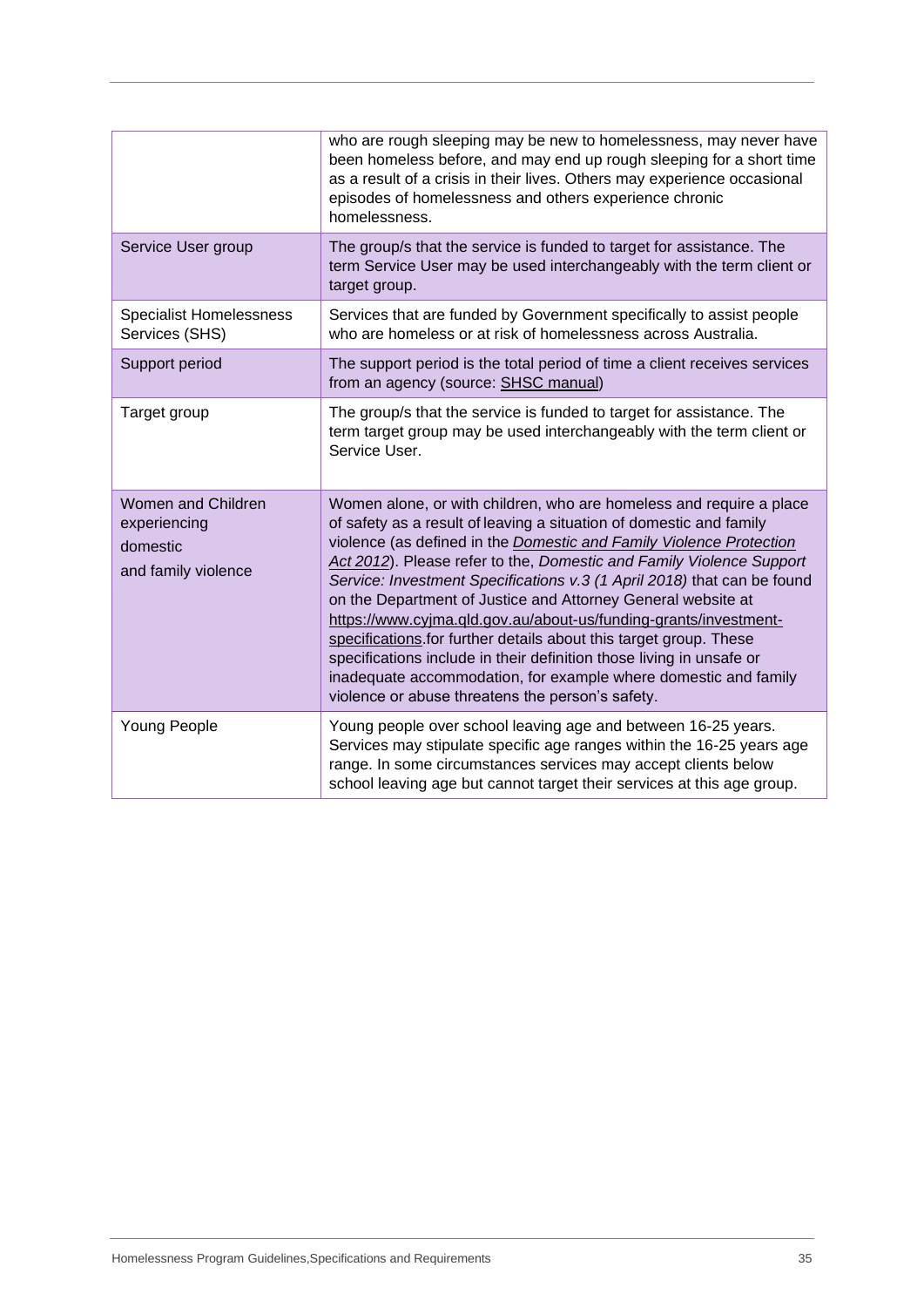# <span id="page-35-0"></span>Appendix 2: Counting Rules for Performance Measures

### **Outcome measures**

| <b>Measure</b>                                                                                                                                                                                                                                                                                                                                                                                                                                                                                                                                                                                                                                      | <b>Counting Rule</b>                                                                                                                                                                                                                                                                                                                                                                                                                                            | <b>Examples</b>                                                                                                                                                                                                                                                                                                                                                                                                                                                                                                                                                |
|-----------------------------------------------------------------------------------------------------------------------------------------------------------------------------------------------------------------------------------------------------------------------------------------------------------------------------------------------------------------------------------------------------------------------------------------------------------------------------------------------------------------------------------------------------------------------------------------------------------------------------------------------------|-----------------------------------------------------------------------------------------------------------------------------------------------------------------------------------------------------------------------------------------------------------------------------------------------------------------------------------------------------------------------------------------------------------------------------------------------------------------|----------------------------------------------------------------------------------------------------------------------------------------------------------------------------------------------------------------------------------------------------------------------------------------------------------------------------------------------------------------------------------------------------------------------------------------------------------------------------------------------------------------------------------------------------------------|
| OMO <sub>3</sub><br>Number and percentage of<br>support periods closed<br>during the quarter where a<br>client (a) had an individual<br>case management plan in<br>place, or (b) was part of<br>another client's case<br>management plan.<br>Note: The performance<br>target for this measure is<br>expressed as a percentage.<br>The performance target is<br>not applicable to Access<br>Service Types ST1 to ST3.                                                                                                                                                                                                                                | The department calculates this by<br>counting the number of support<br>periods closed during the quarter<br>where the client had an individual case<br>management plan in place or where<br>part of another person's case<br>management plan.<br><b>AND</b><br>Express the number above as a<br>percentage of the total number of<br>support periods that closed during the<br>quarter.                                                                         | At the end of the counting<br>period there were 25 clients<br>whose support periods were<br>closed during the quarter. Of<br>these, 20 were clients who had<br>an individual case<br>management plan or were part<br>of another's case management<br>plan (i.e. children in TSA), and<br>5 did not have a case<br>management plan in place.<br>Of the total of 25 clients with<br>closed support periods, the<br>percentage that achieve this<br>outcomes measure were 20<br>clients or 80% of clients.                                                        |
| OMO <sub>4</sub><br>Number and percentage of<br>support periods closed<br>during the quarter where a<br>client had an individual<br>case management plan in<br>place and half or more of<br>the case management<br>goals were achieved.<br>Note: The performance<br>target for this measure is<br>expressed as a percentage.<br>The performance target is<br>not applicable to Access<br>Service Types ST1 to ST3.<br>Please note that clients<br>who are part of another<br>person's case management<br>plan and clients who do not<br>have a case management<br>plan in place are not<br>counted in the calculations<br>for this outcome measure. | The department calculates this by<br>counting the number of support<br>periods closed during the quarter<br>where a client had an individual case<br>management plan in place and half or<br>more or all of the clients' case<br>management plan goals were<br>achieved.<br><b>AND</b><br>Express the number above as a<br>percentage of the total number of<br>support periods that closed during the<br>quarter where a case management<br>plan was in place. | 30 support periods were<br>closed at the end of the<br>reporting period, of which 20<br>were for clients with an<br>individual case management<br>plan was in place. Of these 20,<br>15 were closed with half or<br>more or all of the clients' case<br>management plan goals were<br>achieved.<br>Count the 15 of the 20 clients<br>who had an individual case<br>management plan in place,<br>and the percentage is 75%.<br>(NB: the 10 clients without an<br>individual case management<br>plan in place are not included<br>in the calculations for OMO4). |
| OMO <sub>5</sub><br>Number and percentage of<br>support periods that ended<br>with the client housed in<br>secure and sustainable<br>housing.                                                                                                                                                                                                                                                                                                                                                                                                                                                                                                       | The department calculates this by<br>counting the number of support<br>periods closed during the counting<br>period where the client's tenure was<br>one of the following categories (but not<br>as couch surfers):                                                                                                                                                                                                                                             | A client who goes to stay with<br>a family member and is<br>sleeping on the couch is not<br>considered to be housed.<br>A client who exits to no fixed<br>abode is not considered to be                                                                                                                                                                                                                                                                                                                                                                        |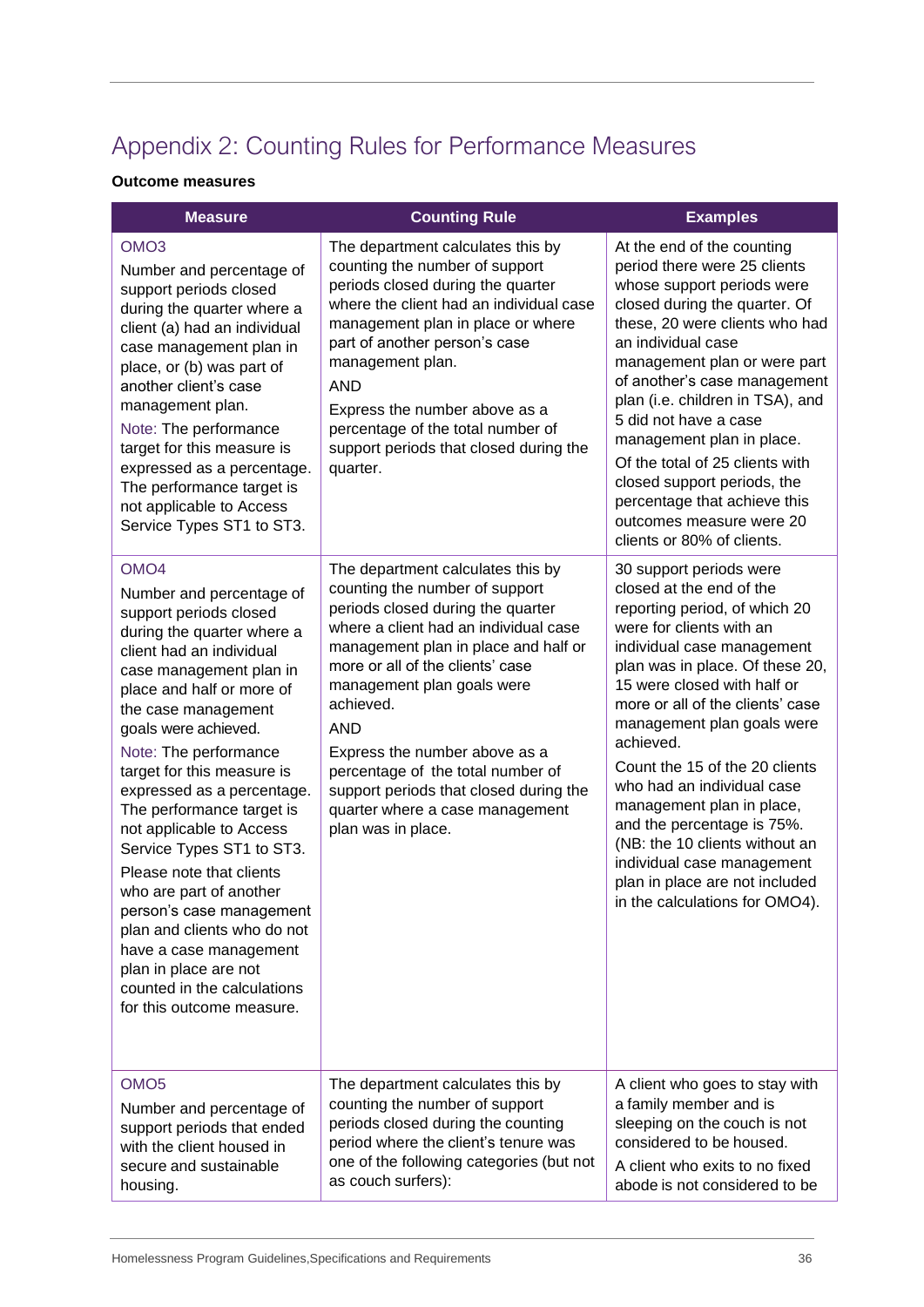| Note: The performance                                    | • Renter – private housing                                                                                               | housed.                                                        |
|----------------------------------------------------------|--------------------------------------------------------------------------------------------------------------------------|----------------------------------------------------------------|
| target for this measure is<br>expressed as a percentage. | • Renter $-$ public housing                                                                                              | A client who moves to a                                        |
| The performance target is                                | • Renter – community housing                                                                                             | shelter or another form of<br>emergency accommodation is       |
| not applicable to Access                                 | • Renter - transitional housing                                                                                          | not considered to be housed.                                   |
| Service Types ST1 to ST3.                                | Renter - caravan Park<br>$\bullet$                                                                                       | The number is derived by                                       |
|                                                          | Renter – boarding/rooming house                                                                                          | counting the number of clients                                 |
|                                                          | Other renter                                                                                                             | in the categories listed, less<br>the number selected in these |
|                                                          | Rent free - private housing<br>$\bullet$                                                                                 | categories but also noted as                                   |
|                                                          | Rent free - public housing                                                                                               | couch surfer in the following                                  |
|                                                          | Rent free - community housing                                                                                            | question.                                                      |
|                                                          | • Rent free - transitional housing                                                                                       | While services may have                                        |
|                                                          | Rent free – caravan park                                                                                                 | concerns about the safety of<br>clients exiting to home (e.g.  |
|                                                          | Rent free - boarding/rooming house                                                                                       | women and children returning                                   |
|                                                          | Other - rent free                                                                                                        | home after experiencing                                        |
|                                                          | Life tenure scheme                                                                                                       | domestic and family violence),<br>the counting rules is to be  |
|                                                          | • Owner – shared equity or rent/buy                                                                                      | applied as stated above. This                                  |
|                                                          | scheme                                                                                                                   | is the most reliable objective                                 |
|                                                          | • Owner – being purchased (with<br>mortgage)                                                                             | data available at this time.                                   |
|                                                          | Owner - fully owned<br>$\bullet$                                                                                         |                                                                |
|                                                          | Other tenure not elsewhere<br>classified.                                                                                |                                                                |
|                                                          | <b>AND</b>                                                                                                               |                                                                |
|                                                          | Express the number above as a<br>percentage of the total number of<br>support periods that closed during the<br>quarter. |                                                                |
|                                                          | Note. The following tenures are not                                                                                      |                                                                |
|                                                          | classified as secure and sustainable<br>accommodation and must NOT to be<br>counted:                                     |                                                                |
|                                                          | • Renter - Emergency<br>accommodation/night<br>shelter/women's refuge/youth<br>shelter                                   |                                                                |
|                                                          | • Rent free - Emergency<br>accommodation/night<br>shelter/women's refuge/youth<br>shelter                                |                                                                |
|                                                          | • No tenure                                                                                                              |                                                                |
|                                                          | • Don't know                                                                                                             |                                                                |
|                                                          |                                                                                                                          |                                                                |

### **Output measures**

| <b>Measure</b> | <b>Counting Rule</b> | <b>Examples</b> |
|----------------|----------------------|-----------------|
|                |                      |                 |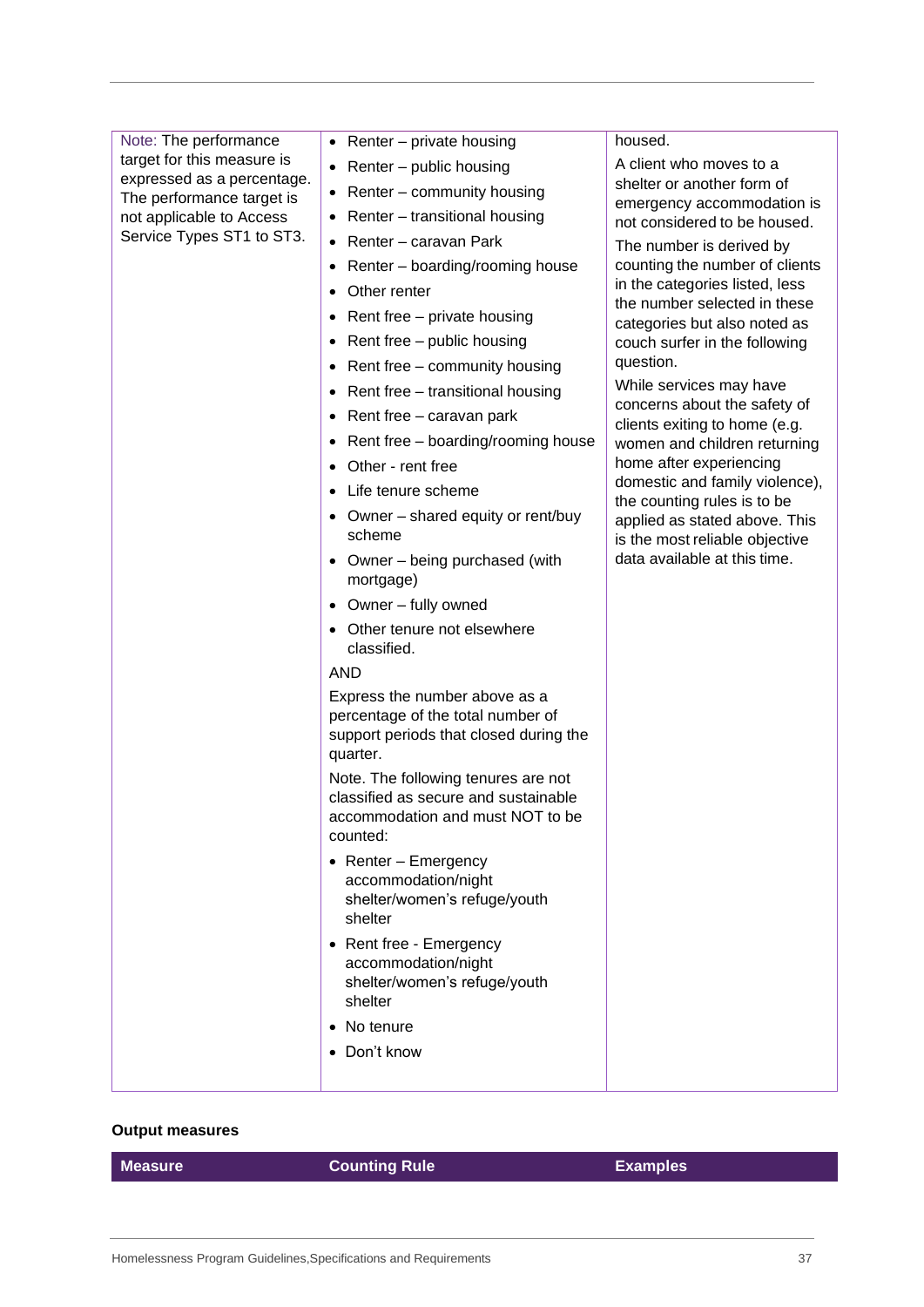| A05.4.01                                                              | <b>Target</b>                                                                                                                                                              | <b>Target</b>                                                                                                                                                                       |
|-----------------------------------------------------------------------|----------------------------------------------------------------------------------------------------------------------------------------------------------------------------|-------------------------------------------------------------------------------------------------------------------------------------------------------------------------------------|
| Temporary supported<br>accommodation (TSA)<br>Unit of measure: Places | The department calculates the place<br>target by counting the number of units<br>of accommodation available to clients<br>over the counting period.                        | The total number of places<br>available is the number of<br>accommodation units<br>multiplied by the number of                                                                      |
|                                                                       | The number of funded places should<br>be the same as the usual capacity of<br>your service.                                                                                | nights in the counting period.<br>A supported accommodation<br>service has accommodation                                                                                            |
|                                                                       | The department does not exclude<br>places where rooms, properties or<br>beds are temporarily unavailable, e.g.<br>due to repairs or a critical incident.                   | places for 6 people per night or<br>6 units of accommodation. The<br>number of accommodation<br>nights in the quarter is                                                            |
|                                                                       | Provided<br>Count the number places provided to                                                                                                                            | 91. So the total number of<br>places available is: $6 \times 91 =$                                                                                                                  |
|                                                                       | clients who are the Presenting Unit<br>Head. You can give an explanation for<br>any underutilisation in the comment<br>section of the "places provided output<br>measure". | 546.<br>A family's TSA - Immediate<br>service has 12 units of<br>accommodation/properties<br>available for homeless<br>families.                                                    |
|                                                                       |                                                                                                                                                                            | The properties range from two<br>bedroom flats to four bedroom<br>houses. In general, one family<br>is accommodated in each<br>property.                                            |
|                                                                       |                                                                                                                                                                            | Count one accommodation<br>unit for each property.                                                                                                                                  |
|                                                                       |                                                                                                                                                                            | Provided                                                                                                                                                                            |
|                                                                       |                                                                                                                                                                            | Example 1 A TSA -<br>Transitional service for young<br>people operates a shelter that<br>can accommodate six young<br>people. Assume there are 92<br>nights in the counting period. |
|                                                                       |                                                                                                                                                                            | For 55 nights the shelter was<br>full, (it provided $6x55$ nights) =<br>330 'places'                                                                                                |
|                                                                       |                                                                                                                                                                            | For 33 nights five clients were<br>accommodated, (it provided<br>$5x33$ nights) = $165$ 'places'                                                                                    |
|                                                                       |                                                                                                                                                                            | For the remaining four nights,<br>due to a critical incident at the<br>service, the service had only<br>three clients, (it provided 3x4<br>$nights$ = 12 'places'.                  |
|                                                                       |                                                                                                                                                                            | The total number of 'places'<br>provided by this service for the<br>counting period is 507.                                                                                         |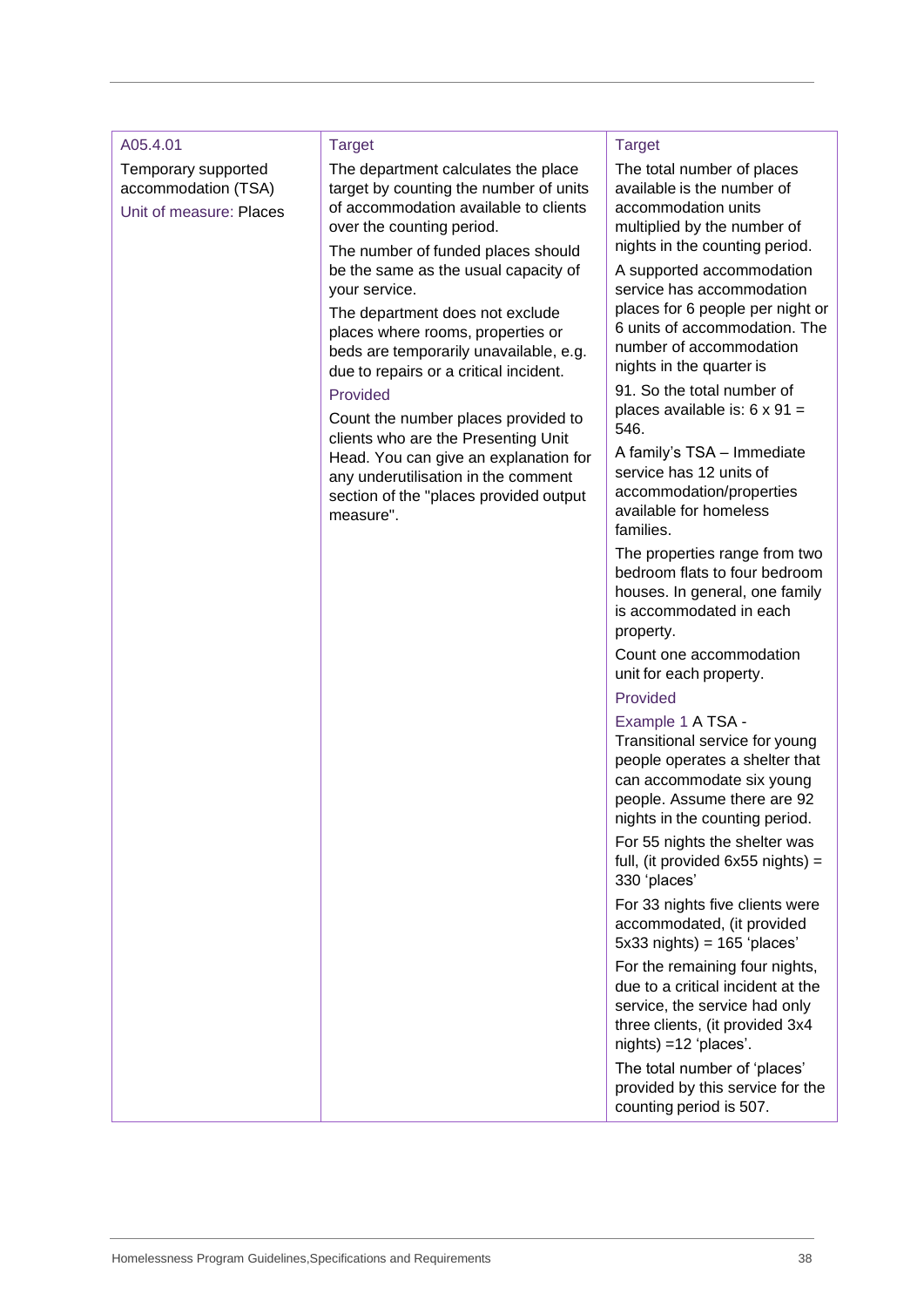|                                                                                    |                                                                         | Example 2 On a given night, a<br>service had 8 men in their TSA<br>for single men, two individual<br>clients in each of their 2 x 3<br>bedroom 'share houses' for<br>young people, and 3 single<br>parent families in their 3 x 3<br>bedroom houses for families,<br>the service would have 15<br>'places' provided for that night<br>$[8+4+3=15]$ .<br>Calculation |
|------------------------------------------------------------------------------------|-------------------------------------------------------------------------|---------------------------------------------------------------------------------------------------------------------------------------------------------------------------------------------------------------------------------------------------------------------------------------------------------------------------------------------------------------------|
|                                                                                    |                                                                         | 8 men in an 8 bed single men's<br>$s$ ervice = 8 places                                                                                                                                                                                                                                                                                                             |
|                                                                                    |                                                                         | Two individual clients in each<br>of the 2 x 3 bedroom share<br>houses = $4$ places                                                                                                                                                                                                                                                                                 |
|                                                                                    |                                                                         | 3 single parent families in 3 x 3<br>bedroom houses $=$ 3 places                                                                                                                                                                                                                                                                                                    |
|                                                                                    |                                                                         | Total = 15 places for that night<br>'places' would need to be<br>calculated                                                                                                                                                                                                                                                                                         |
|                                                                                    |                                                                         | and counted as above for each<br>night of the counting period and<br>then totaled to get the number<br>of places provided.                                                                                                                                                                                                                                          |
|                                                                                    |                                                                         | SHIP OR OTHER CMS<br><b>USERS:</b>                                                                                                                                                                                                                                                                                                                                  |
|                                                                                    |                                                                         | Initially this information will<br>need to be manually counted.<br>In time the data may be able to<br>be extracted using the<br>reporting function in SHIP or<br>other CMS.                                                                                                                                                                                         |
| A05.4.01<br>Temporary supported<br>accommodation (TSA)<br>Unit of measure: Clients | Count the number of individual clients<br>supported during the quarter. | During the counting period an<br>agency has 25 clients<br>(including children) whose<br>support periods are closed and<br>five who are still receiving a<br>service. Count as 30 clients.<br>Children who are                                                                                                                                                       |
|                                                                                    |                                                                         | accommodated receive a<br>service and so are considered<br>to be clients                                                                                                                                                                                                                                                                                            |
|                                                                                    |                                                                         | If a client has two support<br>periods during the quarter,<br>count as one client.                                                                                                                                                                                                                                                                                  |
|                                                                                    |                                                                         | This count should include<br>clients whose support periods<br>commenced, closed and were                                                                                                                                                                                                                                                                            |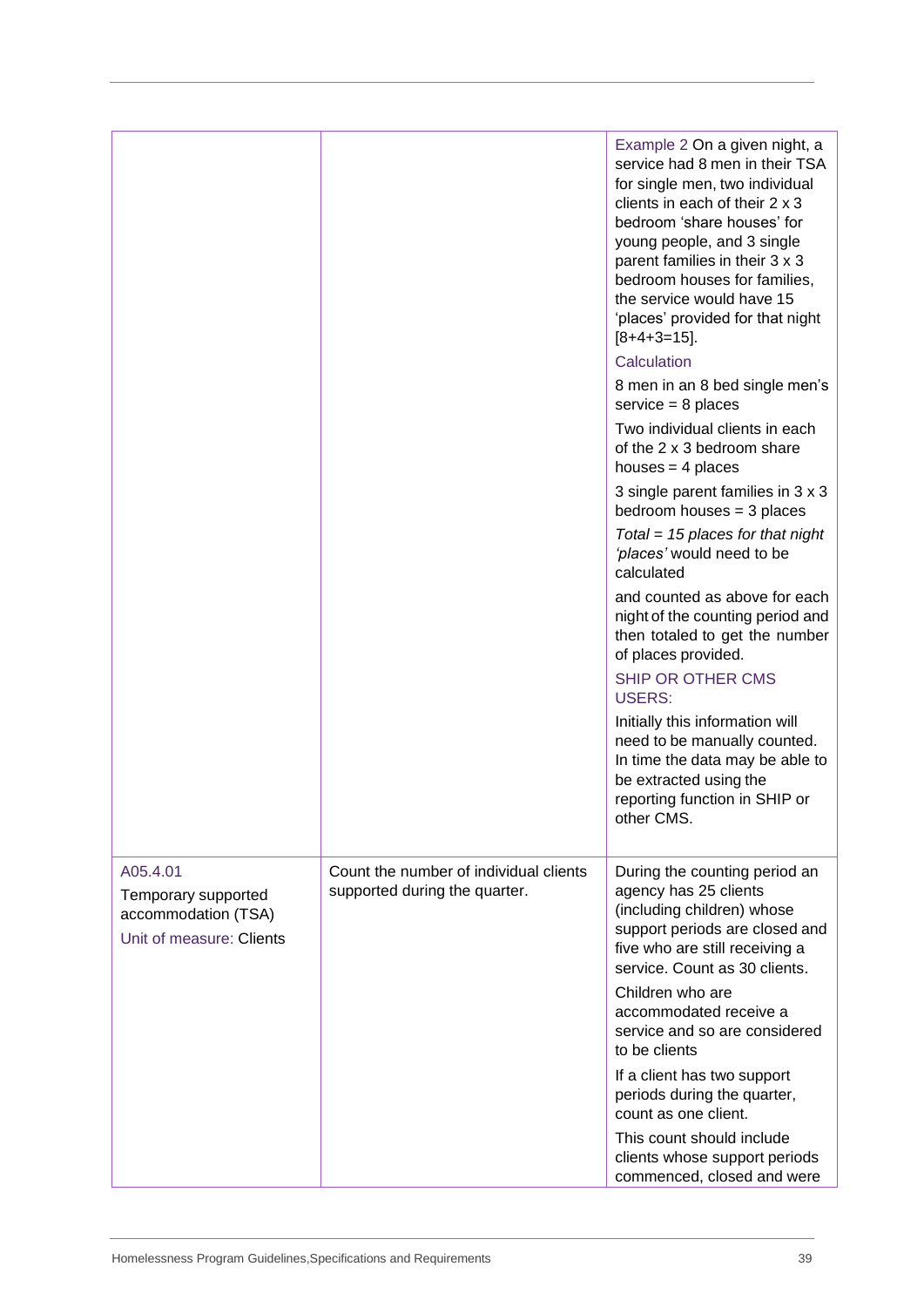|                        |                                              | ongoing during the quarter.<br>Example 1 A family of five are<br>accommodated by your<br>agency - count as five.<br>SHIP OR OTHER CMS<br><b>USERS:</b><br>You can use the reporting<br>function in SHIP or other CMS<br>data to generate this number. |
|------------------------|----------------------------------------------|-------------------------------------------------------------------------------------------------------------------------------------------------------------------------------------------------------------------------------------------------------|
| A01.2.02               | Providers are not required to report on      | Counted                                                                                                                                                                                                                                               |
| Case management        | hours of case management output<br>provided. | Time spent with clients<br>/Service users in person or on                                                                                                                                                                                             |
| Unit of measure: Hours |                                              | the phone, for example:<br>Initial assessment<br>$\bullet$                                                                                                                                                                                            |
|                        |                                              | Providing housing<br>$\bullet$<br>assistance and advocacy                                                                                                                                                                                             |
|                        |                                              | Providing emotional and<br>$\bullet$<br>practical support                                                                                                                                                                                             |
|                        |                                              | Time spent on behalf of a<br>$\bullet$<br>client or which can be<br>attributed to a client<br>including:                                                                                                                                              |
|                        |                                              | Arranging a referral Writing<br>$\bullet$<br>file notes                                                                                                                                                                                               |
|                        |                                              | Participating in case<br>$\bullet$<br>conferences                                                                                                                                                                                                     |
|                        |                                              | Recording data at time of<br>$\bullet$<br>assessment                                                                                                                                                                                                  |
|                        |                                              | Mobile service delivery<br>$\bullet$                                                                                                                                                                                                                  |
|                        |                                              | Preparing training<br>$\bullet$<br>materials                                                                                                                                                                                                          |
|                        |                                              | Time available for clients<br>$\bullet$<br>(output specific)                                                                                                                                                                                          |
|                        |                                              | Support workers operating in<br>pairs to assist one person,<br>count as one hour of support<br>provided.                                                                                                                                              |
|                        |                                              |                                                                                                                                                                                                                                                       |
|                        |                                              | <b>NOT counted</b>                                                                                                                                                                                                                                    |
|                        |                                              | Indirect time: Travel                                                                                                                                                                                                                                 |
|                        |                                              | Team meetings, training<br>$\bullet$                                                                                                                                                                                                                  |
|                        |                                              | Networking meetings,<br>$\bullet$<br>getting supervision                                                                                                                                                                                              |
|                        |                                              | Compiling or entering data<br>$\bullet$<br>for reporting purposes                                                                                                                                                                                     |
|                        |                                              | Collating data,<br>$\bullet$<br>administrative tasks,                                                                                                                                                                                                 |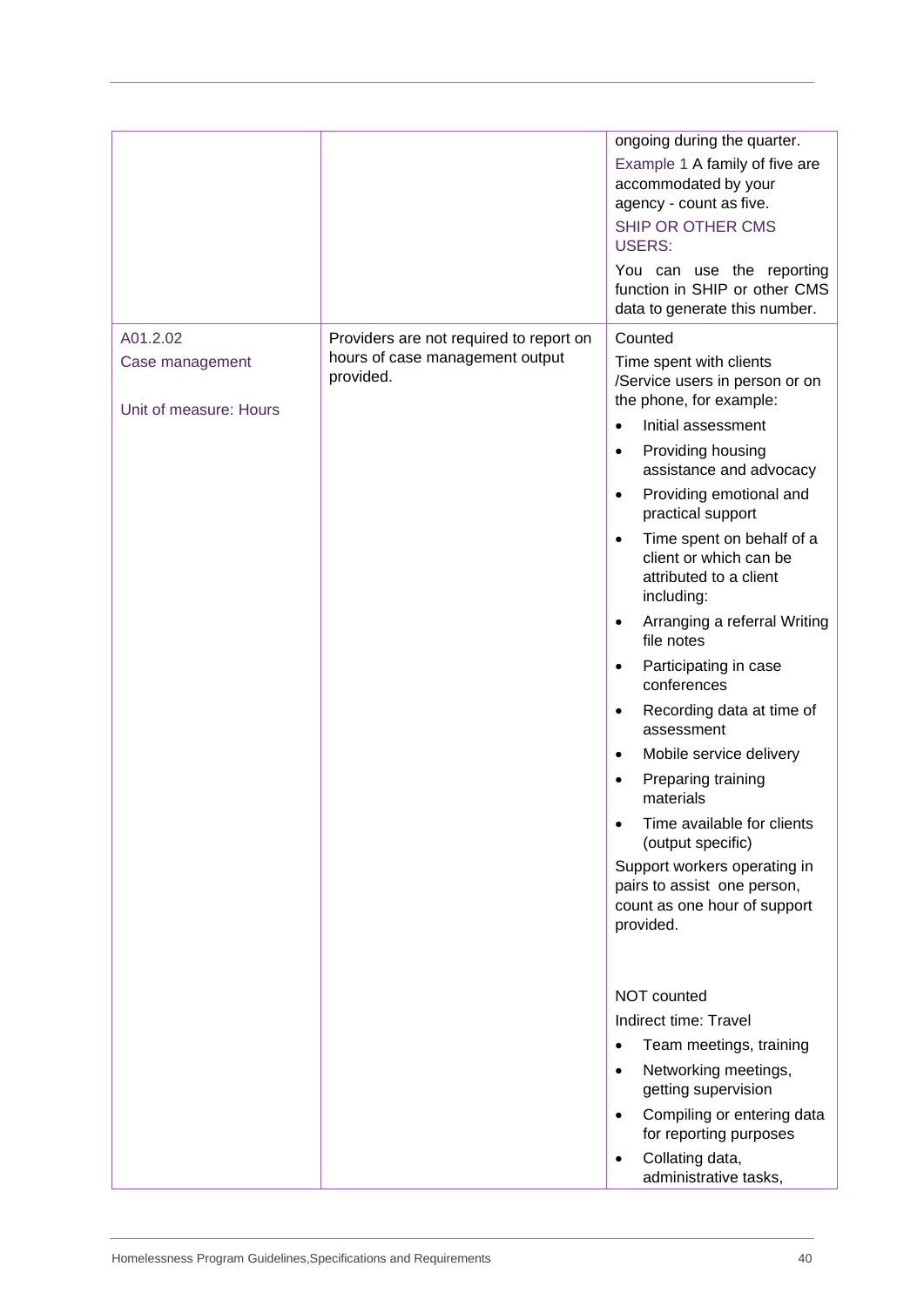|                                                         |                                                                         | supervising staff                                                                                                                                                                                                                                                                                                                                                                                                     |
|---------------------------------------------------------|-------------------------------------------------------------------------|-----------------------------------------------------------------------------------------------------------------------------------------------------------------------------------------------------------------------------------------------------------------------------------------------------------------------------------------------------------------------------------------------------------------------|
| A01.2.02<br>Case Management<br>Unit of measure: Clients | Count the number of individual clients<br>supported during the quarter. | A person is provided with<br>support in the context of case<br>management count as one<br>client.<br>Example 1 A family of five<br>seek support from your<br>agency. Two adults and 1 child<br>receive support. The two<br>remaining children do not<br>receive a service - count as<br>three clients.<br>Example 2 A person is<br>provided with support in the<br>context of case management<br>count as one client. |

# Throughput measures

| <b>Measure</b>                                                     | <b>Counting Rule</b>                                                                                                                                                                                                                                 | <b>Examples</b>                                                                                                                                                                                                                                                                                                               |  |
|--------------------------------------------------------------------|------------------------------------------------------------------------------------------------------------------------------------------------------------------------------------------------------------------------------------------------------|-------------------------------------------------------------------------------------------------------------------------------------------------------------------------------------------------------------------------------------------------------------------------------------------------------------------------------|--|
| Number of support periods<br>that commenced during the<br>quarter. | The department calculates this by<br>counting the number of support<br>periods that commenced during the<br>quarter.<br>If there are multiple support periods for<br>an individual client, count each support<br>period that commenced.              | An agency has 10 clients<br>whose support period<br>commenced during the<br>quarter. It does not matter<br>whether they are ongoing<br>clients, or their support period<br>ended during the quarter. One<br>client had two support periods<br>through the quarter. One or<br>both are now closed. Count as<br>11 <sub>1</sub> |  |
| Number of open support<br>periods.                                 | The department calculates this by<br>counting the number of open support<br>periods as at the last day of each<br>quarter.                                                                                                                           | On the last day of the quarter<br>an agency has 10 clients<br>whose support periods are still<br>open. Count as 10.                                                                                                                                                                                                           |  |
| Number of support periods<br>that ended during the<br>quarter.     | The department calculates this by<br>counting the number of support<br>periods that closed during the quarter.<br>If there are multiple support periods for<br>an individual client, the department<br>counts each support period that has<br>ended. | During the counting period an<br>agency has 25 clients whose<br>support period has ended and<br>five who are still receiving a<br>service. One client had two<br>separate support periods that<br>are now both closed. Count as<br>26.                                                                                        |  |

# Demographic measures

| Measure                                           | <b>Counting Rule</b>                                                                                                             | <b>Examples</b>                                                                                                          |
|---------------------------------------------------|----------------------------------------------------------------------------------------------------------------------------------|--------------------------------------------------------------------------------------------------------------------------|
| Number of individual clients<br>who are children. | For Children in Family, Domestic or<br><b>Family Violence or Generalist</b><br>Services.<br>This is calculated by the department | During the counting period an<br>agency has 10 clients who<br>were children whose support<br>periods are closed and five |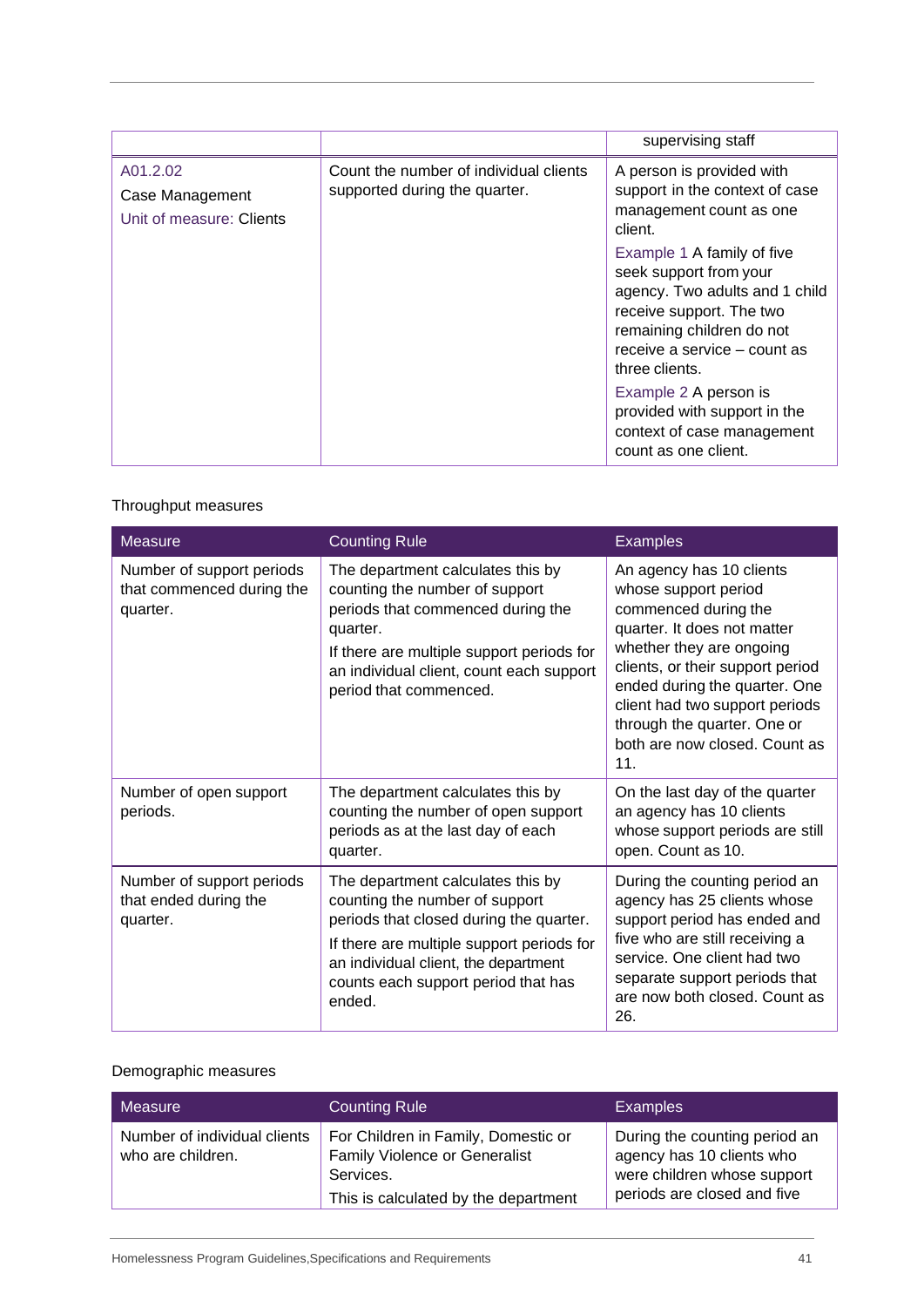|                                                                                                                                                                     | counting the number of individual<br>clients under the age of 18 who were<br>supported during the quarter.                                                                                                                                  | who are still receiving a<br>service. Count as 15 clients.<br>Children who receive a<br>service, e.g. accommodation,<br>are deemed clients.<br>Children who do not<br><b>DIRECTLY</b> receive a service<br>are NOT considered to be<br>clients.                                                                                                                                                                                                                                                                                                                                                                                                                                                                                                                       |
|---------------------------------------------------------------------------------------------------------------------------------------------------------------------|---------------------------------------------------------------------------------------------------------------------------------------------------------------------------------------------------------------------------------------------|-----------------------------------------------------------------------------------------------------------------------------------------------------------------------------------------------------------------------------------------------------------------------------------------------------------------------------------------------------------------------------------------------------------------------------------------------------------------------------------------------------------------------------------------------------------------------------------------------------------------------------------------------------------------------------------------------------------------------------------------------------------------------|
|                                                                                                                                                                     | For Youth Services<br>This is calculated by the department<br>counting the number of individual<br>clients under the age of 16 who were<br>supported during the quarter.                                                                    | For Youth services - children<br>are considered to be persons<br>under 16 years of age.                                                                                                                                                                                                                                                                                                                                                                                                                                                                                                                                                                                                                                                                               |
| Number of individual clients<br>who identify as Aboriginal<br>and Torres Strait Islander.                                                                           | This is calculated by the department<br>counting the number of individual<br>clients (including children) supported<br>during the quarter who identified as<br>being Aboriginal and Torres Strait<br>Islander.                              |                                                                                                                                                                                                                                                                                                                                                                                                                                                                                                                                                                                                                                                                                                                                                                       |
| Number of new support<br>periods where the client<br>identified as sleeping rough<br>or in non-conventional<br>accommodation<br>immediately before<br>presentation. | This is calculated by the department<br>counting the number of new support<br>periods where the client identified as<br>having an episode of sleeping rough or<br>in non- conventional accommodation in<br>the month prior to presentation. | During the counting period, the<br>agency has 30 new support<br>periods. In the month prior to<br>presenting for support, 15<br>clients were sleeping in parks<br>or riverbanks, 5 were squatting<br>in abandoned buildings and 10<br>were staying with friends. Of<br>these, 20 are identified as<br>having experienced rough<br>sleeping immediately before<br>support.<br>One client had two new support<br>periods during the quarter. At<br>the commencement of each<br>client<br>period<br>support<br>the<br>identified that they had been<br>sleeping<br>rough during the<br>month before<br>presentation.<br>Count as 2.<br>SHIP OR OTHER CMS<br><b>USERS:</b><br>You can use the reporting<br>function in SHIP or other CMS<br>data to generate this number. |
| Number of new clients who<br>are experiencing chronic<br>homelessness immediately<br>before support.                                                                | Count the number of new clients that<br>responded that they had not had a<br>permanent place to live for more than<br>one year.                                                                                                             | During the counting period, the<br>agency had 30 new clients.<br>Immediately before support, 18<br>of these clients were sleeping<br>in the park or riverbank and of<br>these, 12 clients had been                                                                                                                                                                                                                                                                                                                                                                                                                                                                                                                                                                    |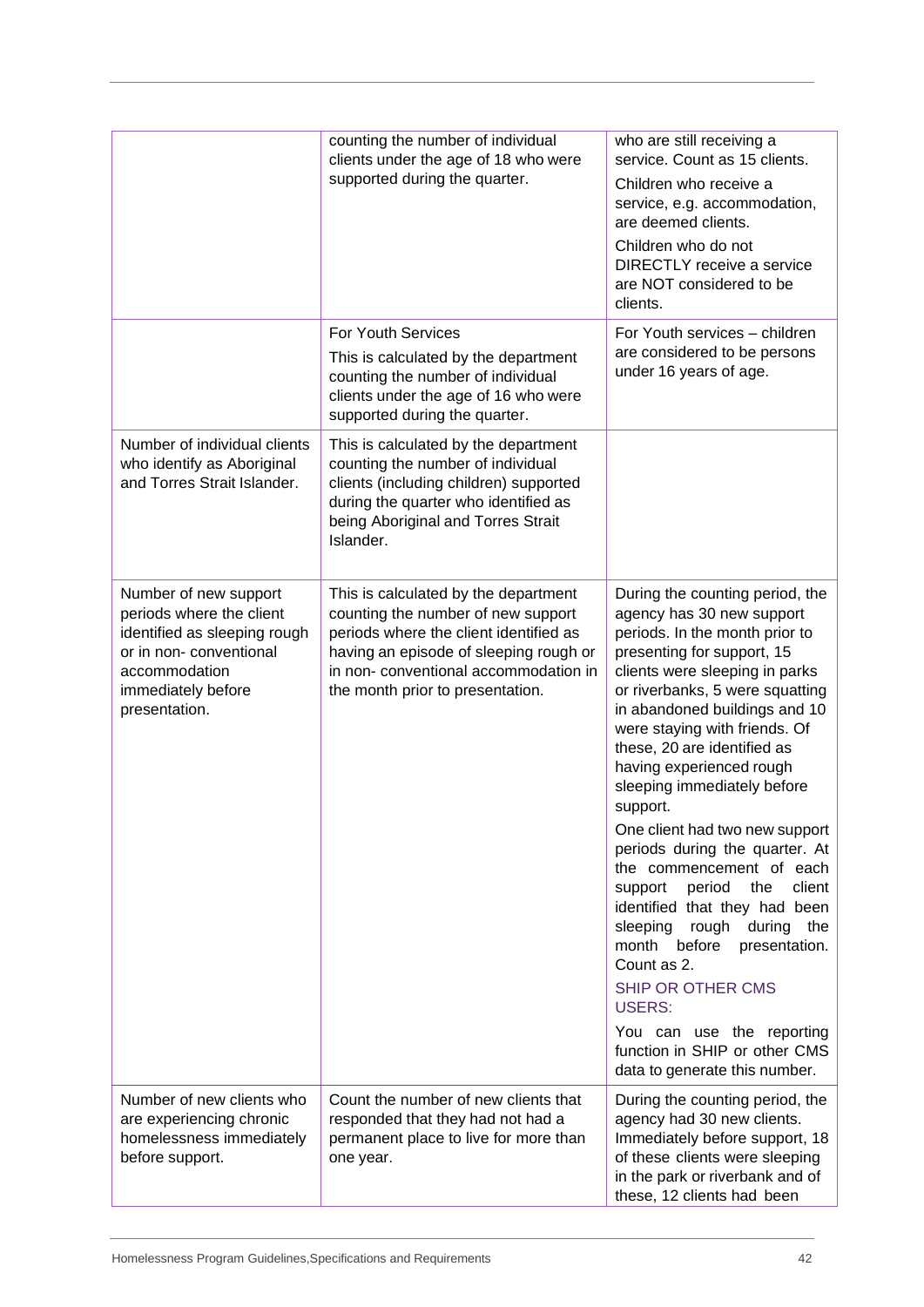|  | doing this for less than a<br>twelve month period and 6 for<br>around 2 years on and off.<br>Count as 6. |
|--|----------------------------------------------------------------------------------------------------------|
|  | SHIP OR OTHER CMS<br>USERS:                                                                              |
|  | You can use the reporting<br>function in SHIP or other CMS<br>data to generate this number.              |

#### Other measures

| <b>Measure</b>                                                                                                               | <b>Counting Rule</b>                                                                                                                                                                                                                                                                                                                                                                | <b>Examples</b>                                                                                                                                                                                                                                                                                                                           |
|------------------------------------------------------------------------------------------------------------------------------|-------------------------------------------------------------------------------------------------------------------------------------------------------------------------------------------------------------------------------------------------------------------------------------------------------------------------------------------------------------------------------------|-------------------------------------------------------------------------------------------------------------------------------------------------------------------------------------------------------------------------------------------------------------------------------------------------------------------------------------------|
| Number of clients where<br>brokerage was provided<br>(only to be reported on<br>where specifically funded<br>for brokerage). | Count the number of clients where<br>brokerage was provided which was<br>funded specifically as brokerage by the<br>department.<br>Count one for each client who received<br>brokerage.<br>Note: Clients may receive brokerage<br>for multiple purposes.<br>The numeric total per quarter will<br>match the total that you include in your<br>brokerage report for the same period. | Example 1 A client receives<br>brokerage to cover rent arrears<br>and specialist counselling<br>count as one occasion.<br>Example 2 A service organises<br>and pays for 3 nights of<br>accommodation for a client-<br>count as one occasion.<br>Example 3 A service pays for a<br>train fare for a client. Count<br>this as one occasion. |
|                                                                                                                              |                                                                                                                                                                                                                                                                                                                                                                                     | Not able to be captured from<br>data collected in SHSC as this<br>may include brokerage from<br>other funding sources.<br>Therefore, this will need to be<br>manually counted.                                                                                                                                                            |
| Provision of brokerage<br>report in specified format -<br>(only where specifically<br>funded for brokerage).                 | Complete the brokerage report in the<br>format provided.<br>Clients may receive a payment for<br>more than one brokerage purpose (as<br>outlined in the report). Count one client<br>for each payment.                                                                                                                                                                              | Not able to be captured from<br>data collected in SHSC so will<br>need to be manually counted.                                                                                                                                                                                                                                            |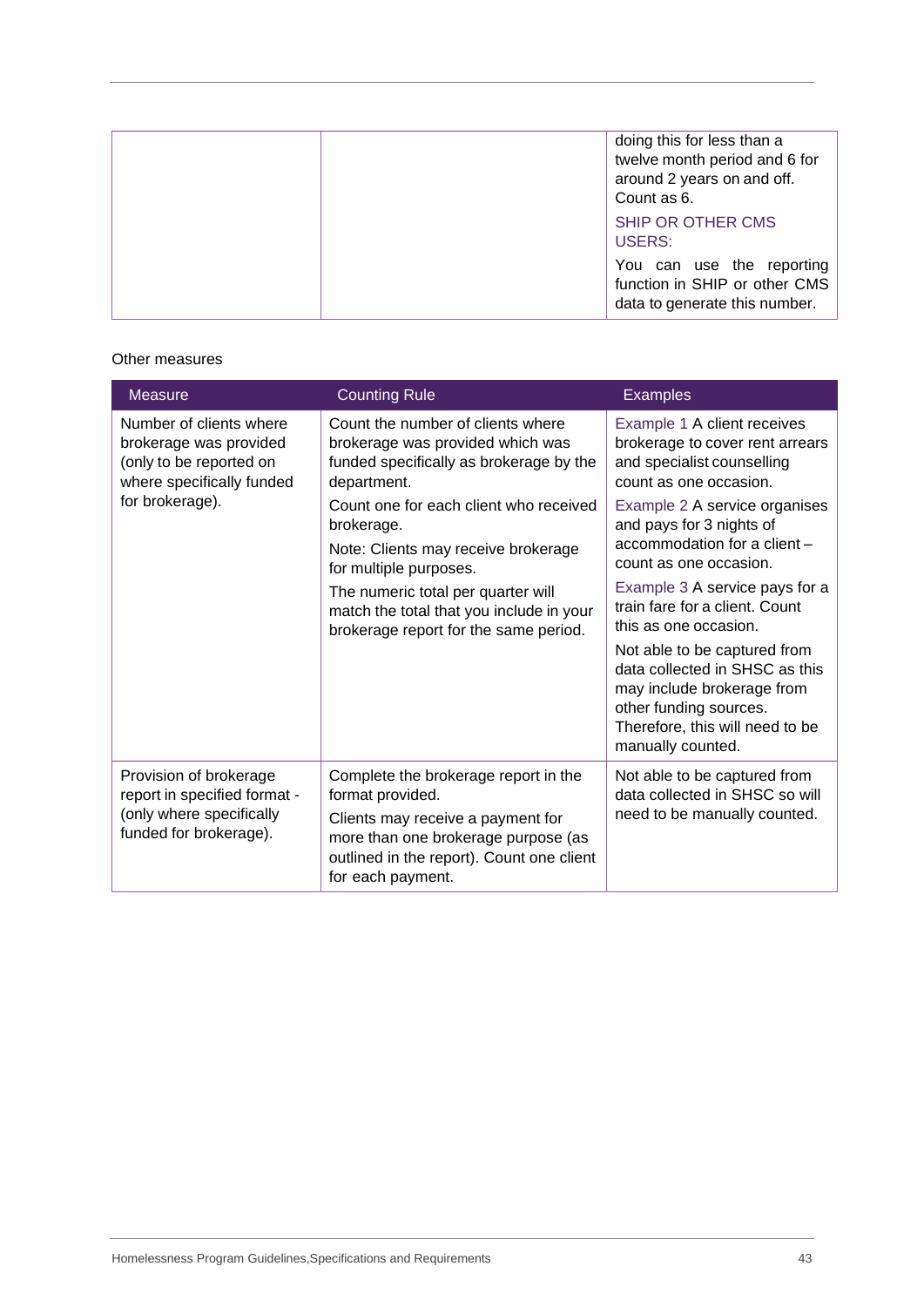# <span id="page-43-0"></span>Appendix 3: Brokerage Report

#### **Quarterly Summary Report**

#### **Quarter from:** insert start date

#### **Quarter to:** insert end date

Services to complete Sections 1 and/or 2 as appropriate.

#### **Section 1: Brokerage used to MAINTAIN accommodation**

#### *Occasions provided*

| <b>Purpose</b>                                                              | Number of<br>occasions | Amount (\$<br>whole dollars) |
|-----------------------------------------------------------------------------|------------------------|------------------------------|
| Payment of accommodation related expenses (e.g. rent<br>arrears, utilities) |                        |                              |
| Purchase of specialist support services (e.g. specialist<br>counselling)    |                        |                              |
| Other expenses to support achievement of case/support plan *                |                        |                              |

\*Please outline below the main types of expenses in the "other expenses" category above e.g. essential provisions, educational expenses, medical expenses.

#### *Individual clients assisted*

| This should be same as performance report | Total clients: | Total amount |
|-------------------------------------------|----------------|--------------|
|                                           |                |              |

#### **Section 2: Brokerage used to ACCESS accommodation**

*Occasions provided*

| <b>Purpose</b>                                                           | Number of<br>occasions | Amount (\$<br>whole dollars) |
|--------------------------------------------------------------------------|------------------------|------------------------------|
| Payment of accommodation related expenses (e.g. bond,<br>utilities)      |                        |                              |
| Purchase of specialist support services (e.g. specialist<br>counselling) |                        |                              |
| Other expenses to support achievement of case/support plan *             |                        |                              |

\* Please outline below the main types of expenses in the "other expenses" category above e.g. essential provisions, educational expenses, medical expenses.

#### *Individual clients assisted*

| This should be same as the number of clients where brokerage   Total clients: | Total amount |
|-------------------------------------------------------------------------------|--------------|
| was provided reported in P2i (measure IS117)                                  |              |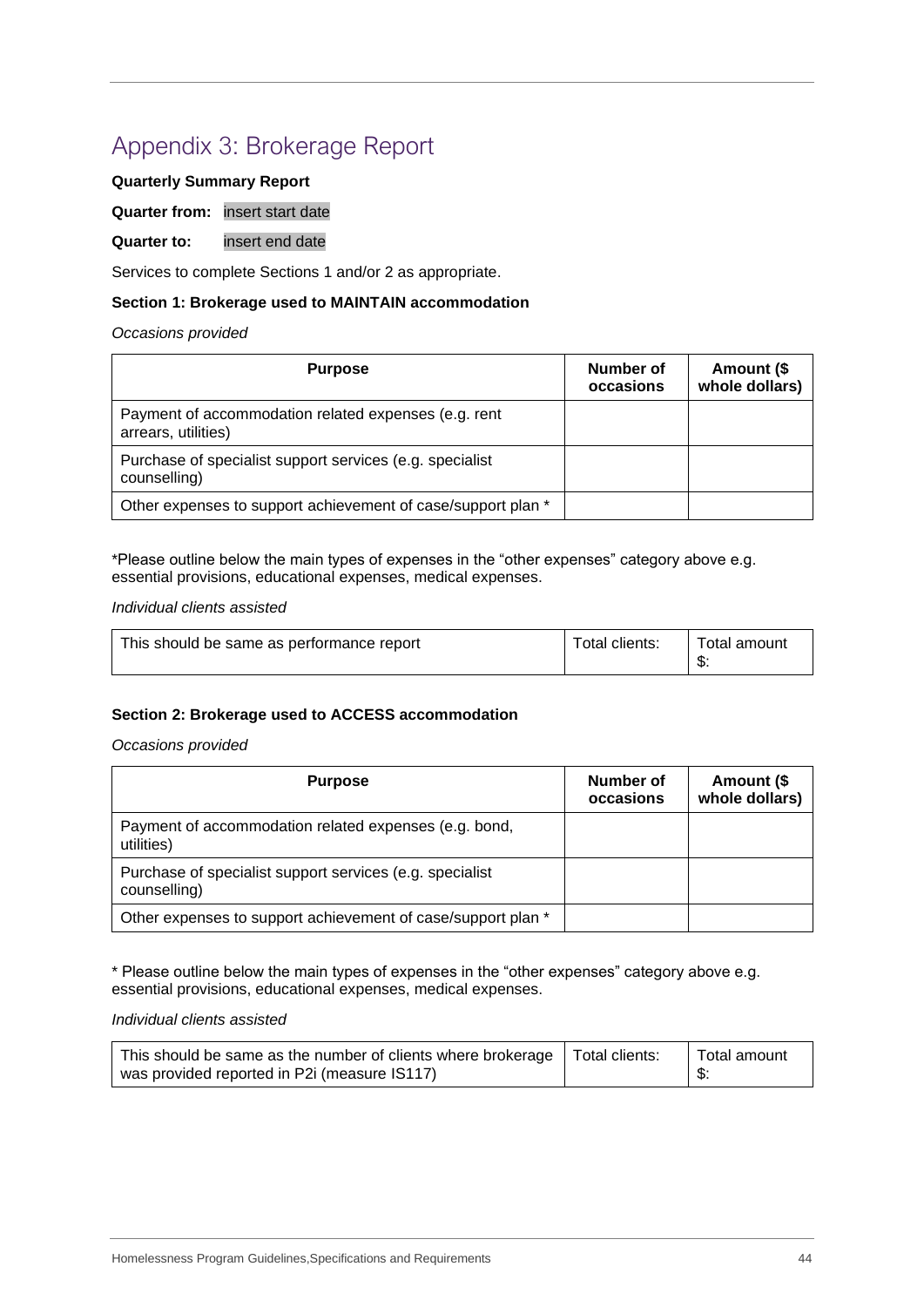# <span id="page-44-0"></span>Appendix 4: Guide to Writing Case Studies

#### **Background Information**

Case studies are a valuable tool for:

- understanding service delivery approaches and client journeys
- understanding how providers work across the border service system and any service system barriers and opportunities
- demonstrating the benefits or outcomes of a program
- reflective practice in documenting an organisation's experiences, results, best practice and lessons learned and identifying ways to improve service delivery
- understanding challenges in working in the field.

#### **Purpose of the Case Studies**

DCHDE will use the case studies to inform monitoring of the performance of funded services and to inform development of programs for people who are experiencing homelessness or at risk of homelessness.

The focus of the case studies in the periodic performance reporting is on clients, their experience while being supported by the funded service, and the outcomes achieved because of the assistance of the funded service, and their own efforts.

Case studies should also demonstrate efforts to take an integrated approach to service delivery for clients with complex needs and any service system barriers that were overcome. This may include seeking support for clients through local housing, homelessness and other care coordination networks and groups.

The case studies complement the quantitative data provided through the periodic performance reporting process. The case studies can provide a much richer picture of the complexities, challenges and achievements of clients who are experiencing homelessness.

Case studies may be published in departmental reports. However, this would not be done without specific agreement from the relevant service provider.

Collections of case studies will be used documents examples of client journeys to inform practice and service system improvements and shared with service providers.

There are several steps to follow in preparing your case study:

- 1. **Defining the case study question(s):** The first step is to precisely clarify the nature of your case study questions. A template is provided over the page which includes suggested questions to assist you in developing your case studies. However, you may tailor the case study questions to address additional points or issues.
- 2. **Deciding on your source of data:** Case studies can incorporate several tools and sources of evidence. Among these are:
	- Direct observation.
	- Participant observation.
	- Interviews.
	- Case Service records.